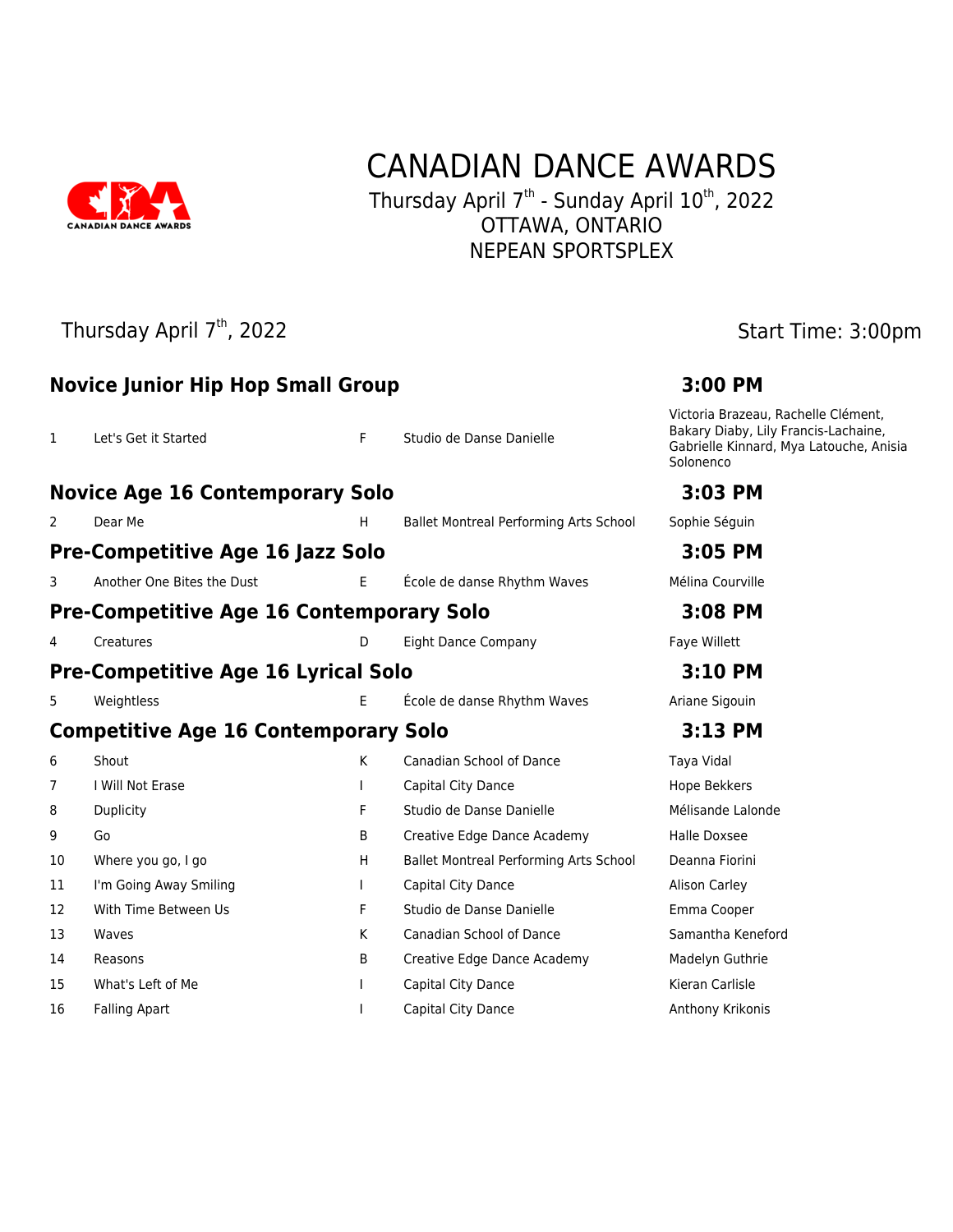### **Competitive Age 17 Contemporary Solo 3:43 PM**

| 17 | Ode to a Lost Love                              | K           | Canadian School of Dance                      | Georgia Kontogiannis |
|----|-------------------------------------------------|-------------|-----------------------------------------------|----------------------|
| 18 | My Performance                                  | G           | Elite Dance Studio                            | Alia Karam           |
| 19 | Quite Miss Home                                 | B           | Creative Edge Dance Academy                   | Morgan McCarthy      |
| 20 | <b>Bystanders</b>                               |             | Capital City Dance                            | Megan Alarie         |
| 21 | With Every Heartbeat                            | B           | Creative Edge Dance Academy                   | Kaitlyn Lowry        |
| 22 | <b>What Sound</b>                               | G           | Elite Dance Studio                            | Sofia Constantakis   |
| 23 | Spine                                           | B           | Creative Edge Dance Academy                   | Portia Ferguson      |
| 24 | Pass You By                                     | B           | Creative Edge Dance Academy                   | Nicole Shi           |
| 25 | Erupt                                           | H           | <b>Ballet Montreal Performing Arts School</b> | Jacqueline Van Aelst |
| 26 | Direction                                       | $\mathsf C$ | Greta Leeming Studio of Dance                 | Sarah Adair          |
| 27 | Too Bright                                      | C           | Greta Leeming Studio of Dance                 | Emma Leitch-Blais    |
| 28 | Natural Woman                                   | K           | Canadian School of Dance                      | Eleni Tsiolas        |
| 29 | Parameters                                      | $\mathsf C$ | Greta Leeming Studio of Dance                 | Natasha Prystasz     |
| 30 | Jealousy                                        | F           | Studio de Danse Danielle                      | Savannah Tupaz       |
| 31 | If I Should Lose You                            | K           | Canadian School of Dance                      | Skye Gill            |
| 32 | Could                                           | K           | Canadian School of Dance                      | Nigel Clifford       |
|    | <b>Competitive Age 18 Contemporary Solo</b>     |             |                                               | 4:28 PM              |
| 33 | Gone                                            | H           | Ballet Montreal Performing Arts School        | Juliette Bienvenu    |
| 34 | White Blood                                     | F           | Studio de Danse Danielle                      | Kelsey Normandeau    |
|    | <b>Competitive Age 22 Contemporary Solo</b>     |             |                                               | 4:34 PM              |
| 35 | With Light                                      | H.          | Ballet Montreal Performing Arts School        | Laurence Potvin      |
|    | <b>Pre-Competitive Age 16 Lyrical Solo</b>      |             |                                               | 4:36 PM              |
| 36 | Timeless                                        | D           | <b>Eight Dance Company</b>                    | Faye Willett         |
|    | <b>Pre-Competitive Age 16 Contemporary Solo</b> |             |                                               | 4:39 PM              |
| 37 | I found Love                                    | E           | École de danse Rhythm Waves                   | Ariane Sigouin       |
|    | <b>Novice Age 16 Pointe Solo</b>                |             |                                               | 4:42 PM              |
| 38 | Lilac Fairy variation                           | H.          | Ballet Montreal Performing Arts School        | Sophie Séguin        |
|    | <b>Pre-Competitive Age 16 Acro/Gym Solo</b>     |             |                                               | 4:45 PM              |
| 39 | One Beautiful Evening                           | B           | Creative Edge Dance Academy                   | Kaily Gauthier       |
|    | <b>Competitive Age 16 Jazz Solo</b>             |             |                                               | 4:47 PM              |
| 40 | Circus                                          | B           | Creative Edge Dance Academy                   | Madelyn Guthrie      |
| 41 | Moving The Line                                 | K           | Canadian School of Dance                      | Samantha Keneford    |
| 42 | <b>Back to Black</b>                            |             | Capital City Dance                            | <b>Alison Carley</b> |
| 43 | Fever.                                          |             | Capital City Dance                            | Hope Bekkers         |
|    |                                                 |             |                                               |                      |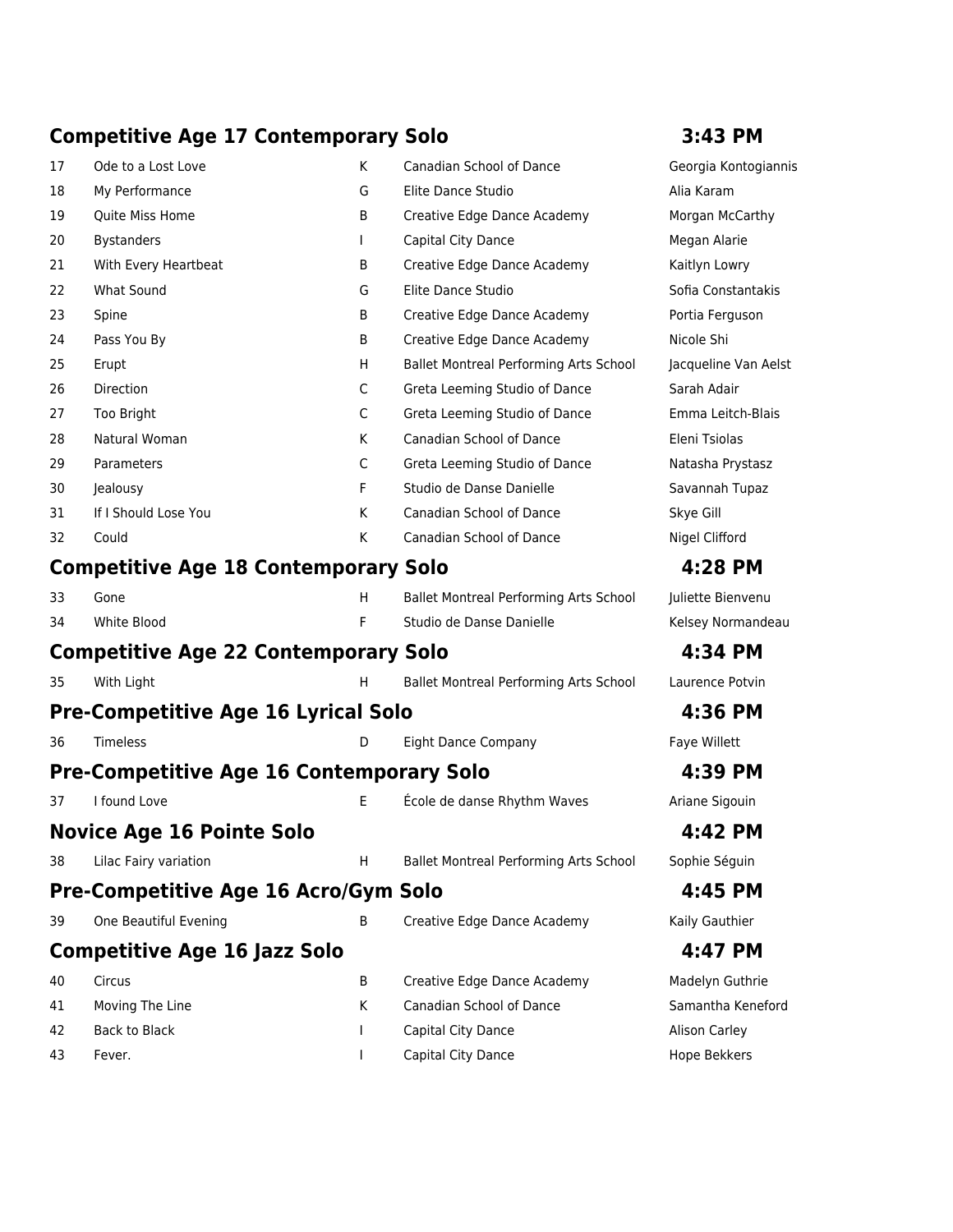### **Competitive Age 17 Jazz Solo 4:58 PM**

- 
- 
- 
- 
- 
- 

### AWARDS/JUDGES BREAK

- 44 Black Car **B** B Creative Edge Dance Academy **Kaitlyn Lowry**
- 45 Ain't That A Kick G Elite Dance Studio Noella Price
- 46 I'm Going Down G Elite Dance Studio Alia Karam
- 47 Love on the Brain **B** Creative Edge Dance Academy Portia Ferguson
- 48 Roxie March 2012 (K Canadian School of Dance Skye Gill
- 49 Man of La Mancha **K** Canadian School of Dance **Bryn True-Mcmanus**

### 5:13 PM

### Starting Back: 5:53 pm **Competitive Age 22 Ballet Solo 5:53 PM**

| 50 | Don Quixote Bridesmaid variation   | H | <b>Ballet Montreal Performing Arts School</b> | Laurence Potvin   |
|----|------------------------------------|---|-----------------------------------------------|-------------------|
|    | <b>Competitive Age 18 Tap Solo</b> |   |                                               | 5:56 PM           |
| 51 | California Soul                    | F | Studio de Danse Danielle                      | Laurianne Adam    |
|    | <b>Competitive Age 17 Tap Solo</b> |   |                                               | 5:59 PM           |
| 52 | Ain't No Sunshine                  | F | Studio de Danse Danielle                      | Gabrielle March   |
| 53 | Boy From Ipanema                   |   | Capital City Dance                            | Trinity Pond-Pier |
| 54 | That's What I Want                 |   | Capital City Dance                            | Megan Alarie      |
| 55 | Rock with You                      | C | Greta Leeming Studio of Dance                 | Noah De Mel       |
| 56 | Jealous Guy                        | K | <b>Canadian School of Dance</b>               | Nigel Clifford    |
|    |                                    |   |                                               |                   |

### **Competitive Age 16 Tap Solo 6:12 PM**

| 57 | Lone Digger |
|----|-------------|
| 58 | Freefall    |
| 59 | Say My Name |
| 60 | Fever       |

### **Competitive Age 18 Tap Solo 6:23 PM**

| 61 | Extraordinary Machine |
|----|-----------------------|
| 62 | Melodia               |

1 Capital City Dance **Extraordinary Smiley** Brittany Smiley F Studio de Danse Danielle Laurianne Adam

# 51 California Soul F Studio de Danse Danielle Laurianne Adam

52 Ain't No Sunshine F Studio de Danse Danielle Gabrielle Marchand-Ryan pital City Dance Trinity Pond-Pieroway pital City Dance **Megan Alarie** eta Leeming Studio of Dance Noah De Mel nadian School of Dance Nigel Clifford

1 Capital City Dance **Anthony Krikonis** K Canadian School of Dance Taya Vidal C Greta Leeming Studio of Dance Kira Roger 1 Capital City Dance **Ava Lawrence** Ava Lawrence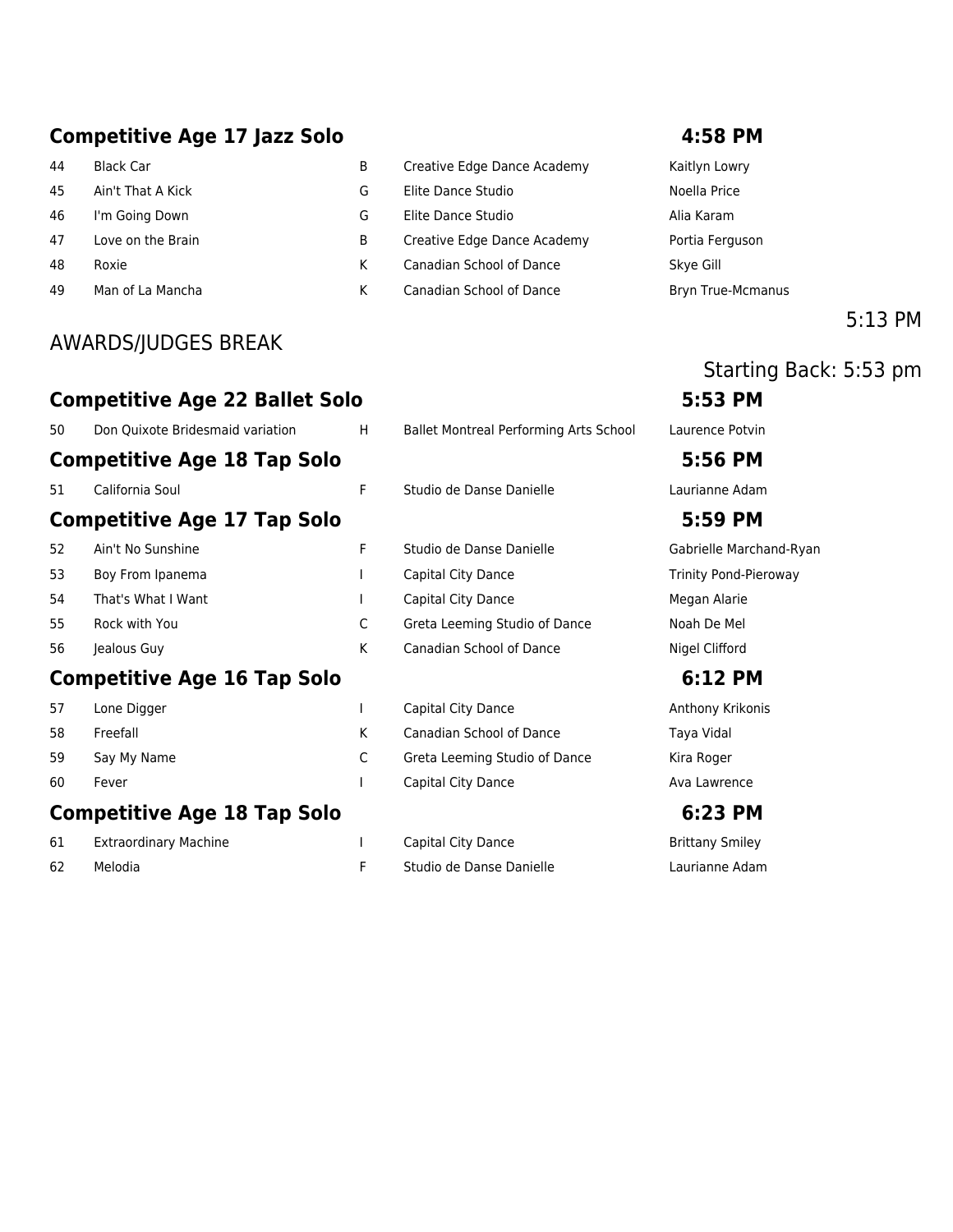### **Competitive Age 17 Lyrical Solo 6:29 PM**

| 63 | <b>Bird Girl</b>             | B | Creative Edge Dance Academy     | Portia Fergu  |
|----|------------------------------|---|---------------------------------|---------------|
| 64 | Deep End                     | B | Creative Edge Dance Academy     | Olivia Holm   |
| 65 | My All                       | G | Elite Dance Studio              | Alia Karam    |
| 66 | Time to Say Goodbye          | B | Creative Edge Dance Academy     | Kaitlyn Lowr  |
| 67 | All I Ask                    | K | <b>Canadian School of Dance</b> | Georgia Kon   |
| 68 | You Mean The World           | K | Canadian School of Dance        | Eleni Tsiolas |
| 69 | I Don't Want to Miss A Thing | K | Canadian School of Dance        | Skye Gill     |
| 70 | Sister                       | C | Greta Leeming Studio of Dance   | Sarah Adair   |
| 71 | Hide and Seek                | C | Greta Leeming Studio of Dance   | Emma Leitch   |
| 72 | <b>One</b>                   | K | Canadian School of Dance        | Bryn True-M   |
| 73 | The Unknown                  | C | Greta Leeming Studio of Dance   | Natasha Pry:  |
| 74 | Power Of Love                | G | Elite Dance Studio              | Noella Price  |

### **Competitive Age 16 Lyrical Solo 7:02 PM**

| Let Me Hurt    |   |
|----------------|---|
| In My Dreams   |   |
| All The Things | в |
| One More Try   |   |
|                |   |

### **Competitive Age 18 Lyrical Solo 7:12 PM**

79 Love in the Dark B Creative Edge Dance Academy Julianne Roche

### **Competitive Age 22 Open Solo 7:15 PM**

80 Mercedes variation from Don Quixote H Ballet Montreal Performing Arts School Laurence Potvin

### **Competitive Age 17 Ballet Solo 7:18 PM**

| 81 | Kitri Act III variation |
|----|-------------------------|
| 82 | Dog Days are Over       |
| 83 | Monologue               |
| 84 | Le Corsaire Variation   |

### judge's break

### **Competitive Age 16 Ballet Solo 7:39 PM**

| 85 | I Could Never Say Goodbye |
|----|---------------------------|
| 86 | Last Bird                 |

### **Competitive Age 16 Pointe Solo 7:45 PM**

87 Gamzatti variation from la Bayadere H Ballet Montreal Performing Arts School Deanna Fiorini

| Creative Edge Dance Academy     | Portia Fergu  |
|---------------------------------|---------------|
| Creative Edge Dance Academy     | Olivia Holm   |
| Elite Dance Studio              | Alia Karam    |
| Creative Edge Dance Academy     | Kaitlyn Lowr  |
| <b>Canadian School of Dance</b> | Georgia Kor   |
| Canadian School of Dance        | Eleni Tsiolas |
| Canadian School of Dance        | Skye Gill     |
| Greta Leeming Studio of Dance   | Sarah Adair   |
| Greta Leeming Studio of Dance   | Emma Leitc    |
| <b>Canadian School of Dance</b> | Bryn True-M   |
| Greta Leeming Studio of Dance   | Natasha Pry   |
| Elite Dance Studio              | Noella Price  |

75 Let Me Hurt C Greta Leeming Studio of Dance Kira Roger Studio de Danse Danielle Mélisande Lalonde Creative Edge Dance Academy Halle Doxsee Capital City Dance **Alison Carley** 

H Ballet Montreal Performing Arts School Jacqueline Van Aelst B Creative Edge Dance Academy **Divia Holm** C Greta Leeming Studio of Dance Sarah Adair C Greta Leeming Studio of Dance Noah De Mel

Portia Ferguson Kaitlyn Lowry Georgia Kontogiannis Emma Leitch-Blais Bryn True-Mcmanus Natasha Prystasz

### 7:29 PM

## Starting Back: 7:39 pm

B Creative Edge Dance Academy Madelyn Guthrie C Greta Leeming Studio of Dance Kira Roger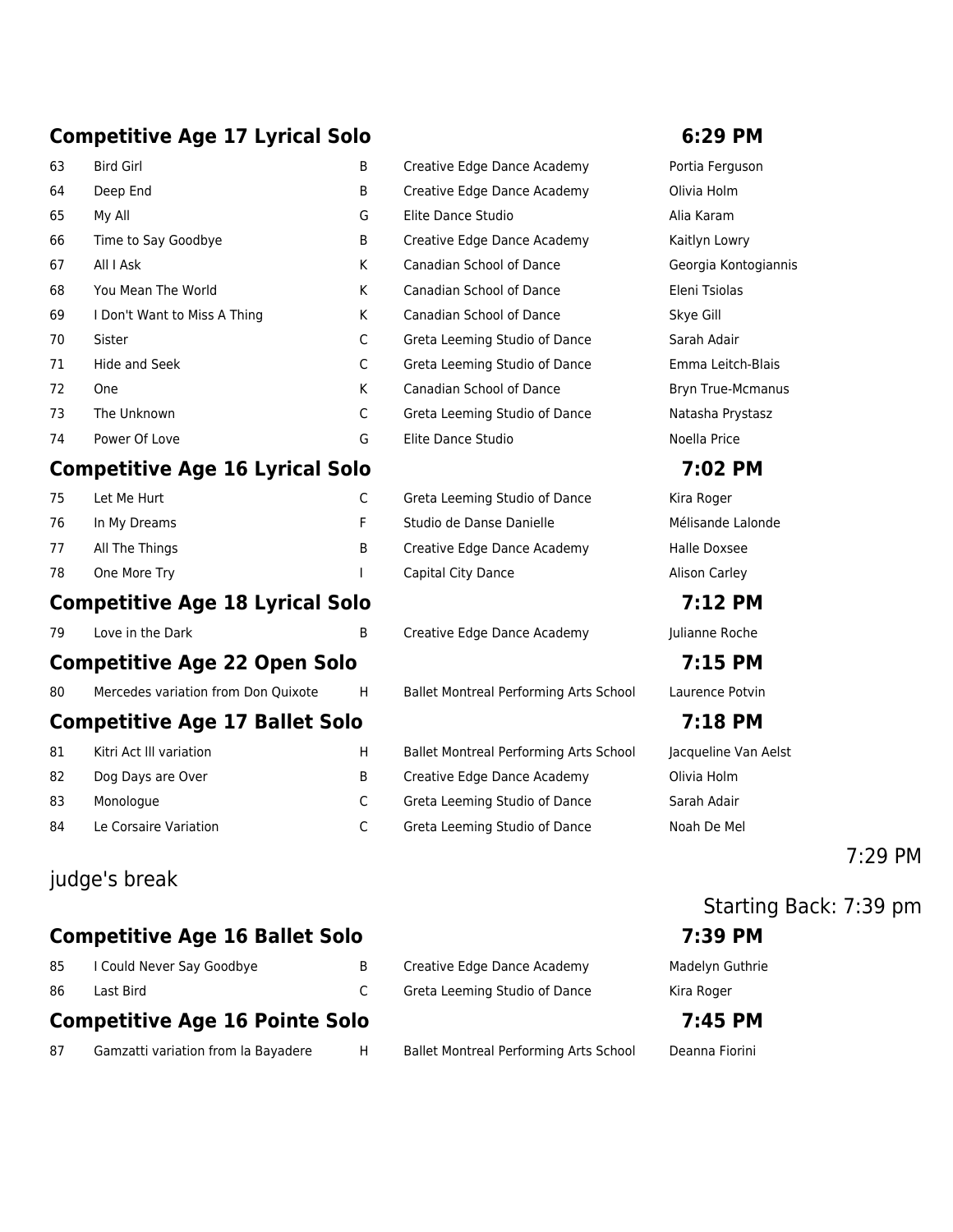|     | <b>Competitive Age 18 Pointe Solo</b>              |    |                                        | 7:46 PM                      |         |
|-----|----------------------------------------------------|----|----------------------------------------|------------------------------|---------|
| 88  | <b>Bridesmaid variation</b>                        | H. | Ballet Montreal Performing Arts School | Juliette Bienvenu            |         |
|     | <b>Competitive Age 17 Pointe Solo</b>              |    |                                        | 7:48 PM                      |         |
| 89  | Kitri Act I                                        | H  | Ballet Montreal Performing Arts School | Jacqueline Van Aelst         |         |
|     | <b>Competitive Age 17 Open Solo</b>                |    |                                        | 7:51 PM                      |         |
| 90  | Sad Day                                            | K  | <b>Canadian School of Dance</b>        | Georgia Kontogiannis         |         |
| 91  | Dangerous                                          | K  | <b>Canadian School of Dance</b>        | <b>Bryn True-Mcmanus</b>     |         |
| 92  | Over Soon                                          | B  | Creative Edge Dance Academy            | Portia Ferguson              |         |
| 93  | <b>Neglected Space</b>                             | G  | Elite Dance Studio                     | Sofia Constantakis           |         |
| 94  | Somebody To Love                                   | K  | Canadian School of Dance               | Eleni Tsiolas                |         |
|     | <b>Competitive Age 16 Open Solo</b>                |    |                                        | 8:05 PM                      |         |
| 95  | Don't Let Me Be Misunderstood                      | K. | <b>Canadian School of Dance</b>        | Taya Vidal                   |         |
| 96  | <b>Bang Bang</b>                                   | B  | Creative Edge Dance Academy            | Halle Doxsee                 |         |
| 97  | Tragedy                                            | F  | Studio de Danse Danielle               | Mélisande Lalonde            |         |
|     | <b>Competitive Age 18 Open Solo</b>                |    |                                        | 8:13 PM                      |         |
| 98  | <b>Final Curtain</b>                               | F  | Studio de Danse Danielle               | Justin Verreault             |         |
|     | <b>Competitive Age 17 Open Solo</b>                |    |                                        | 8:16 PM                      |         |
| 99  | No Halo                                            | К  | Canadian School of Dance               | Nigel Clifford               |         |
|     | <b>Competitive Age 16 Open Solo</b>                |    |                                        | 8:19 PM                      |         |
| 100 | Shrine                                             |    | Capital City Dance                     | Kieran Carlisle              |         |
|     | <b>Competitive Age 18 Ballet Solo</b>              |    |                                        | 8:22 PM                      |         |
| 101 | Paquita Etoile variation                           | H  | Ballet Montreal Performing Arts School | Juliette Bienvenu            |         |
|     | <b>Competitive Age 17 Hip Hop Solo</b>             |    |                                        | 8:24 PM                      |         |
| 102 | Roll Out                                           |    | Capital City Dance                     | <b>Trinity Pond-Pieroway</b> |         |
|     | <b>Competitive Age 17 Acro/Gym Solo</b>            |    |                                        | 8:27 PM                      |         |
| 103 | The Dumbing Down Of Love                           | G  | Elite Dance Studio                     | Noella Price                 |         |
|     | <b>Competitive Age 16 Contemporary Ballet Solo</b> |    |                                        | 8:30 PM                      |         |
| 104 | Crying                                             | Κ  | Canadian School of Dance               | Samantha Keneford            |         |
|     | <b>Competitive Age 22 Pointe Solo</b>              |    |                                        | 8:33 PM                      |         |
| 105 | Princess Aurora variation                          | H  | Ballet Montreal Performing Arts School | Laurence Potvin              |         |
|     | <b>Competitive Age 17 Open Solo</b>                |    |                                        | 8:35 PM                      |         |
| 106 | Kitri's Entrance Act I                             | H  | Ballet Montreal Performing Arts School | Jacqueline Van Aelst         |         |
|     | <b>AWARDS</b>                                      |    |                                        |                              | 8:38 PM |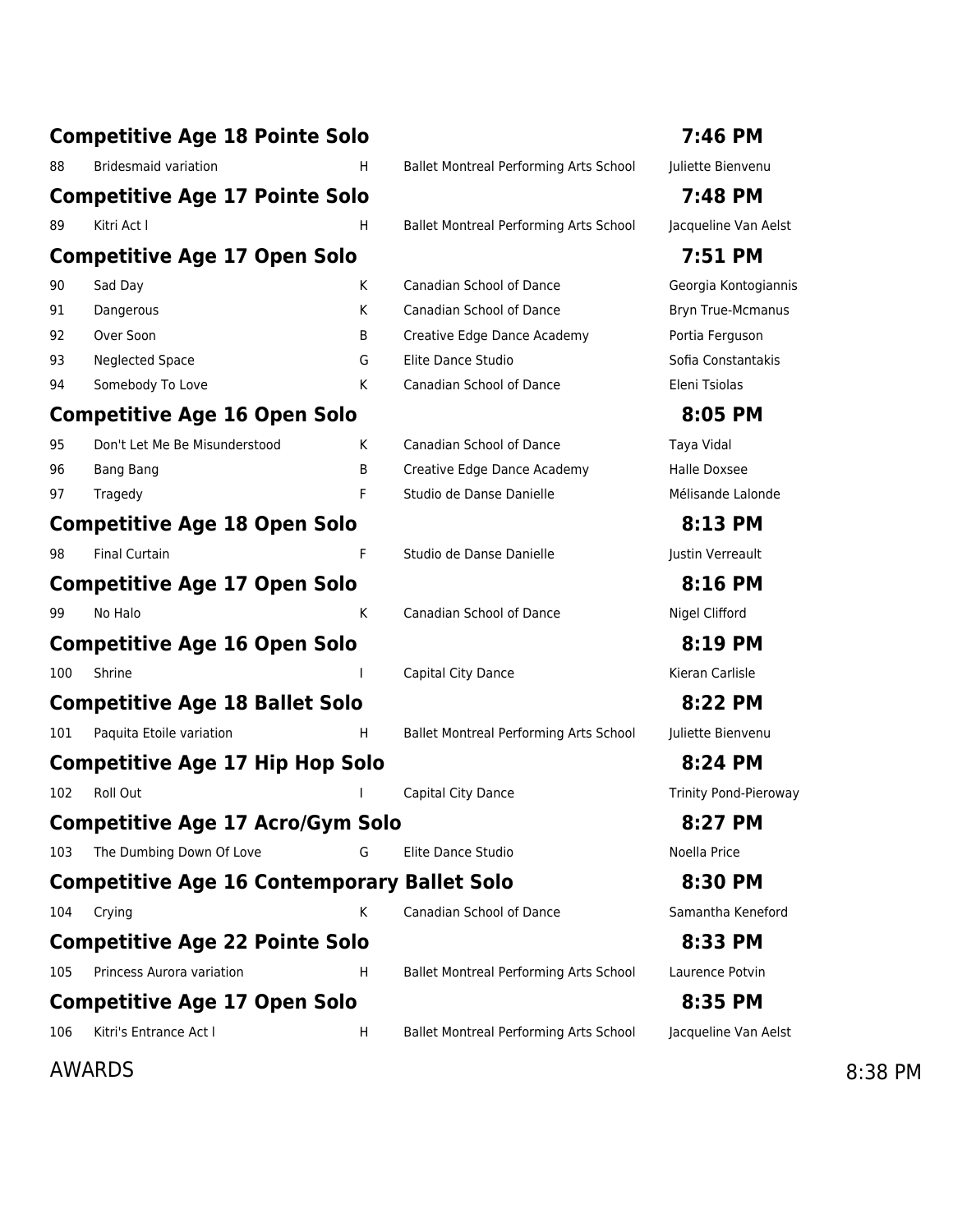

## CANADIAN DANCE AWARDS

Thursday April 7<sup>th</sup> - Sunday April 10<sup>th</sup>, 2022 OTTAWA, ONTARIO NEPEAN SPORTSPLEX

Friday April 8<sup>th</sup>, 2022 **Start Time: 9:00am** 

|     | <b>Pre-Competitive Young Tap Small Group</b> | 9:00 AM |                                        |                                                                                                                                        |
|-----|----------------------------------------------|---------|----------------------------------------|----------------------------------------------------------------------------------------------------------------------------------------|
| 107 | Marry You                                    | F       | Studio de Danse Danielle               | Béatrice Dugas, Maxim Hankinson, Jade<br>Kesterton, Juliet Kiraly, Gabriella<br>Mouzakis, Martina Osorio, Elena Tran,<br>Chloé Woodman |
|     | <b>Novice Age 15 Musical Theatre Solo</b>    |         |                                        | 9:03 AM                                                                                                                                |
| 108 | The Girl in 14 G                             | A       | Common Ground Dance Academy            | Yasmine Mahmoud                                                                                                                        |
|     | <b>Novice Age 15 Acro/Gym Solo</b>           |         |                                        | 9:07 AM                                                                                                                                |
| 109 | <b>Thousand Years</b>                        | E       | École de danse Rhythm Waves            | Maé Bernard                                                                                                                            |
|     | <b>Novice Age 14 Hip Hop Solo</b>            |         |                                        | 9:09 AM                                                                                                                                |
| 110 | Mic Drop                                     |         | Capital City Dance                     | Mia McCutcheon                                                                                                                         |
|     | <b>Pre-Competitive Age 15 Lyrical Solo</b>   |         |                                        | 9:12 AM                                                                                                                                |
| 111 | If You Wait                                  | F       | Studio de Danse Danielle               | Sarah-Jeanne Beland                                                                                                                    |
|     | <b>Novice Age 13 Jazz Solo</b>               | 9:15AM  |                                        |                                                                                                                                        |
| 112 | Who's that?                                  | E       | École de danse Rhythm Waves            | Meggie Paquet                                                                                                                          |
|     | <b>Novice Age 15 Ballet Solo</b>             |         |                                        | 9:17 AM                                                                                                                                |
| 113 | Variation from Swan Lake                     | H       | Ballet Montreal Performing Arts School | Miriam Al-Kazzaz                                                                                                                       |
|     | Novice Age 14 Lyrical Solo                   |         |                                        | 9:20 AM                                                                                                                                |
| 114 | Mad World                                    | E       | École de danse Rhythm Waves            | Alexie Laperriere                                                                                                                      |
|     | Novice Age 13 Tap Solo                       |         |                                        | 9:23 AM                                                                                                                                |
| 115 | Begin the Beguine                            |         | Capital City Dance                     | Kaitlyn Leutert                                                                                                                        |
|     | <b>Novice Age 15 Contemporary Solo</b>       | 9:25 AM |                                        |                                                                                                                                        |
| 116 | Hope                                         |         | Capital City Dance                     | Ellie Hodges                                                                                                                           |
|     | <b>Novice Age 16 Contemporary Solo</b>       | 9:28 AM |                                        |                                                                                                                                        |
| 117 | Call On You                                  |         | Capital City Dance                     | Eliana Mitzmacher                                                                                                                      |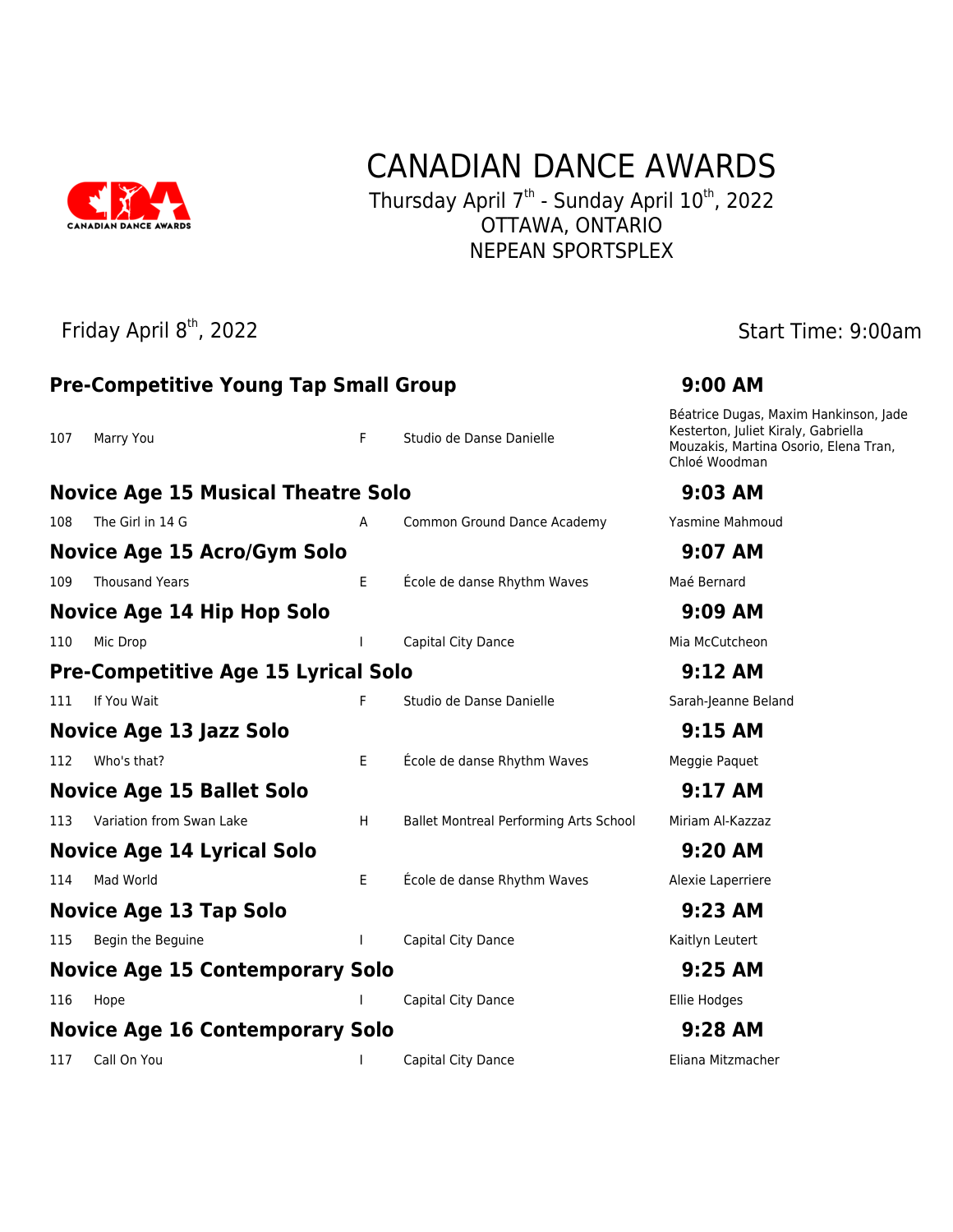|     | <b>Novice Age 14 Contemporary Solo</b>          |   |                               | 9:31 AM                                                                                                                                    |
|-----|-------------------------------------------------|---|-------------------------------|--------------------------------------------------------------------------------------------------------------------------------------------|
| 118 | Alone                                           |   | Capital City Dance            | Samantha Benes                                                                                                                             |
| 119 | <b>Empty House</b>                              |   | Capital City Dance            | Sam Thorne                                                                                                                                 |
|     | <b>Novice Age 15 Lyrical Solo</b>               |   |                               | 9:36 AM                                                                                                                                    |
| 120 | One Day                                         | Α | Common Ground Dance Academy   | Yasmine Mahmoud                                                                                                                            |
|     | <b>Pre-Competitive Young Jazz Small Group</b>   |   |                               | 9:39 AM                                                                                                                                    |
| 121 | Candyman                                        | F | Studio de Danse Danielle      | Béatrice Dugas, Maxim Hankinson, Jade<br>Kesterton, Gabriella Mouzakis, Martina<br>Osorio, Inessa Stephenson, Elena Tran,<br>Chloé Woodman |
|     | <b>Pre-Competitive Age 13 Acro/Gym Solo</b>     |   |                               | 9:42 AM                                                                                                                                    |
| 122 | Almost Home                                     | F | Studio de Danse Danielle      | Brooklyn Young                                                                                                                             |
|     | <b>Pre-Competitive Age 15 Ballet Solo</b>       |   |                               | $9:45$ AM                                                                                                                                  |
| 123 | Watermark                                       | B | Creative Edge Dance Academy   | Julia Soutar                                                                                                                               |
|     | <b>Pre-Competitive Age 13 Contemporary Solo</b> |   |                               | 9:47 AM                                                                                                                                    |
| 124 | Red Light, Green Light                          | Α | Common Ground Dance Academy   | <b>Charlotte Hartwell</b>                                                                                                                  |
|     | <b>Novice Age 13 Contemporary Solo</b>          |   |                               | 9:50 AM                                                                                                                                    |
| 125 | All the things I lost                           | E | École de danse Rhythm Waves   | Meggie Paquet                                                                                                                              |
|     | <b>Competitive Age 15 Lyrical Solo</b>          |   |                               | 9:52 AM                                                                                                                                    |
| 126 | It Must Have Been Love                          | G | Elite Dance Studio            | Maya Friesen                                                                                                                               |
| 127 | She Used To Be Mine                             | C | Greta Leeming Studio of Dance | Sabrina Armstrong                                                                                                                          |
| 128 | Incomplete                                      | C | Greta Leeming Studio of Dance | Kayla Goldmaker                                                                                                                            |
| 129 | $1+1$                                           | G | Elite Dance Studio            | Zaria Fontaine                                                                                                                             |
| 130 | The First Time                                  | G | Elite Dance Studio            | Victoria Caminiti                                                                                                                          |
| 131 | Vienna                                          | G | Elite Dance Studio            | Jordana Karam                                                                                                                              |
| 132 | No Right                                        | В | Creative Edge Dance Academy   | Madelyn Stewart                                                                                                                            |
|     | <b>Competitive Age 14 Jazz Solo</b>             |   |                               | 10:12 AM                                                                                                                                   |
| 133 | Turn the Beat Around                            | T | Capital City Dance            | Addison Yamazaki                                                                                                                           |
| 134 | New York State of Mind                          | G | Elite Dance Studio            | Chloe Lafleur                                                                                                                              |
| 135 | Kill The Lights                                 | B | Creative Edge Dance Academy   | Saedee McGill                                                                                                                              |
| 136 | Feeling Good                                    | C | Greta Leeming Studio of Dance | Ava Maiorino                                                                                                                               |
| 137 | Habanera                                        | K | Canadian School of Dance      | Mackenzie Hao                                                                                                                              |
| 138 | Midnight                                        |   | Capital City Dance            | Petra Kuiack                                                                                                                               |
| 139 | Finesse                                         | F | Studio de Danse Danielle      | Emma Guertin                                                                                                                               |
| 140 | Be Italian                                      |   | Capital City Dance            | Makenna Leclair                                                                                                                            |
|     |                                                 |   |                               |                                                                                                                                            |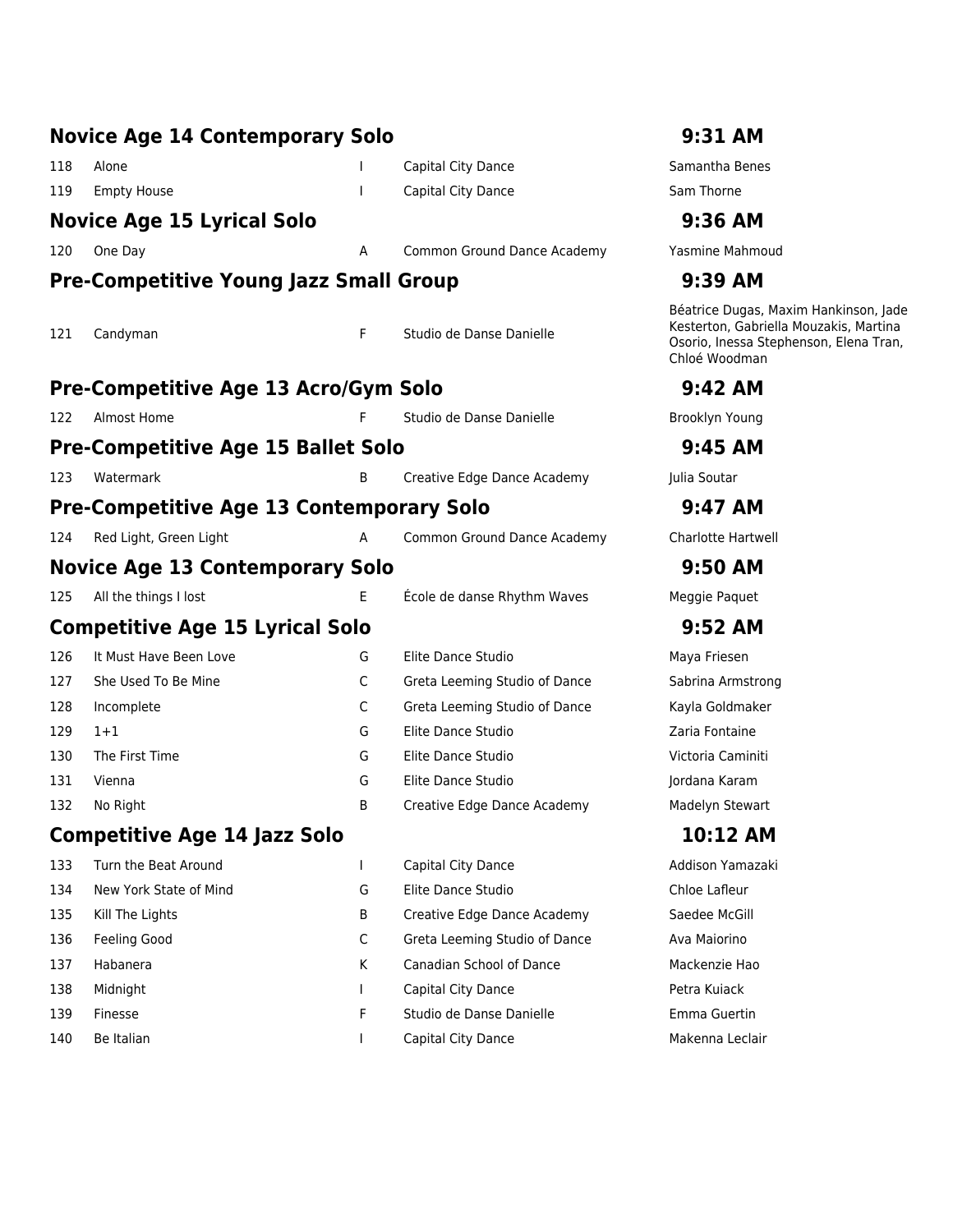### **Competitive Teen Tap Duo/Trio 10:33 AM**

- 142 New York State of Mind B Creative Edge Dance Academy Kate Shilson, Selina Wang 143 Falling Slowly Scarlett Hash, Noah Vidal K Canadian School of Dance Scarlett Hash, Noah Vidal
- 

### **Competitive Age 13 Jazz Solo 10:45 AM**

| 145 | I Gotcha                |
|-----|-------------------------|
| 146 | <b>Bowl Of Cherries</b> |
| 147 | I'm A Good Girl         |
| 148 | Spell On You            |
| 149 | <b>Business of Love</b> |
| 150 | Sweet Dream             |
| 151 | Physical                |
| 152 | Hot Note                |
| 153 | Trouble                 |
| 154 | Me Agianst The Music    |

### JUDGES BREAK

### **Competitive Age 15 Jazz Solo 11:23 AM**

| 155 | Haunted              |
|-----|----------------------|
| 156 | Make Me Feel         |
| 157 | Emotions             |
| 158 | Daddy                |
| 159 | At Last              |
| 160 | Feeling Good         |
| 161 | Locomotion           |
| 162 | Dream a Little Drean |
| 163 | Careless Whisper     |
| 164 | Summertime           |
| 165 | Sweet Dreams         |
| 166 | Danke Schoen         |

| 141 | Brown-Eyed Girl        | Capital City Dance          | Chiara Frangione, Sydney Lalibe<br>Kaitlyn Leutert |
|-----|------------------------|-----------------------------|----------------------------------------------------|
| 142 | New York State of Mind | Creative Edge Dance Academy | Kate Shilson, Selina Wang                          |
| 143 | Falling Slowly         | Canadian School of Dance    | Scarlett Hash, Noah Vidal                          |
| 144 | Forget You             | Capital City Dance          | Jada Pinnock, Addison Yamazaki                     |

| 145 | I Gotcha                | G | Elite Dance Studio                     | Hailee Mcgillivray    |
|-----|-------------------------|---|----------------------------------------|-----------------------|
| 146 | <b>Bowl Of Cherries</b> | G | Elite Dance Studio                     | Ella Chu              |
| 147 | I'm A Good Girl         | К | Canadian School of Dance               | Alyssa Roy            |
| 148 | Spell On You            | C | Greta Leeming Studio of Dance          | Giuliana Pecora       |
| 149 | <b>Business of Love</b> | C | Greta Leeming Studio of Dance          | Genevieve Francoeur   |
| 150 | Sweet Dream             | H | Ballet Montreal Performing Arts School | Lauren Alleyne        |
| 151 | Physical                |   | Capital City Dance                     | Tavia Campbell-Doidge |
| 152 | Hot Note                |   | Capital City Dance                     | Liliana Matteucci     |
| 153 | Trouble                 |   | Capital City Dance                     | Chiara Frangione      |
| 154 | Me Agianst The Music    | B | Creative Edge Dance Academy            | Selina Wang           |

| Hailee Mcgillivray    |
|-----------------------|
| Flla Chu              |
| Alyssa Roy            |
| Giuliana Pecora       |
| Genevieve Francoeur   |
| Lauren Alleyne        |
| Tavia Campbell-Doidge |
| I iliana Matteucci    |
| Chiara Frangione      |
| Selina Wang           |

### 11:13 AM

## Starting Back: 11:23 am

| 155 | Haunted              | G | Elite Dance Studio                     | Zaria Fontaine    |
|-----|----------------------|---|----------------------------------------|-------------------|
| 156 | Make Me Feel         |   | Capital City Dance                     | Kyla Tolentino    |
| 157 | Emotions             |   | Capital City Dance                     | Myranda MacPh     |
| 158 | Daddy                | н | Ballet Montreal Performing Arts School | Maya Rollansky    |
| 159 | At Last              | C | Greta Leeming Studio of Dance          | Daniella Falsetto |
| 160 | Feeling Good         |   | Capital City Dance                     | Annaka Stork      |
| 161 | Locomotion           | F | Studio de Danse Danielle               | Isabella Restagn  |
| 162 | Dream a Little Dream | K | Canadian School of Dance               | Anna Tsarouhas    |
| 163 | Careless Whisper     | B | Creative Edge Dance Academy            | Madelyn Stewar    |
| 164 | Summertime           | G | Elite Dance Studio                     | Jordana Karam     |
| 165 | Sweet Dreams         | G | Elite Dance Studio                     | Fiona Kwok        |
|     |                      |   |                                        |                   |

166 Danke Schoen G Elite Dance Studio Maya Friesen

Kyla Tolentino Myranda MacPherson I Maya Rollansky Daniella Falsetto Annaka Stork Isabella Restagno Madelyn Stewart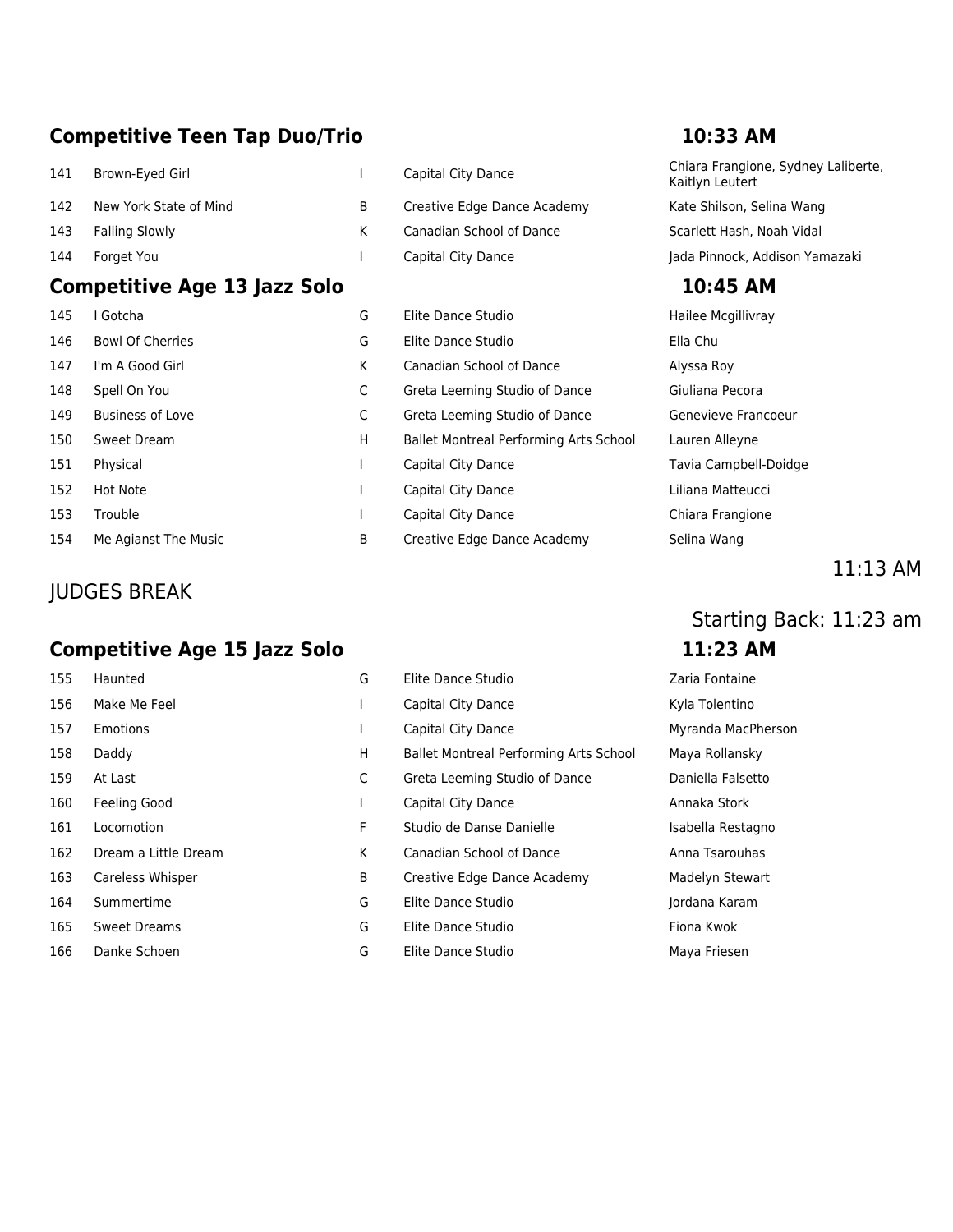### **Competitive Age 13 Tap Solo 11:55 AM**

| 1. J F | Constant March 10                  |    |                               | $P_1 = L_1 L_2 = M_2$ |
|--------|------------------------------------|----|-------------------------------|-----------------------|
|        | <b>Competitive Age 14 Tap Solo</b> |    |                               | 12:17                 |
| 174    | Hit'em Up                          | C  | Greta Leeming Studio of Dance | Giuliana Pe           |
| 173    | Landslide                          | K  | Canadian School of Dance      | Alyssa Roy            |
| 172    | September Song                     | К  | Canadian School of Dance      | Makayla Ma            |
| 171    | Tonight                            |    | Capital City Dance            | Chiara Frar           |
| 170    | Moonlight Sonata                   | G  | Elite Dance Studio            | Ella Chu              |
| 169    | September                          | G  | Elite Dance Studio            | Alexa Price           |
| 168    | More Than a Feeling                | F. | Studio de Danse Danielle      | Aurora Alla           |
| 167    | Liquid Spirit                      |    | Capital City Dance            | Sydney Lal            |

### **Competitive Age 14 Tap Solo 12:17 PM**

| 175 | Sunday Morning      | B | Creative Edge Dance Academy | Cynthia Yu    |
|-----|---------------------|---|-----------------------------|---------------|
| 176 | Love On The Rocks   |   | Canadian School of Dance    | Scarlett Hash |
| 177 | Everything I Wanted |   | Capital City Dance          | Addison Yama  |
| 178 | Shape of You        |   | Capital City Dance          | Jada Pinnock  |
| 179 | Ain't No Sunshine   |   | Capital City Dance          | Sophia Ibrahi |
|     |                     |   |                             |               |

### **Competitive Age 15 Tap Solo 12:30 PM**

| Comnetitive Ane 14 Tan Solo |                             |  |  |  |  |
|-----------------------------|-----------------------------|--|--|--|--|
|                             | 181 The Best is Yet to Come |  |  |  |  |
| 180                         | – Lola                      |  |  |  |  |

### **Competitive Age 14 Tap Solo 12:36 PM**

### **Competitive Age 13 Tap Solo 12:39 PM**

| 183 |  | My Kind of Town |  |
|-----|--|-----------------|--|
|     |  |                 |  |

### AWARDS/LUNCH BREAK

| I | Capital City Dance            | Sydney Laliberte     |
|---|-------------------------------|----------------------|
| F | Studio de Danse Danielle      | Aurora Allaby Deziel |
| G | Elite Dance Studio            | Alexa Price          |
| G | Elite Dance Studio            | Ella Chu             |
| I | Capital City Dance            | Chiara Frangione     |
| К | Canadian School of Dance      | Makayla Mainville    |
| K | Canadian School of Dance      | Alyssa Roy           |
| C | Greta Leeming Studio of Dance | Giuliana Pecora      |
|   |                               | 12:17 PM             |
| B | Creative Edge Dance Academy   | Cynthia Yu           |
|   |                               |                      |

| Canadian School of Dance |
|--------------------------|
| Capital City Dance       |
| Capital City Dance       |
| .                        |

C Greta Leeming Studio of Dance **Daniella Falsetto** 1818 The Best of Come Come Constants Come Constants Contractor Constants Constants Constants Constants Constants Co

182 Off My Face Same Canadian School of Dance Noah Vidal

C Greta Leeming Studio of Dance Xander Dolcine 184 Take On Me **I** Capital City Dance Troy Durocher

Addison Yamazaki Jada Pinnock Capital City Dance Sophia Ibrahim

### 12:44 PM

Starting Back: 1:29 pm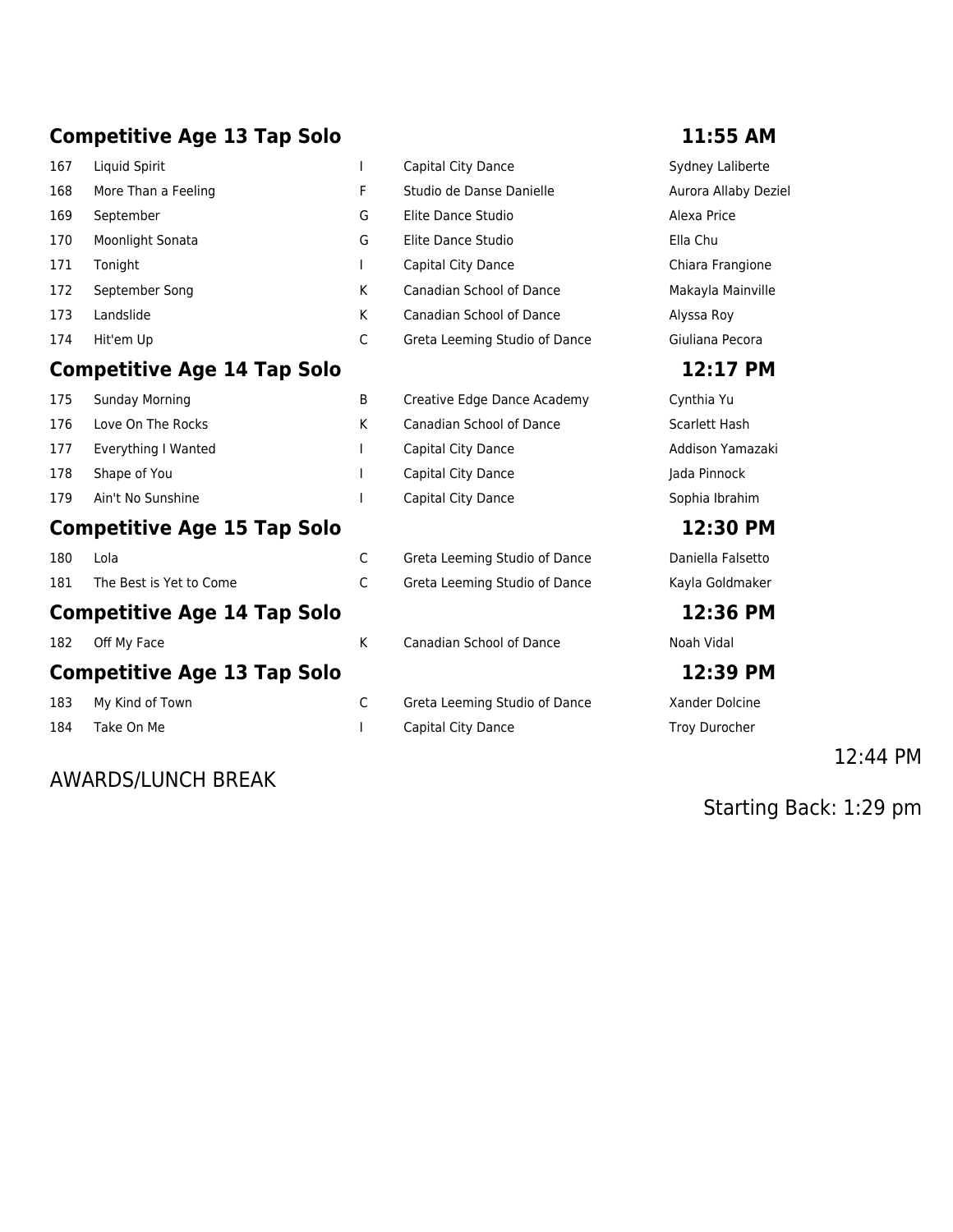### **Competitive Age 15 Contemporary Solo 1:29 PM**

| 185 | End of Time                 |
|-----|-----------------------------|
| 186 | In the Deep                 |
| 187 | Too Lost To Be Found        |
| 188 | Unraveling                  |
| 189 | Destroyed                   |
| 190 | I'll Get By                 |
| 191 | Stupid                      |
| 192 | Radiator                    |
| 193 | Fixate                      |
| 194 | My Mind                     |
| 195 | Nothing Breaks Like a Heart |
| 196 | Darkest Hour                |
| 197 | Spellbound                  |
| 198 | Dearest                     |

### **Competitive Age 14 Lyrical Solo 2:08 PM**

| 199     | Don t You Give Up On Me | B  | Creative Edge Dance Academy            | Saedee McGil         |
|---------|-------------------------|----|----------------------------------------|----------------------|
| 200     | Hanging By A Thread     | G  | Elite Dance Studio                     | Chloe Lafleur        |
| 201     | Roses and Violets       | K  | Canadian School of Dance               | Olivia Lalonde       |
| 202     | Came Here For Love      | F  | Studio de Danse Danielle               | Emma Guerti          |
| 203     | River of Sorrow         | K  | Canadian School of Dance               | Mackenzie Ha         |
| 204     | I'm In Here             | K  | Canadian School of Dance               | <b>Scarlett Hash</b> |
| 205     | Solitary                | C  | Greta Leeming Studio of Dance          | Ava Maiorino         |
| 206     | Since I Don't Have You  |    | Capital City Dance                     | Petra Kuiack         |
| 207     | Dreaming                | F  | Studio de Danse Danielle               | Maélie Côté          |
| 208     | Falling.                | I. | Capital City Dance                     | Avery Nordm          |
| 209     | I Don't Forget          | B  | Creative Edge Dance Academy            | Matylda Spell        |
| 210     | <b>Believe</b>          |    | Capital City Dance                     | Makenna Lec          |
| 211     | Cellophane              | H  | Ballet Montreal Performing Arts School | Brynn Rigarls        |
| 212     | Here We Go Again        | L  | Capital City Dance                     | Sophie McDo          |
| 213     | <b>Believe</b>          | H  | Ballet Montreal Performing Arts School | Iliana Strippa       |
| <b></b> | $\blacksquare$          |    |                                        | <b>ALL AND LI</b>    |

| 185 | End of Time                 | B | Creative Edge Dance Academy            | Cindy Shi      |
|-----|-----------------------------|---|----------------------------------------|----------------|
| 186 | In the Deep                 |   | Capital City Dance                     | Kyla Tolentin  |
| 187 | Too Lost To Be Found        | G | Elite Dance Studio                     | Fiona Kwok     |
| 188 | Unraveling                  | G | Elite Dance Studio                     | Jordana Karar  |
| 189 | Destroyed                   |   | Capital City Dance                     | Myranda Mac    |
| 190 | I'll Get By                 | C | Greta Leeming Studio of Dance          | Lidia Pecora   |
| 191 | Stupid                      | C | Greta Leeming Studio of Dance          | Kayla Goldma   |
| 192 | Radiator                    | C | Greta Leeming Studio of Dance          | Daniella False |
| 193 | Fixate                      |   | Capital City Dance                     | Annaka Stork   |
| 194 | My Mind                     | G | Elite Dance Studio                     | Zaria Fontain  |
| 195 | Nothing Breaks Like a Heart | K | <b>Canadian School of Dance</b>        | Anna Tsarouh   |
| 196 | Darkest Hour                | F | Studio de Danse Danielle               | Karen Rakoto   |
| 197 | Spellbound                  | H | Ballet Montreal Performing Arts School | Jaya Kakkar    |
| 198 | Dearest                     | F | Studio de Danse Danielle               | Isabella Resta |

| 199 | Don t You Give Up On Me | B            | Creative Edge Dance Academy                   | Saedee McGill          |
|-----|-------------------------|--------------|-----------------------------------------------|------------------------|
| 200 | Hanging By A Thread     | G            | Elite Dance Studio                            | Chloe Lafleur          |
| 201 | Roses and Violets       | K            | Canadian School of Dance                      | Olivia Lalonde-novales |
| 202 | Came Here For Love      | F.           | Studio de Danse Danielle                      | Emma Guertin           |
| 203 | River of Sorrow         | K            | Canadian School of Dance                      | Mackenzie Hao          |
| 204 | I'm In Here             | K            | Canadian School of Dance                      | Scarlett Hash          |
| 205 | Solitary                | C            | Greta Leeming Studio of Dance                 | Ava Maiorino           |
| 206 | Since I Don't Have You  |              | Capital City Dance                            | Petra Kuiack           |
| 207 | Dreaming                | F.           | Studio de Danse Danielle                      | Maélie Côté            |
| 208 | Falling.                |              | Capital City Dance                            | Avery Nordman          |
| 209 | I Don't Forget          | B            | Creative Edge Dance Academy                   | Matylda Spelliscy      |
| 210 | <b>Believe</b>          |              | Capital City Dance                            | Makenna Leclair        |
| 211 | Cellophane              | H.           | <b>Ballet Montreal Performing Arts School</b> | Brynn Rigarlsford      |
| 212 | Here We Go Again        | $\mathbf{L}$ | Capital City Dance                            | Sophie McDougall       |
| 213 | <b>Believe</b>          | H            | Ballet Montreal Performing Arts School        | Iliana Strippa         |
| 214 | Half a Man              | K            | Canadian School of Dance                      | Noah Vidal             |

Kyla Tolentino Jordana Karam Myranda MacPherson Lidia Pecora Kayla Goldmaker Daniella Falsetto Zaria Fontaine Anna Tsarouhas Karen Rakotonirina hool Jaya Kakkar Isabella Restagno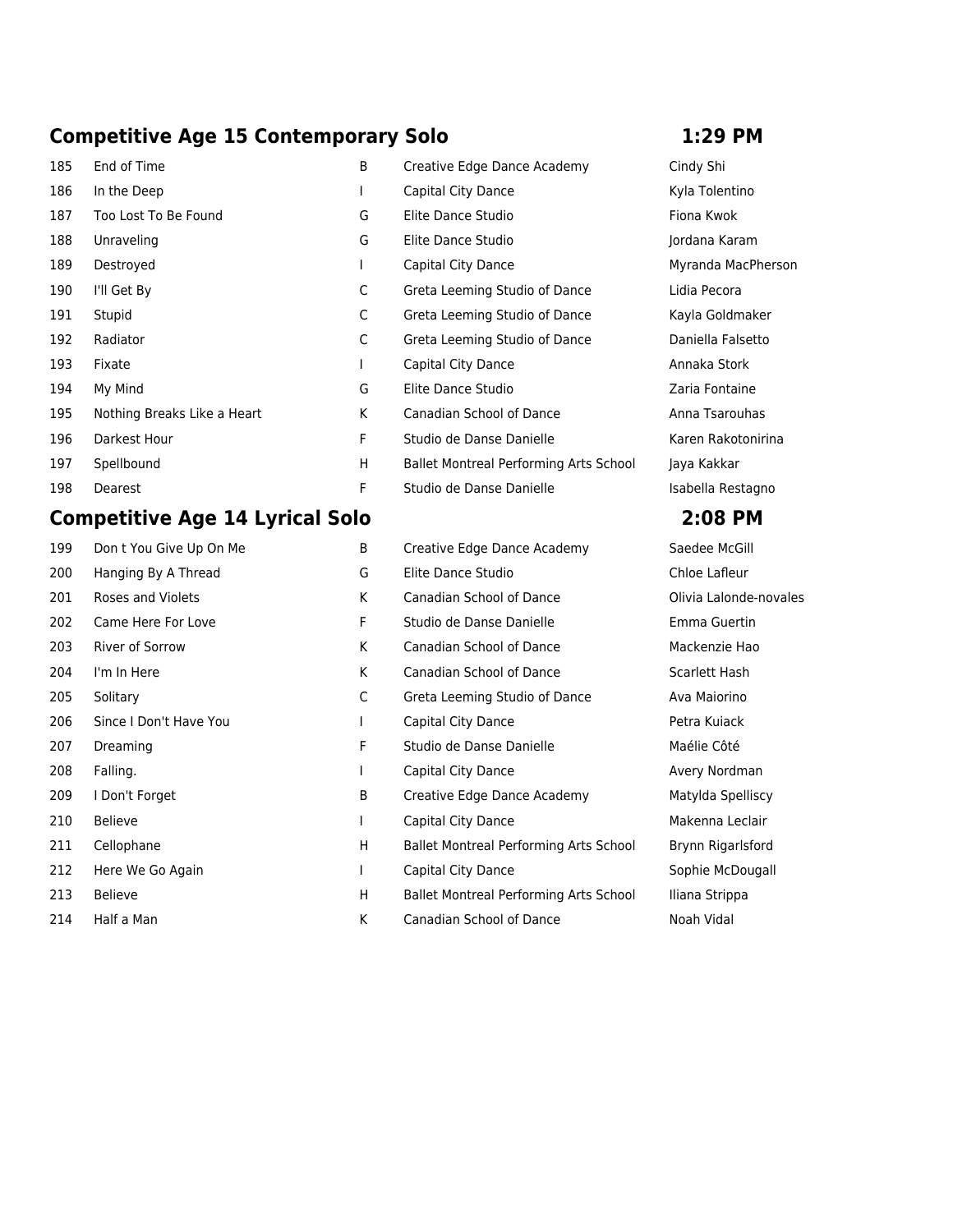### **Competitive Age 13 Lyrical Solo 2:51 PM**

| 215 | I Will Show You Love                  | B | Creative Edge Dance Academy   | Jordan Todd       |
|-----|---------------------------------------|---|-------------------------------|-------------------|
| 216 | Undertow                              | G | Elite Dance Studio            | Ella Chu          |
| 217 | Afterglow                             | A | Common Ground Dance Academy   | Malena Lauzon     |
| 218 | Lost It All                           |   | Capital City Dance            | Maytal Mitzmac    |
| 219 | I Try                                 |   | Capital City Dance            | Liliana Matteuco  |
| 220 | Devotion                              | G | Elite Dance Studio            | Ella Zhao         |
| 221 | Fly Away                              | C | Greta Leeming Studio of Dance | Genevieve Fran    |
| 222 | Surrender                             | G | Elite Dance Studio            | Hailee Mcgillivra |
| 223 | Fragile                               | B | Creative Edge Dance Academy   | Selina Wang       |
| 224 | <b>Coldest Fire</b>                   |   | Leeming Danceworks            | Musa Fofana       |
|     | <b>Competitive Teen Jazz Duo/Trio</b> |   |                               | 3:20 PM           |
| 225 | <b>Black Black Widow</b>              |   | Capital City Dance            | Alison Carley, P  |

| 226 Let's Be Bad                  |   |
|-----------------------------------|---|
| 227 Proud Mary                    | R |
| 228 Can't Take My Eyes Off Of You |   |

### JUDGES BREAK

### **Competitive Age 13 Ballet Solo 3:42 PM**

| 229 | Giselle's Entrance       | Common Ground Dance Academy            | Malena Lauzon  |
|-----|--------------------------|----------------------------------------|----------------|
| 230 | Variation from Esmeralda | Ballet Montreal Performing Arts School | Lauren Alleyne |
| 231 | Midnight Waltz           | Greta Leeming Studio of Dance          | Genevieve Frai |

### **Competitive Age 15 Ballet Solo 3:50 PM**

| 232 Stella Del Mattino    |
|---------------------------|
| 233 Kitri Variation       |
| 234 La Valse de Mouvement |
| 235 Inner Peace           |

### **Competitive Age 13 Ballet Solo 4:01 PM**

| 236<br>Gigue |  |  |  |
|--------------|--|--|--|
|              |  |  |  |
|              |  |  |  |

### **Competitive Age 14 Ballet Solo 4:03 PM**

| 237 Mysterious Forest |  |
|-----------------------|--|
| 238 Love in the Dark  |  |

### **Competitive Age 15 Pointe Solo 4:09 PM**

| 239 | Variation from Raymonda            |
|-----|------------------------------------|
| 240 | Gulnare variation from le Corsaire |

| Creative Edge Dance Academy   |
|-------------------------------|
| Elite Dance Studio            |
| Common Ground Dance Academ    |
| Capital City Dance            |
| Capital City Dance            |
| Elite Dance Studio            |
| Greta Leeming Studio of Dance |
| <b>Elite Dance Studio</b>     |
| Creative Edge Dance Academy   |
| Leeming Danceworks            |

|   | Capital City Dance          |
|---|-----------------------------|
|   | Capital City Dance          |
| В | Creative Edge Dance Academy |
| K | Canadian School of Dance    |

|    | Common Ground Dance Academy            | Malena Lauzon       |
|----|----------------------------------------|---------------------|
| H. | Ballet Montreal Performing Arts School | Lauren Alleyne      |
|    | Greta Leeming Studio of Dance          | Genevieve Francoeur |

C Greta Leeming Studio of Dance Lidia Pecora C Greta Leeming Studio of Dance Sabrina Armstrong 1 Capital City Dance Kyla Tolentino B Creative Edge Dance Academy Mackenzie Todd

C Greta Leeming Studio of Dance Xander Dolcine

Capital City Dance **Petra Kuiack** Capital City Dance **Capital City Dance Capital City Dance** Katelyn Cummings

H Ballet Montreal Performing Arts School Jaya Kakkar H Ballet Montreal Performing Arts School Maya Rollansky

Jordan Todd 17 Malena Lauzon Maytal Mitzmacher Liliana Matteucci Genevieve Francoeur Hailee Mcgillivray

Alison Carley, Petra Kuiack Hope Bekkers, Kyla Tolentino, Addison Yamazaki Katie Fonseca, Lauren Fulton, Jordan Todd Mackenzie Hao, Noah Vidal

### 3:32 PM

## Starting Back: 3:42 pm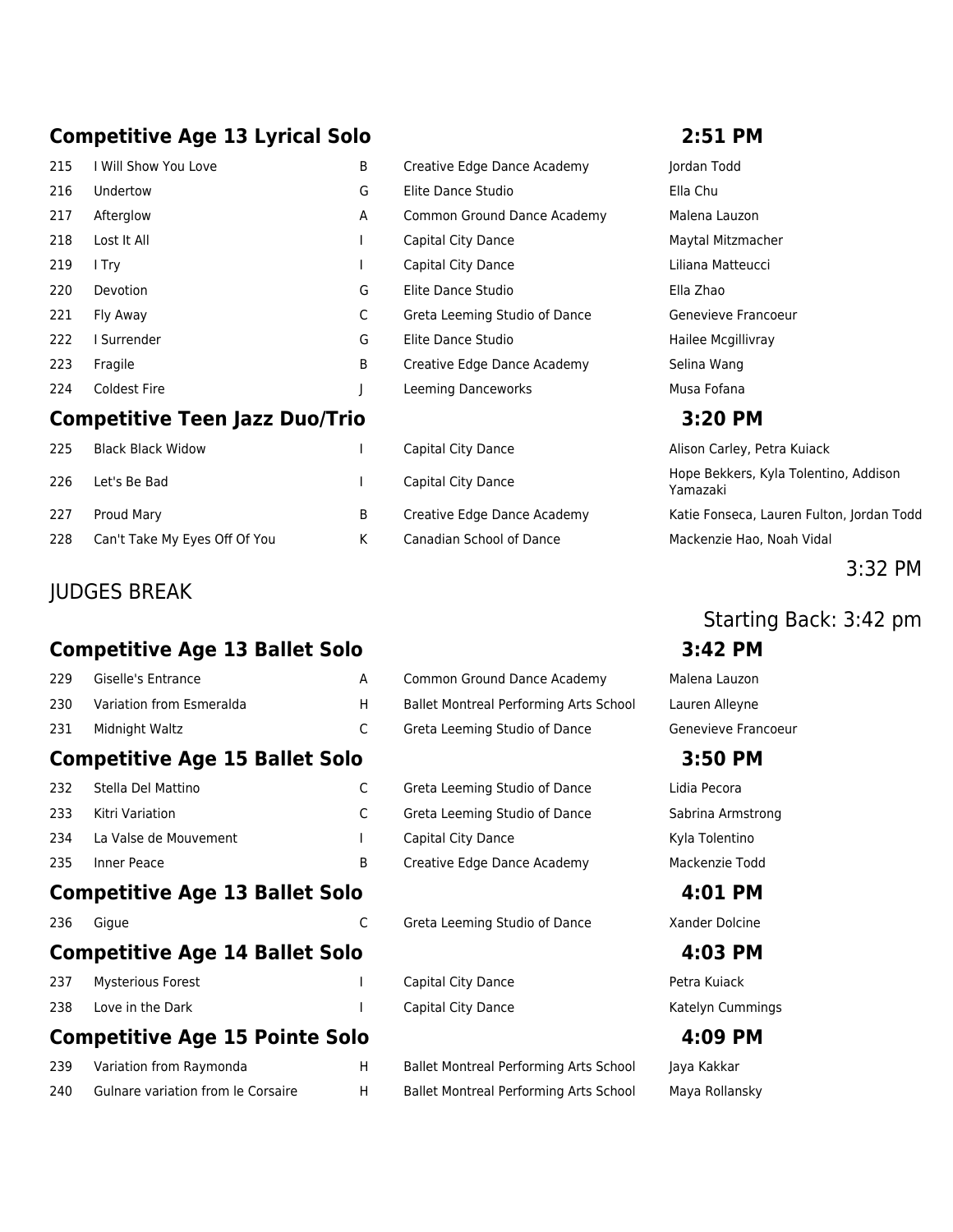|     | <b>Competitive Age 13 Pointe Solo</b>          |              |                                        | 4:14 PM                |
|-----|------------------------------------------------|--------------|----------------------------------------|------------------------|
| 241 | Variation from Paquita                         | H            | Ballet Montreal Performing Arts School | <b>Brynn Tramley</b>   |
| 242 | Three Odalisques variation from le<br>Corsaire | $\sf H$      | Ballet Montreal Performing Arts School | Lauren Alleyne         |
|     | <b>Competitive Age 15 Open Solo</b>            |              |                                        | 4:20 PM                |
| 243 | <b>Bad Girl</b>                                | H            | Ballet Montreal Performing Arts School | Irene Rodriguez Moya   |
| 244 | Moonlight                                      | B            | Creative Edge Dance Academy            | Cindy Shi              |
| 245 | Ocean Eyes                                     | K            | Canadian School of Dance               | Anna Tsarouhas         |
| 246 | Lies                                           | F            | Studio de Danse Danielle               | Karen Rakotonirina     |
| 247 | What Isn't Yours                               | F            | Studio de Danse Danielle               | Isabella Restagno      |
|     | <b>Competitive Age 14 Open Solo</b>            |              |                                        | 4:33 PM                |
| 248 | Escalate                                       | K            | Canadian School of Dance               | Olivia Lalonde-novales |
| 249 | Man In The Mirror                              | K            | Canadian School of Dance               | Noah Vidal             |
|     | <b>Competitive Age 14 Hip Hop Solo</b>         |              |                                        | 4:38 PM                |
| 250 | Whole Lotta                                    | B            | Creative Edge Dance Academy            | Alyssa Croucher        |
|     | <b>Competitive Age 13 Musical Theatre Solo</b> |              |                                        | 4:41 PM                |
| 251 | <b>BLIND DATE</b>                              | B            | Creative Edge Dance Academy            | Kate Shilson           |
| 252 | Popular                                        | I.           | Capital City Dance                     | Sydney Laliberte       |
|     | <b>Competitive Age 14 Contemporary Solo</b>    |              |                                        | 4:47 PM                |
| 253 | If True Time                                   |              | Capital City Dance                     | Sophie McDougall       |
| 254 | Deep End                                       | н            | Ballet Montreal Performing Arts School | Madyson Trichas        |
| 255 | Tessellate                                     | $\mathsf{L}$ | Capital City Dance                     | Sydney Nguyen          |
| 256 | Monster                                        | $\mathbf{L}$ | Capital City Dance                     | Addison Yamazaki       |
| 257 | State of Emergency                             | F            | Studio de Danse Danielle               | Liana Sakai-Deruga     |
| 258 | Carry Me Home                                  | $\mathbf{I}$ | Capital City Dance                     | Avery Nordman          |
| 259 | Insecure                                       | G            | Elite Dance Studio                     | Chloe Lafleur          |
| 260 | Particles                                      | F            | Studio de Danse Danielle               | Maélie Côté            |
| 261 | Not My Responsibility                          | K            | Canadian School of Dance               | Mackenzie Hao          |
| 262 | Hyperballed                                    | K            | Canadian School of Dance               | Olivia Lalonde-novales |
| 263 | As The World Caves In                          | K            | Canadian School of Dance               | Scarlett Hash          |
| 264 | Snowing                                        | F            | Studio de Danse Danielle               | Emma Guertin           |
| 265 | Creature of Desire                             | B            | Creative Edge Dance Academy            | Cynthia Yu             |
| 266 | Fear of Water                                  | B            | Creative Edge Dance Academy            | Alyssa Croucher        |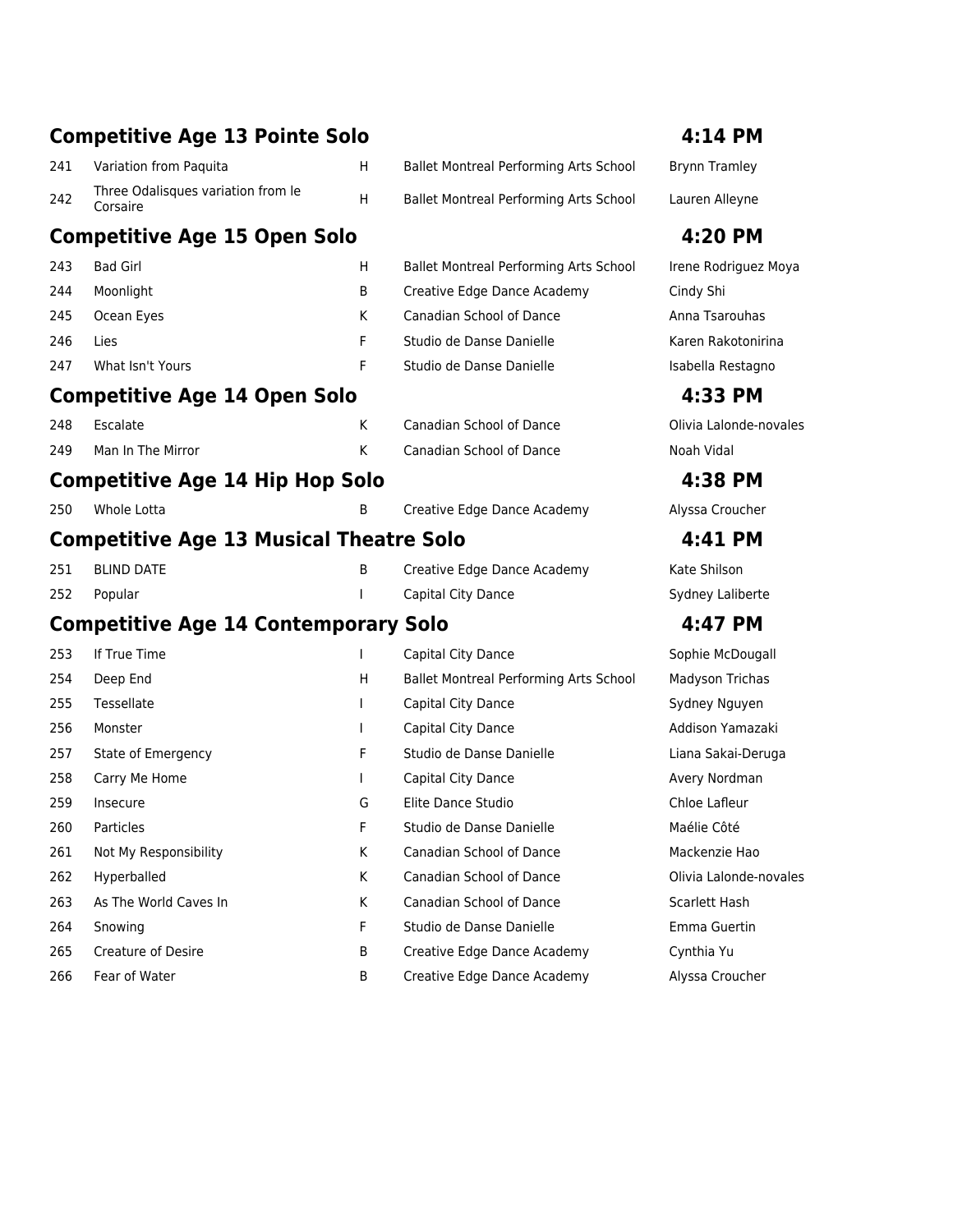### **Competitive Age 13 Contemporary Solo 5:25 PM**

- 
- 267 Water Me G Elite Dance Studio Hailee Mcgillivray 268 Girl **A Common Ground Dance Academy** Annabelle Hardy 269 Beautiful Girl Makayla Mainville K Canadian School of Dance Makayla Mainville 270 My Shelter C Greta Leeming Studio of Dance Giuliana Pecora 271 Wicked Games **H** Ballet Montreal Performing Arts School Lauren Alleyne 272 My Heartstrings G Elite Dance Studio Ella Zhao 273 Roses H Ballet Montreal Performing Arts School Brynn Tramley 274 Fly On **I** Capital City Dance **Tavia Campbell-Doidge** 275 Maps **I** Capital City Dance Sydney Laliberte 276 Vanishing Act **J** Leeming Danceworks Musa Fofana

### AWARDS/Dinner Break

### **Competitive Senior Lyrical Duo/Trio 6:32 PM**

| 277 | Remember When                          | K  | Canadian School of Dance      | Nigel Clifford, S       |
|-----|----------------------------------------|----|-------------------------------|-------------------------|
| 278 | Found                                  | B  | Creative Edge Dance Academy   | Madelyn Guthri          |
| 279 | Leave                                  | B  | Creative Edge Dance Academy   | Halle Doxsee, P         |
| 280 | Ave Maria                              | G  | Elite Dance Studio            | Jordana Karam,          |
|     | <b>Novice Teen Hip Hop Duo/Trio</b>    |    |                               | 6:44 PM                 |
| 281 | Sistaz                                 | E  | École de danse Rhythm Waves   | Gabriella Anaga         |
|     | <b>Novice Teen Acro/Gym Duo/Trio</b>   |    |                               | 6:47 PM                 |
| 282 | You are the Reason                     | E  | École de danse Rhythm Waves   | Elaelle Bernard         |
| 283 | The Good Side                          | E. | École de danse Rhythm Waves   | Malicxia Leblan         |
|     | <b>Competitive Senior Tap Duo/Trio</b> |    |                               | 6:53 PM                 |
| 284 | Denim Jacket                           |    | Capital City Dance            | <b>Trinity Pond-Pie</b> |
| 285 | Cryptic                                |    | Capital City Dance            | Megan Alarie, A         |
| 286 | I Wish                                 | C  | Greta Leeming Studio of Dance | Noah De Mel, Ki         |
| 287 | I Will Never Love Again                | K  | Canadian School of Dance      | Nigel Clifford, T       |
|     |                                        |    |                               |                         |

### **Novice Teen Contemporary Duo/Trio 7:05 PM**

### **Novice Senior Contemporary Duo/Trio 7:07 PM**

289 Strained **B** Creative Edge Dance Academy **April Beaulieu, Maya Schmidt** 

### **Pre-Competitive Senior Jazz Duo/Trio 7:10 PM**

290 Whine Up **E** École de danse Rhythm Waves Nadia Courville, Mélina Courville

5:52 PM

# Starting Back: 6:32 pm

Nigel Clifford, Skye Gill Madelyn Guthrie, Nicole Shi Halle Doxsee, Portia Ferguson Jordana Karam, Alia Karam

Gabriella Anagana, Juliane Anagana

Elaelle Bernard, Maé Bernard Malicxia Leblanc, Alexia Renaud

Trinity Pond-Pieroway, Brittany Smiley Megan Alarie, Anthony Krikonis Noah De Mel, Kira Roger Nigel Clifford, Taya Vidal

288 Leave a light on E E École de danse Rhythm Waves Myriam Landry, Maélie Leblanc, Noemie Legros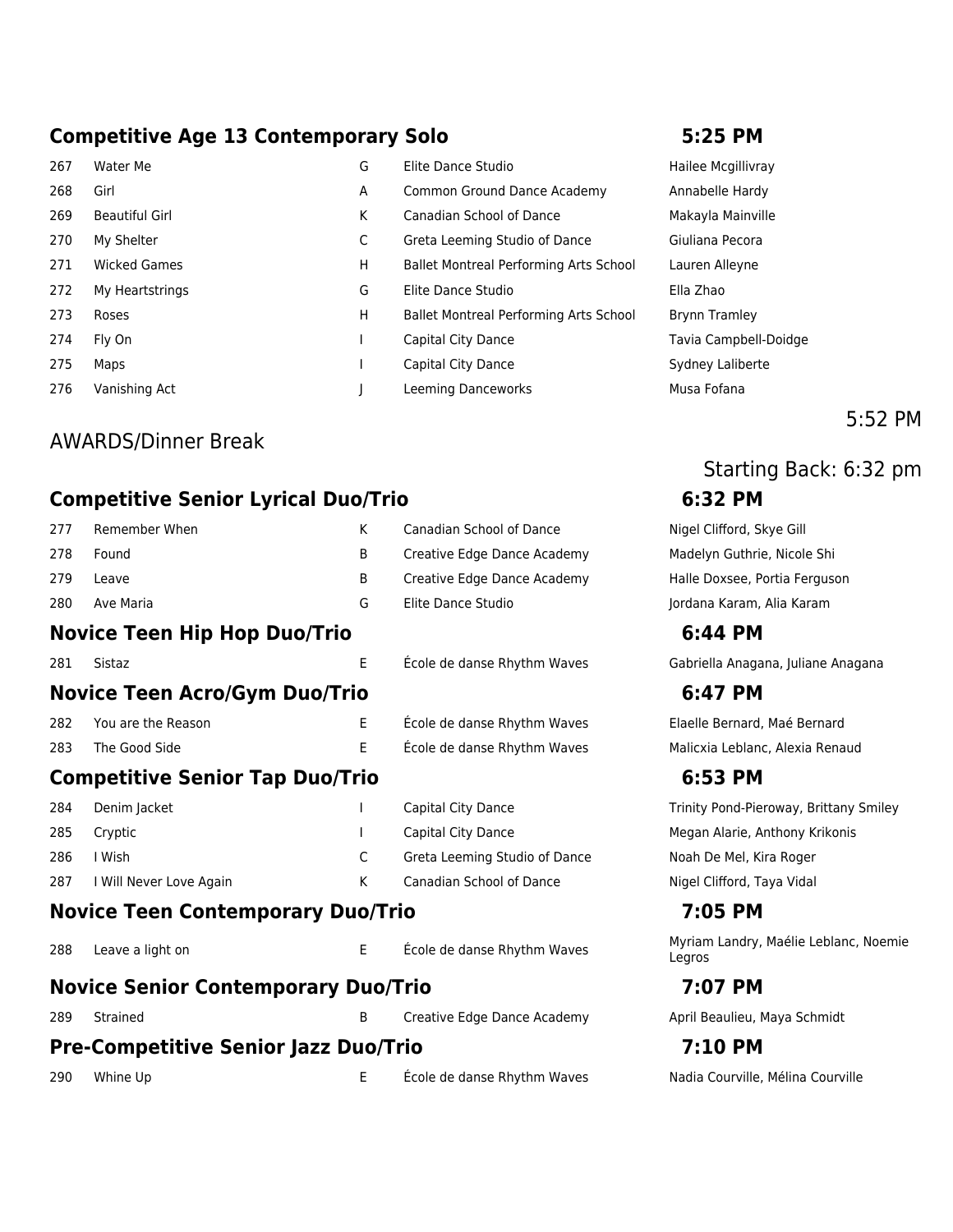|     | <b>Pre-Competitive Teen Ballet Duo/Trio</b>   |          | 7:12 PM                                |                                                             |  |
|-----|-----------------------------------------------|----------|----------------------------------------|-------------------------------------------------------------|--|
| 291 | Don't Stop Believing                          | B        | Creative Edge Dance Academy            | Mary Ellsworth, Kaily Gauthier, Julia<br>Soutar             |  |
|     | <b>Novice Teen Hip Hop Duo/Trio</b>           |          |                                        | 7:15 PM                                                     |  |
| 292 | End of Time                                   | Е        | École de danse Rhythm Waves            | Juliane Anagana, Laurianne Chalifoux,<br>Maya Robertson     |  |
|     | <b>Competitive Senior Open Duo/Trio</b>       |          |                                        | 7:17 PM                                                     |  |
| 293 | <b>Spaces</b>                                 | B        | Creative Edge Dance Academy            | Portia Ferguson, Kaitlyn Lowry                              |  |
| 294 | Me, Myself, and I                             | K.       | <b>Canadian School of Dance</b>        | Nigel Clifford, Bryn True-Mcmanus, Eleni<br>Tsiolas         |  |
|     | <b>Competitive Teen Contemporary Duo/Trio</b> |          |                                        | 7:23 PM                                                     |  |
| 295 | 5 AM                                          |          | Capital City Dance                     | Kieran Carlisle, Addison Yamazaki                           |  |
| 296 | Let You Go                                    |          | Capital City Dance                     | Anthony Krikonis, Petra Kuiack                              |  |
|     | <b>Competitive Teen Open Duo/Trio</b>         |          |                                        | 7:29 PM                                                     |  |
| 297 | Reprieve                                      | F        | Studio de Danse Danielle               | Mélisande Lalonde, Karen Rakotonirina,<br>Isabella Restagno |  |
|     | <b>Competitive Teen Lyrical Duo/Trio</b>      |          |                                        | 7:32 PM                                                     |  |
| 298 | Heaven I Know                                 | B        | Creative Edge Dance Academy            | Matylda Spelliscy, Madelyn Stewart                          |  |
| 299 | <b>Winter Song</b>                            | C        | Greta Leeming Studio of Dance          | Genevieve Francoeur, Ava Maiorino,<br>Giuliana Pecora       |  |
| 300 | I Will Remember You                           | <b>I</b> | Capital City Dance                     | Makenna Leclair, Liliana Matteucci, Avery<br>Nordman        |  |
|     | <b>Competitive Senior Open Duo/Trio</b>       |          |                                        | 7:41 PM                                                     |  |
| 301 | Somebody That I Used To Know                  | К        | <b>Canadian School of Dance</b>        | Nigel Clifford, Georgia Kontogiannis                        |  |
|     | <b>Competitive Teen Contemporary Duo/Trio</b> |          |                                        | 7:44 PM                                                     |  |
| 302 | <b>Beauty and Sorrow</b>                      | В        | Creative Edge Dance Academy            | Halle Doxsee, Julia Minarolli                               |  |
| 303 | Home With You                                 | B        | Creative Edge Dance Academy            | Cindy Shi, Cynthia Yu                                       |  |
| 304 | Hey Girl                                      | A        | Common Ground Dance Academy            | Yasmine Mahmoud, Annnalisa Schimizzi                        |  |
| 305 | You Will Be Found                             | K        | Canadian School of Dance               | Taya Flood, Olivia Lalonde-novales, Noah<br>Vidal           |  |
|     | <b>Competitive Teen Acro/Gym Duo/Trio</b>     |          |                                        | 7:55 PM                                                     |  |
| 306 | River                                         | В        | Creative Edge Dance Academy            | Kaily Gauthier, Julia Rossignol                             |  |
|     | <b>Competitive Teen Ballet Duo/Trio</b>       |          |                                        | 7:57 PM                                                     |  |
| 307 | <b>Tango Tres</b>                             |          | Capital City Dance                     | Hope Bekkers, Kyla Tolentino, Addison<br>Yamazaki           |  |
|     | <b>Competitive Senior Pointe Duo/Trio</b>     |          |                                        | 8:00 PM                                                     |  |
| 308 | Friends                                       | H        | Ballet Montreal Performing Arts School | Juliette Bienvenu, Laurence Potvin                          |  |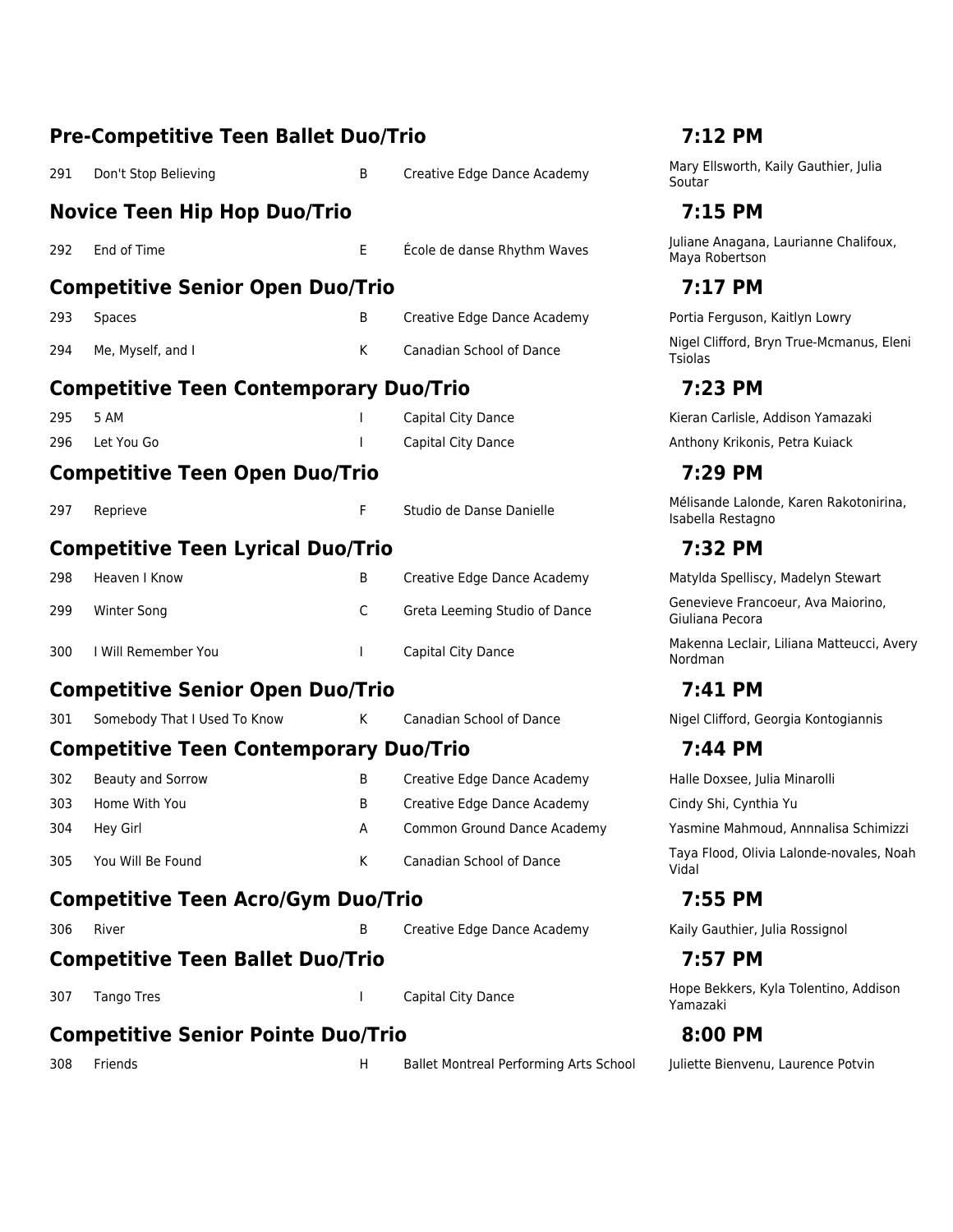### **Competitive Senior Jazz Duo/Trio 8:03 PM**

### 309 Rolling Stone K Canadian School of Dance Samantha Keneford, Eleni Tsiolas **Competitive Senior Contemporary Duo/Trio 8:06 PM** 310 MEAN SOMETHING B Creative Edge Dance Academy Olivia Holm, Kaitlyn Lowry 311 I Love You Anyhow **F** Studio de Danse Danielle Mélisande Lalonde, Justin Verreault 312 Eternal Grief Matches K Canadian School of Dance Skye Gill, Bryn True-Mcmanus 313 The Battle Within Tupaz F Studio de Danse Danielle France Emma Cooper, Savannah Tupaz 314 It Felt Broken B Creative Edge Dance Academy Halle Doxsee, Madelyn Guthrie 315 How It Ends **B** Creative Edge Dance Academy Cindy Shi, Nicole Shi **Competitive Senior Hip Hop Duo/Trio 8:23 PM** 316 Trifecta **I** Capital City Dance Megan Alarie, Anthony Krikonis, Trinity

### **Competitive Senior Open Duo/Trio 8:26 PM**

### AWARDS 8:29 PM

Pond-Pieroway

317 Gun Canadian School of Dance Nigel Clifford, Samantha Keneford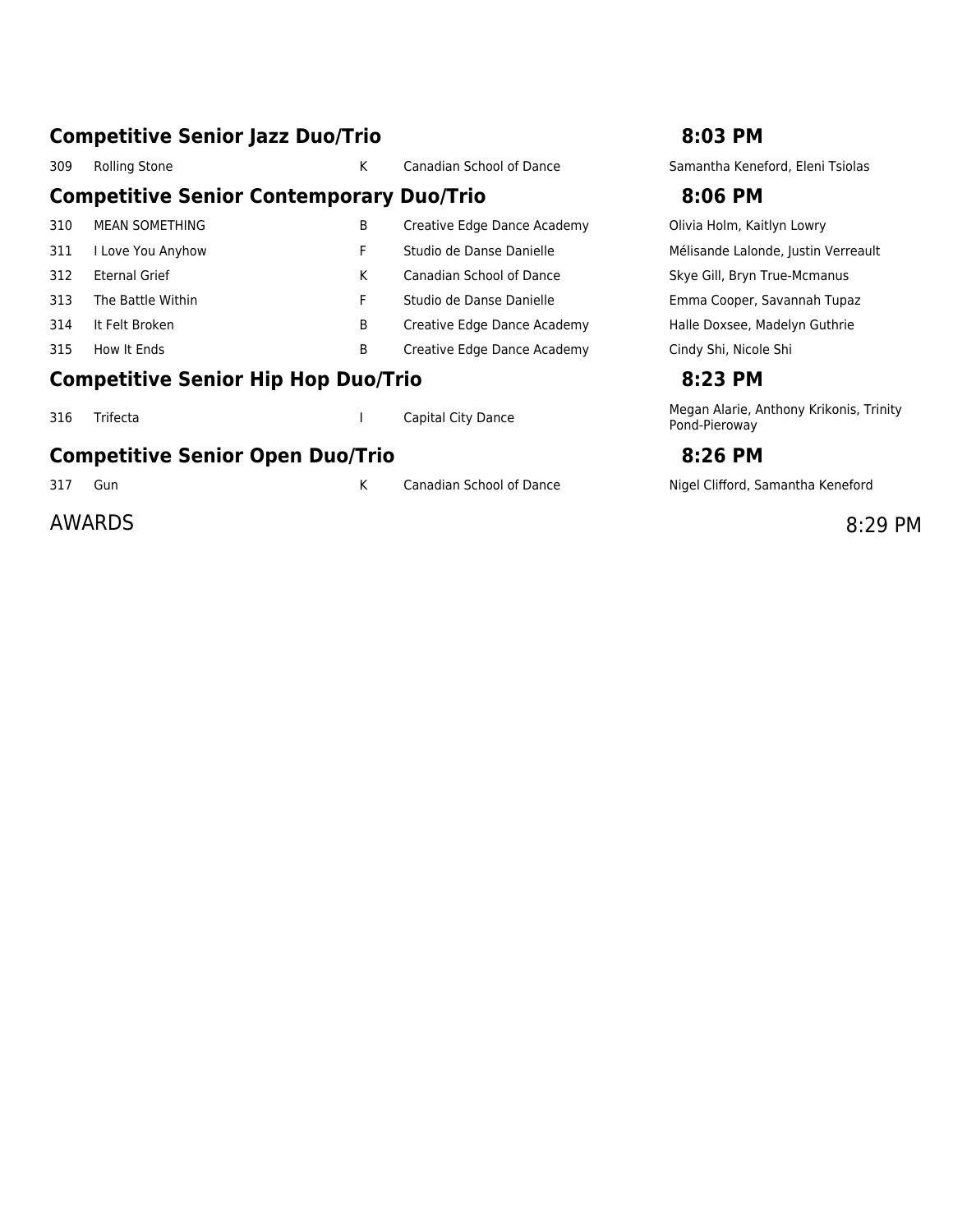

## CANADIAN DANCE AWARDS

Thursday April 7<sup>th</sup> - Sunday April 10<sup>th</sup>, 2022 OTTAWA, ONTARIO NEPEAN SPORTSPLEX

### Saturday April 9<sup>th</sup>, 2022 Start Time: 8:30am

|     | <b>Novice Age 6 Ballet Solo</b>           |   |                                        | 8:30 AM                                        |
|-----|-------------------------------------------|---|----------------------------------------|------------------------------------------------|
| 318 | <b>Ballerina Dreams</b>                   | H | Ballet Montreal Performing Arts School | Zoey Bourdages                                 |
|     | <b>Novice Age 9 Acro/Gym Solo</b>         |   |                                        | 8:32 AM                                        |
| 319 | Scintillation                             | A | Common Ground Dance Academy            | Caterina Schimizzi                             |
|     | <b>Novice 6 &amp; Under Jazz Duo/Trio</b> |   |                                        | 8:34 AM                                        |
| 320 | <b>Disco Ducks</b>                        | B | Creative Edge Dance Academy            | Olivia Sharp, Emma St-Amour, Madelyn<br>Verran |
|     | <b>Novice Age 7 Jazz Solo</b>             |   |                                        | 8:37 AM                                        |
| 321 | Let's Hear It For The Boy                 | G | Elite Dance Studio                     | Kasey Watts                                    |
| 322 | <b>Hokey Pokey</b>                        | G | Elite Dance Studio                     | Clara Price                                    |
| 323 | I Like To Fuss                            | K | Canadian School of Dance               | Anneliese Hamel                                |
|     | <b>Novice Age 8 Jazz Solo</b>             |   |                                        | 8:46 AM                                        |
| 324 | <b>Stupid Cupid</b>                       | В | Creative Edge Dance Academy            | Lydia Barry                                    |
| 325 | If They Could See Me Now                  | G | Elite Dance Studio                     | Sophia Chen                                    |
| 326 | Girl Just Wanna Have Fun                  | G | Elite Dance Studio                     | Emma Moher                                     |
| 327 | Welcome To Havana                         | G | Elite Dance Studio                     | Daniella Noja                                  |
| 328 | Slam It                                   | G | Elite Dance Studio                     | Rosalie Beanlands                              |
| 329 | It's A Small World                        | G | Elite Dance Studio                     | Mikayla Watters                                |
| 330 | Party Girl                                | G | Elite Dance Studio                     | Nora Blackman                                  |
|     | <b>Novice Young Acro/Gym Duo/Trio</b>     |   |                                        | 9:05 AM                                        |
| 331 | Ay Caramba                                | B | Creative Edge Dance Academy            | Reyna Miller, Lily Quart, Mila Ricciuto        |
|     | <b>Novice Age 9 Tap Solo</b>              |   |                                        | 9:08 AM                                        |
| 332 | The Song of the Heart                     | Α | Common Ground Dance Academy            | Catherine Lévesque                             |
|     | <b>Novice Age 9 Jazz Solo</b>             |   |                                        | <b>9:10 AM</b>                                 |
| 333 | <b>Evil Gal Blues</b>                     | Α | Common Ground Dance Academy            | Caterina Schimizzi                             |
|     |                                           |   |                                        |                                                |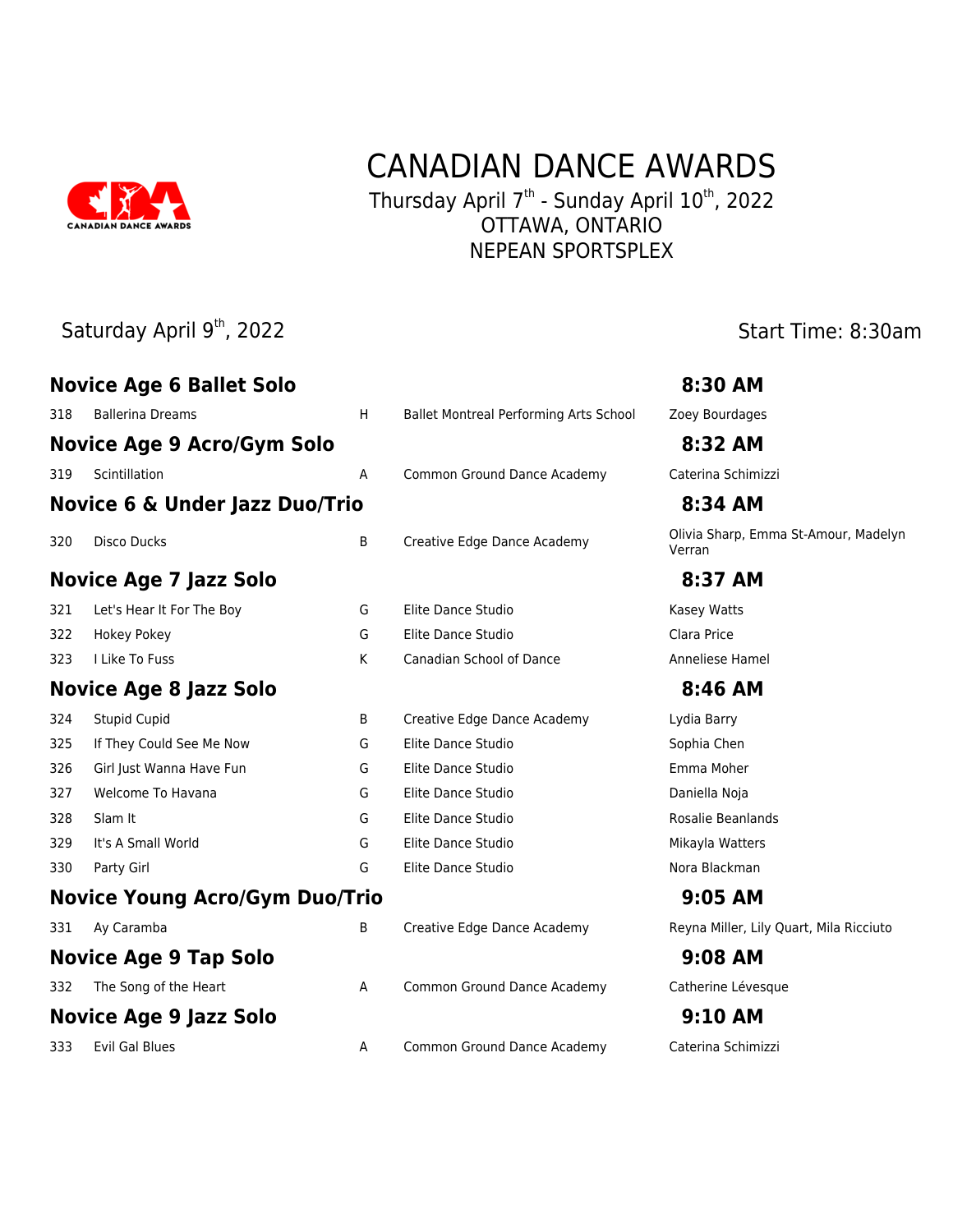### **Novice Age 8 Jazz Solo 9:12 AM** 334 Oh Susanna F Studio de Danse Danielle Chloé Woodman 335 Be My Baby **G** Elite Dance Studio **Channel Adaley Michalyshyn Novice Age 9 Jazz Solo 9:17 AM** 336 If my friends could see me now H Ballet Montreal Performing Arts School Liana Cotie **Novice Age 11 Jazz Solo 9:20 AM** 337 Bye Bye Blackbird **B** Creative Edge Dance Academy Mya Verran **Novice Age 8 Tap Solo 9:23 AM** 338 Boogie Shoes G Elite Dance Studio Mia Lafontaine **Novice Age 7 Hip Hop Solo 9:25 AM** 339 Pound The Alarm G Elite Dance Studio Clara Price **Competitive Age 6 Jazz Solo 9:28 AM** 340 You Can't Stop The Beat K Canadian School of Dance Mila Kujawski **Competitive Age 9 Jazz Solo 9:31 AM** 341 In Love With A Monster G Elite Dance Studio Camila Markus 342 Head & Heart K Canadian School of Dance Aviana Lawson 343 Born to Entertain Theory Canadian School of Dance Ava Petropoulos 344 That's Life **K** Canadian School of Dance Olivia Palermo 345 A Bushel & A Peck November 2012 K Canadian School of Dance Micaela Hiscock 346 Everybody Wants to Be a Cat The Capital City Dance Clivia Buccino 347 Let's Get Loud F Studio de Danse Danielle Kyana Boudreault

### **Competitive Age 10 Jazz Solo 9:50 AM**

| 348 | Good is The New Bad            |   | Canadian School of Dance        | Clarissa Sau       |
|-----|--------------------------------|---|---------------------------------|--------------------|
| 349 | <b>LOVE</b>                    | C | Greta Leeming Studio of Dance   | Keelan Jame        |
| 350 | I'm A Star                     | K | <b>Canadian School of Dance</b> | Vivian Guo         |
| 351 | <b>Big Noise</b>               | G | Elite Dance Studio              | Kiara Zaki         |
| 352 | My Baby Just Cares For Me      | K | <b>Canadian School of Dance</b> | Emiko Fukur        |
| 353 | Zip A Dee Doo Dah              | G | Elite Dance Studio              | Sidney Fitzg       |
| 354 | No Business Like Show Business | K | <b>Canadian School of Dance</b> | Kaylie Lepag       |
| 355 | let Set                        | G | Elite Dance Studio              | Emily Kroll        |
| 356 | Play That Sax                  | G | Elite Dance Studio              | <b>Riley Moher</b> |
| 357 | Papa Loves Mambo               | K | <b>Canadian School of Dance</b> | Ella Moulton       |
|     |                                |   |                                 |                    |

### Judges Break

| F<br>G | Studio de Danse Danielle<br>Elite Dance Studio |
|--------|------------------------------------------------|
| н      | <b>Ballet Montreal Performing Art</b>          |
| B      | Creative Edge Dance Academy                    |
| G      | Elite Dance Studio                             |
| G      | Elite Dance Studio                             |
| K      | Canadian School of Dance                       |
| G      | Elite Dance Studio                             |
| K      | <b>Canadian School of Dance</b>                |
| K      | Canadian School of Dance                       |
| K      | <b>Canadian School of Dance</b>                |
| К      | <b>Canadian School of Dance</b>                |
| T      | Capital City Dance                             |
| F      | Studio de Danse Danielle                       |

| K | Canadian School of Dance      | Clarissa Saunders  |
|---|-------------------------------|--------------------|
| C | Greta Leeming Studio of Dance | Keelan James       |
| K | Canadian School of Dance      | Vivian Guo         |
| G | Elite Dance Studio            | Kiara Zaki         |
| K | Canadian School of Dance      | Emiko Fukumoto     |
| G | Elite Dance Studio            | Sidney Fitzgerald  |
| K | Canadian School of Dance      | Kaylie Lepage      |
| G | Elite Dance Studio            | Emily Kroll        |
| G | Elite Dance Studio            | <b>Riley Moher</b> |
| K | Canadian School of Dance      | Ella Moulton       |
|   |                               |                    |

10:18 AM

Starting Back: 10:28 am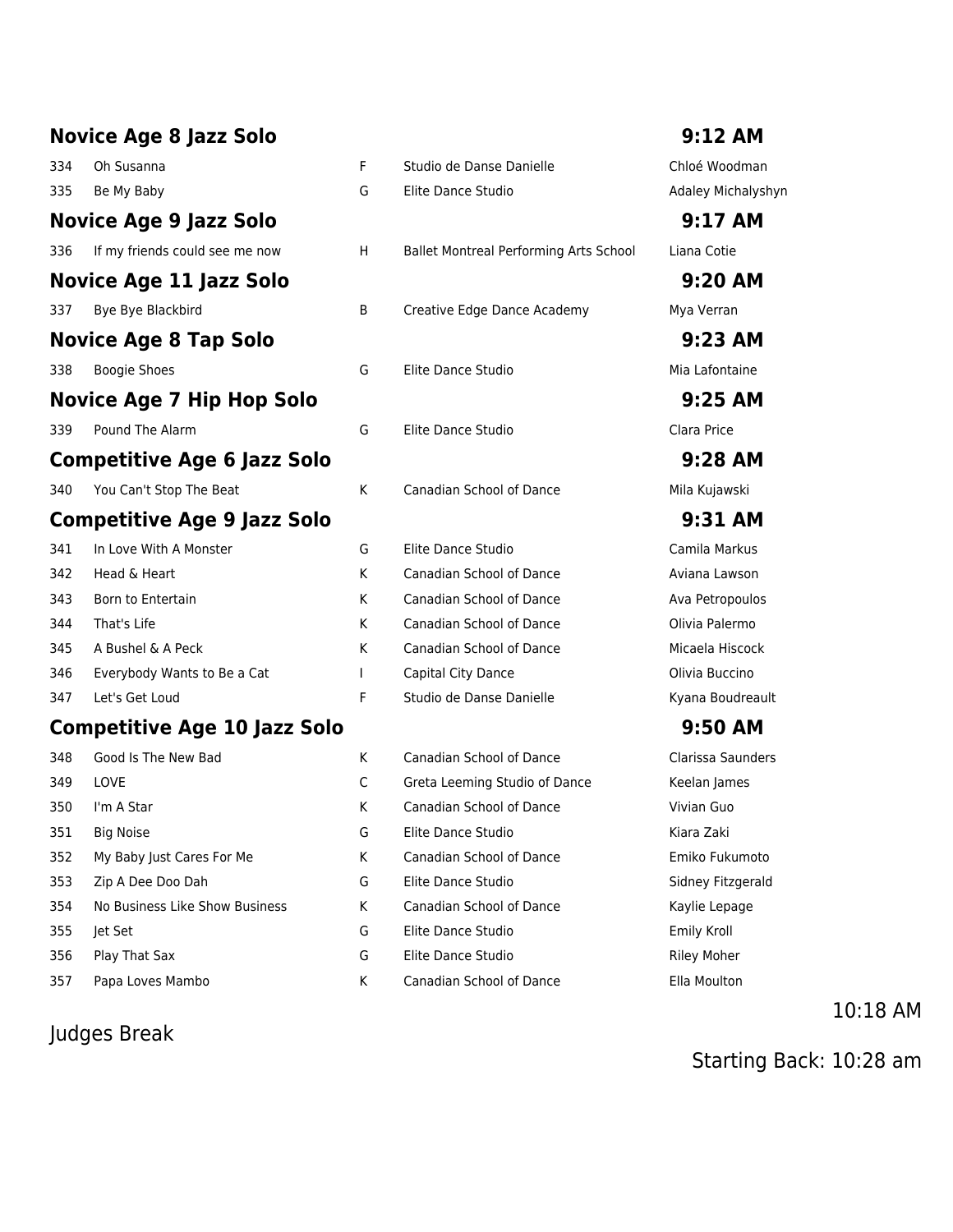### **Competitive Age 11 Jazz Solo 10:28 AM**

| 358                                           | Maybe                                    | F            | Studio de Danse Danielle               | Alyssa Sakai-Deru         |
|-----------------------------------------------|------------------------------------------|--------------|----------------------------------------|---------------------------|
| 359                                           | Boom Boom                                | Ε            | École de danse Rhythm Waves            | Noemie Paquet             |
| 360                                           | Life of the Party                        | C            | Greta Leeming Studio of Dance          | Mikayla Stewart           |
| 361                                           | Bongo                                    | H            | Ballet Montreal Performing Arts School | Melia Cotie               |
| 362                                           | Little Girl                              | $\mathsf{I}$ | Capital City Dance                     | Isabelle Cumming          |
| 363                                           | Something's Got a Hold on Me.            | $\mathbf{I}$ | Capital City Dance                     | Tilly Pilarski            |
| 364                                           | Queen Bee                                | F            | Studio de Danse Danielle               | Elizabeth Gagnon          |
| 365                                           | Gotcha                                   | F            | Studio de Danse Danielle               | Alexandrine Josep         |
| 366                                           | <b>Hot Note</b>                          | C            | Greta Leeming Studio of Dance          | Bronwyn Shannon           |
| 367                                           | <b>Bowl of Cherries</b>                  | C            | Greta Leeming Studio of Dance          | Lacey Im                  |
| 368                                           | <b>Evil Gal Blues</b>                    | C            | Greta Leeming Studio of Dance          | Amira Smaili              |
| 369                                           | Rotten To The Core                       | K            | <b>Canadian School of Dance</b>        | Hinata Lee                |
| 370                                           | Don't Rain On My Parade                  | K            | <b>Canadian School of Dance</b>        | Ashley Hash               |
| 371                                           | I Got Love                               | G            | Elite Dance Studio                     | Kennedy Curley            |
| 372                                           | Dancing All the Time                     | C            | Greta Leeming Studio of Dance          | Lily Cameron              |
| 373                                           | Sunny Side of the Street                 | B            | Creative Edge Dance Academy            | Maeve Carroll             |
| 374                                           | <b>Walking Papers</b>                    | G            | Elite Dance Studio                     | Naomi Chen                |
| 375                                           | Are You Gonna Be My Girl                 | G            | Elite Dance Studio                     | Clara Di Paolo            |
|                                               | <b>Competitive Young Ballet Duo/Trio</b> |              |                                        | 11:16 AM                  |
| 376                                           | The Swan                                 | K            | Canadian School of Dance               | Anneliese Hamel,<br>Symes |
| <b>Competitive Age 9 Tap Solo</b><br>11:19 AM |                                          |              |                                        |                           |

377 I Love Paris **K** Canadian School of Dance Ava Petropoulos 378 Tiny Dancer K Canadian School of Dance Olivia Palermo 379 I Wish Market Canadian School of Dance Aviana Lawson 380 If They Could See Me Now C Greta Leeming Studio of Dance Camden Im

Alyssa Sakai-Deruga Noemie Paquet Mikayla Stewart Isabelle Cummings Tilly Pilarski Elizabeth Gagnon Alexandrine Joseph Bronwyn Shannon Amira Smaili Ashley Hash Kennedy Curley Lily Cameron Maeve Carroll Clara Di Paolo

### **Competitive Young Ballet Duo/Trio 11:16 AM**

Anneliese Hamel, Mila Kujawski, Lilah Symes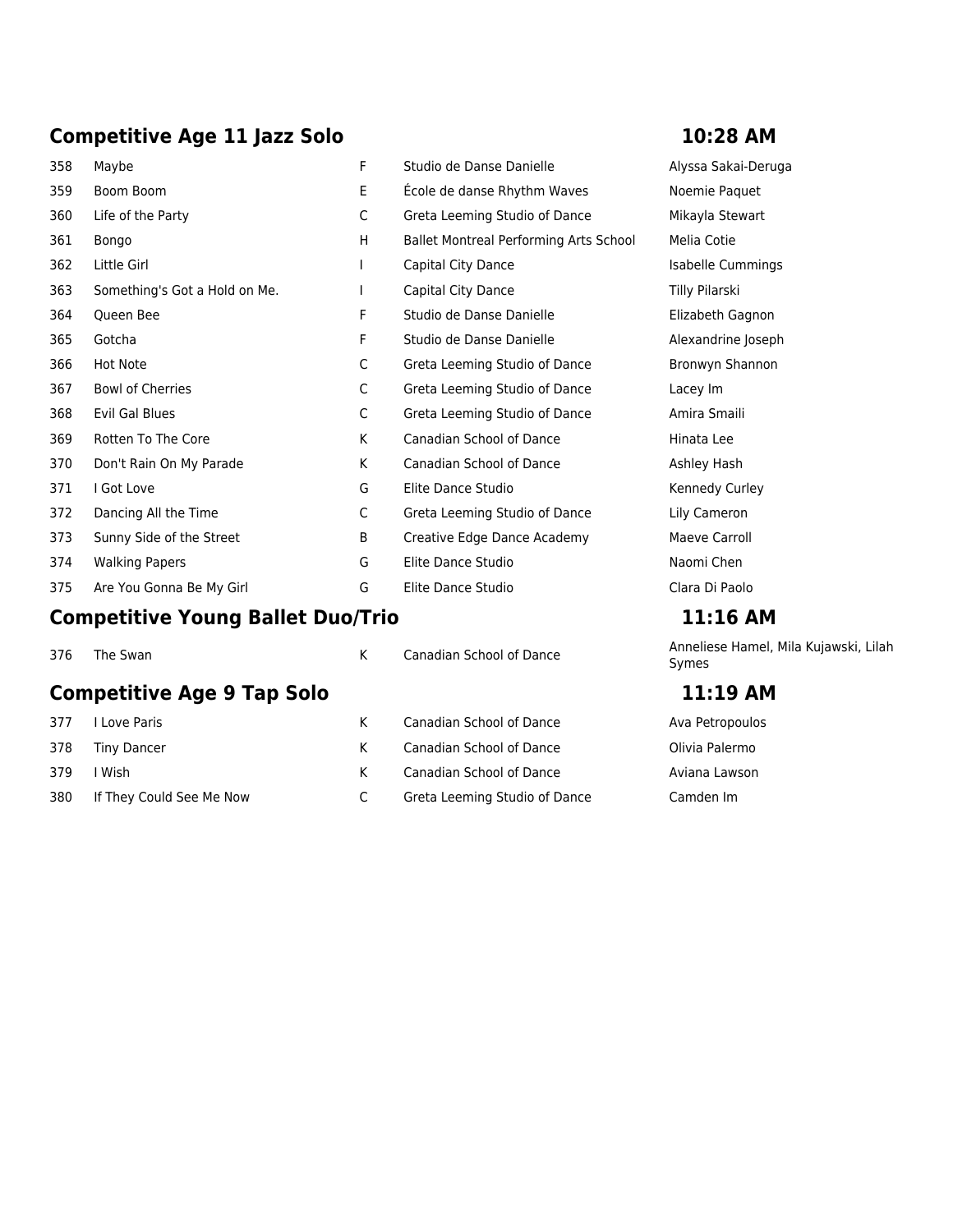### **Competitive Age 12 Jazz Solo 11:30 AM**

| 381  | Back to Me                             | ı | Capital City Dance            | Elessa Thompson            |
|------|----------------------------------------|---|-------------------------------|----------------------------|
| 382  | <b>CTRL ALT DEL</b>                    |   | Capital City Dance            | Jacinda Mazzarell          |
| 383  | Bye Bye Blackbird                      | F | Studio de Danse Danielle      | Serena Lachapell           |
| 384  | You Got Me Feeling                     | L | Capital City Dance            | Olivia DiSalvo             |
| 385  | Hit the Road Jack                      | C | Greta Leeming Studio of Dance | Valentina El-Haibi         |
| 386  | Man of La Mancha                       | C | Greta Leeming Studio of Dance | Gabriella Goldma           |
| 387  | Glamourous Life                        | L | Capital City Dance            | <b>Charlotte Nearing</b>   |
| 388  | Love Fool                              | C | Greta Leeming Studio of Dance | Giuseppina Giorgi          |
| 389  | God Is A Dancer                        | К | Canadian School of Dance      | Abbygael Cardina           |
| 390  | Zing Went The Strings Of My Heart      | К | Canadian School of Dance      | Alice Tang                 |
| 391  | New Attitude                           | B | Creative Edge Dance Academy   | Olivia Larose              |
| 392  | I've Got You Under My Skin             | G | Elite Dance Studio            | Allison Kroll              |
| 393  | <b>Accentuate The Positives</b>        | G | Elite Dance Studio            | Scarlett Bienek            |
| 394  | I Won't Dance                          | G | Elite Dance Studio            | Cole Blyth                 |
| 395  | Raise The Roof                         | G | Elite Dance Studio            | Koyuki Montcalm            |
|      | <b>Competitive Age 9 Jazz Solo</b>     |   |                               | 12:11 PM                   |
| 396  | Orange Colored Sky                     | C | Greta Leeming Studio of Dance | Camden Im                  |
|      | <b>Competitive Age 9 Ballet Solo</b>   |   |                               | 12:14 PM                   |
| 397  | Alice in Wonderful                     |   | Capital City Dance            | Olivia Buccino             |
|      | <b>Competitive Age 10 Ballet Solo</b>  |   |                               | 12:16 PM                   |
| 398  | Valse de L'amour                       | C | Greta Leeming Studio of Dance | Emma Provost               |
|      | <b>Competitive Young Tap Duo/Trio</b>  |   |                               | 12:19 PM                   |
| 399  | Friend Like You                        | K | Canadian School of Dance      | Emiko Fukumoto,<br>Moulton |
| 400  | Two Of A Kind                          | К | Canadian School of Dance      | Olivia Palermo, Av         |
|      | <b>Competitive Young Jazz Duo/Trio</b> |   |                               | 12:25 PM                   |
| 401. | Put On A Happy Face                    | K | Canadian School of Dance      | Mila Kujawski, Lila        |
|      | <b>Novice Young Hip Hop Duo/Trio</b>   |   |                               | 12:28 PM                   |
| 402  | Jealous                                | F | Studio de Danse Danielle      | Maxim Hankinson            |
|      |                                        |   |                               |                            |
|      | <b>Novice Young Jazz Duo/Trio</b>      |   |                               | 12:31 PM                   |
| 403  | Aye Caramba                            | G | Elite Dance Studio            | Nora Blackman, S<br>Noja   |
| 404  | Boogie Fever                           | Α | Common Ground Dance Academy   | Catherine Lévesq           |
| 405  | Chocolatte                             | B | Creative Edge Dance Academy   | Lydia Barry, Clair         |
| 406  | Ain't No Other Man                     | G | Elite Dance Studio            | Henry Liu, Camila          |

Elessa Thompson Jacinda Mazzarello e Serena Lachapelle Olivia DiSalvo Dance Valentina El-Haibi Dance Gabriella Goldmaker Charlotte Nearing Dance Giuseppina Giorgio ce Abbygael Cardinal ademy Olivia Larose Scarlett Bienek Koyuki Montcalm

Emiko Fukumoto, Aviana Lawson, Ella Moulton

 $\epsilon$ e Canadian Dolivia Palermo, Ava Petropoulos **Competitive Young Jazz Duo/Trio 12:25 PM**

401 Put On A Happy Face K Canadian School of Dance Mila Kujawski, Lilah Symes

**Novice Young Hip Hop Duo/Trio 12:28 PM** e **Australie F Studio Maxim Hankinson, Rayanna Toulouse** 

**Novice Young Jazz Duo/Trio 12:31 PM** Nora Blackman, Sophia Chen, Daniella Noja Academy Catherine Lévesque, Caterina Schimizzi ademy Lydia Barry, Claire Giffen, Reyna Miller Henry Liu, Camila Markus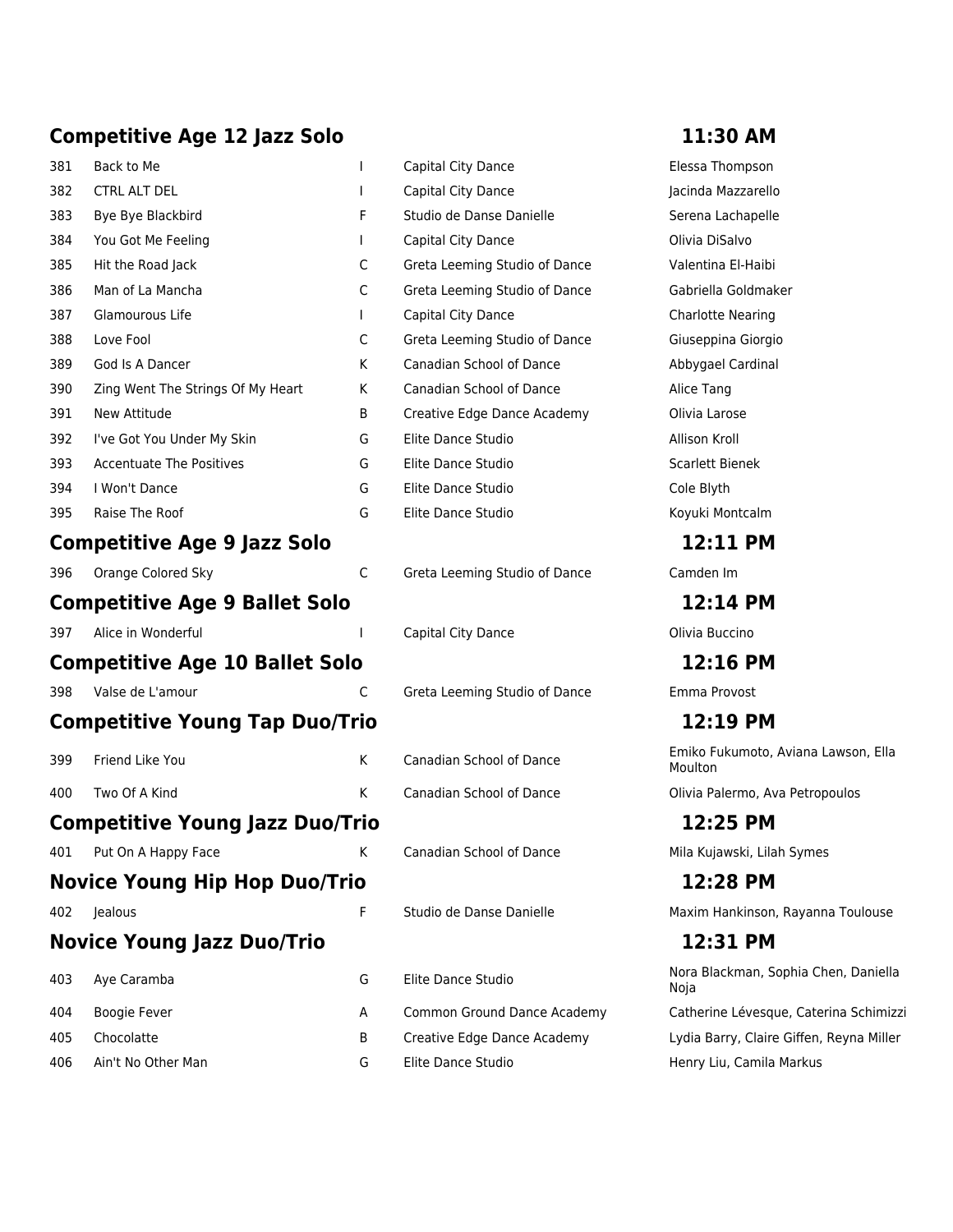|     | <b>Competitive Age 9 Open Solo</b>     |              |                                               | 12:42 PM                               |
|-----|----------------------------------------|--------------|-----------------------------------------------|----------------------------------------|
| 407 | Don't Rain on My Parade                | C            | Greta Leeming Studio of Dance                 | Camden Im                              |
|     |                                        |              |                                               | 12:45 PM                               |
|     | <b>AWARDS/Lunch Break</b>              |              |                                               |                                        |
|     |                                        |              |                                               | Starting Back: 1:25 pm                 |
|     | <b>Novice Young Lyrical Duo/Trio</b>   |              |                                               | 1:25 PM                                |
| 408 | Strawberry Blonde                      | Α            | Common Ground Dance Academy                   | Catherine Lévesque, Caterina Schimizzi |
|     | <b>Novice Age 12 Contemporary Solo</b> |              |                                               | 1:27 PM                                |
| 409 | My Secret                              | H            | <b>Ballet Montreal Performing Arts School</b> | Kamiko Bostan                          |
| 410 | Strong                                 |              | Capital City Dance                            | Kayla Spence                           |
| 411 | Remember                               | H.           | Ballet Montreal Performing Arts School        | Céline Duan                            |
|     | Novice Age 12 Jazz Solo                |              |                                               | 1:35 PM                                |
| 412 | Come Fly With Me                       | G            | Elite Dance Studio                            | Layla Cheikh                           |
| 413 | Hit the Road Jack.                     |              | Capital City Dance                            | Avery Blundon                          |
| 414 | Wings                                  | A            | Common Ground Dance Academy                   | Annnalisa Schimizzi                    |
|     | <b>Novice Age 10 Jazz Solo</b>         |              |                                               | 1:43 PM                                |
| 415 | Friend Like Me                         | G            | Elite Dance Studio                            | Henry Liu                              |
| 416 | Meet Me at the Roxy                    | F            | Studio de Danse Danielle                      | Juliet Kiraly                          |
| 417 | No Excuses                             | F            | Studio de Danse Danielle                      | Mya Latouche                           |
|     | Novice Age 12 Tap Solo                 |              |                                               | 1:52 PM                                |
| 418 | <b>Get Happy</b>                       | <b>I</b>     | Capital City Dance                            | Chloe Dupuis                           |
|     | <b>Novice Age 11 Tap Solo</b>          |              |                                               | 1:54 PM                                |
| 419 | Enjoy Yourself                         | $\mathbf{I}$ | Capital City Dance                            | Ker Greenough                          |
|     | <b>Novice Age 12 Tap Solo</b>          |              |                                               | 1:57 PM                                |
| 420 | Billie Jean                            |              | Capital City Dance                            | Fionn Piper                            |
|     | <b>Novice Age 10 Tap Solo</b>          |              |                                               | 2:00 PM                                |
| 421 | C'mon Everybody                        | G            | Elite Dance Studio                            | Nicolas Kennedy                        |
|     | <b>Novice Age 10 Contemporary Solo</b> |              |                                               | 2:03 PM                                |
| 422 | Runaway                                | B            | Creative Edge Dance Academy                   | Olivia Xie                             |
|     | <b>Novice Age 12 Lyrical Solo</b>      |              |                                               | 2:05 PM                                |
| 423 | Footprints In The Sand                 | G            | Elite Dance Studio                            | Layla Cheikh                           |
| 424 | Old Friends                            | В            | Creative Edge Dance Academy                   | Lilly Hobbins                          |
| 425 | The Start of the End                   | A            | Common Ground Dance Academy                   | Annnalisa Schimizzi                    |
|     | <b>Novice Age 10 Lyrical Solo</b>      |              |                                               | 2:13 PM                                |
| 426 | The Climb                              | F            | Studio de Danse Danielle                      | Marissa Gunnell                        |
|     |                                        |              |                                               |                                        |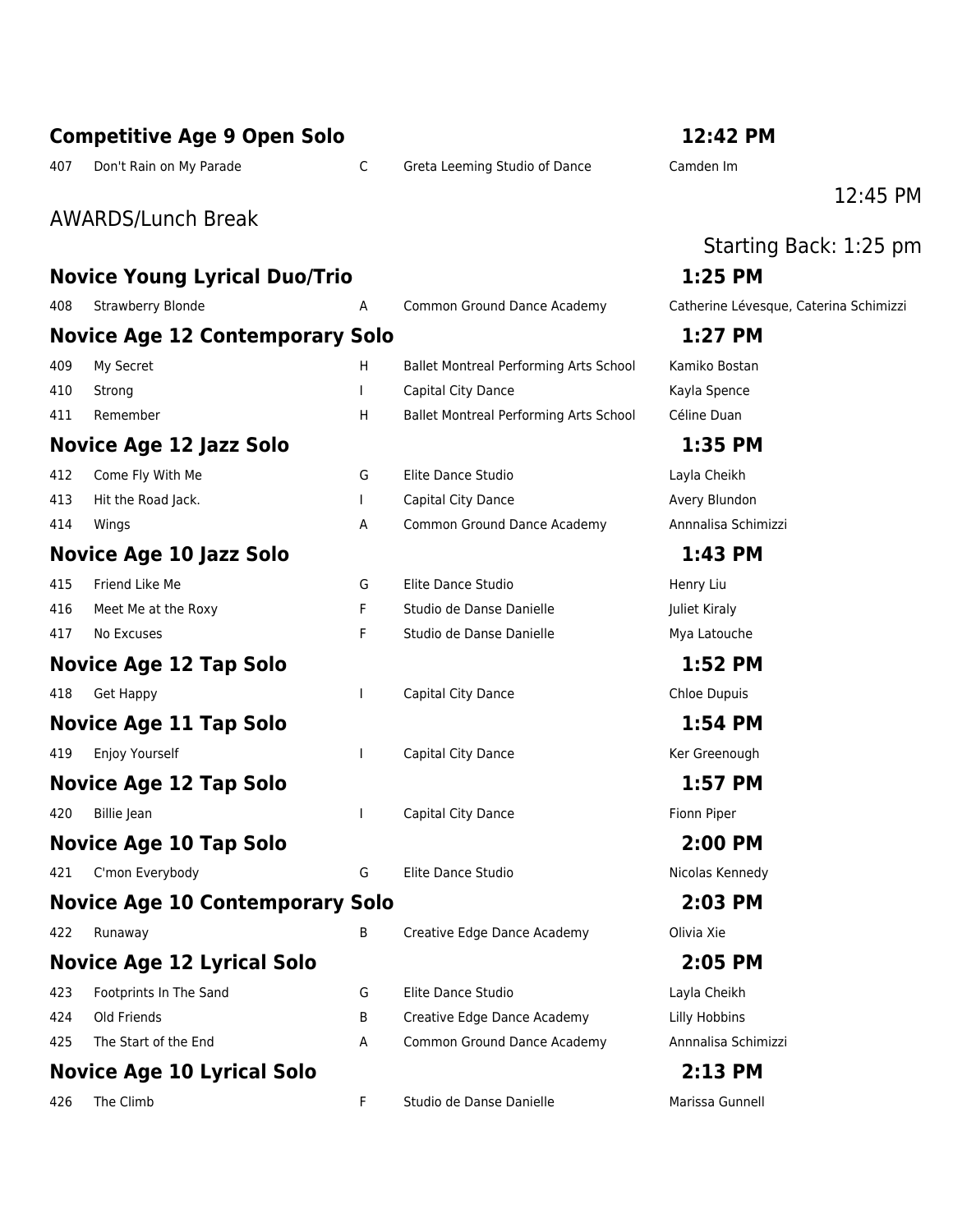| <b>Novice Age 12 Pointe Solo</b>        |    |                                        | 2:16 PM         |
|-----------------------------------------|----|----------------------------------------|-----------------|
| 427<br>Variation from Coppelia          | H. | Ballet Montreal Performing Arts School | Kamiko Bostan   |
| Novice Age 10 Open Solo                 |    |                                        | $2:19$ PM       |
| 428<br>Hit it                           | D  | <b>Eight Dance Company</b>             | Naomi Willett   |
| <b>Novice Age 12 Open Solo</b>          |    |                                        | 2:21 PM         |
| 429<br>The Doll in the Cupboard         | Α  | Common Ground Dance Academy            | Sybilla Aboueid |
| Novice Age 12 Acro/Gym Solo             |    |                                        | 2:23 PM         |
| 430<br>Alone                            | E  | École de danse Rhythm Waves            | Eva Maisonneu   |
| <b>Pre-Competitive Age 10 Jazz Solo</b> |    |                                        | 2:26 PM         |
| 431<br><b>Big Noise</b>                 | F  | Studio de Danse Danielle               | Emmanuelle Br   |
| 432<br>Google Me                        | E  | École de danse Rhythm Waves            | Alexya Faubert  |
| <b>Pre-Competitive Age 10 Tap Solo</b>  |    |                                        | 2:30 PM         |
| 433<br>Blame It on the Boogie           | F  | Studio de Danse Danielle               | Alex-Ann Bouffa |
| 434<br>Throwback Love                   | F  | Studio de Danse Danielle               | Darcy Paasila   |
| 435<br>Think                            | F  | Studio de Danse Danielle               | Rebecca-Ann St  |
| <b>Pre-Competitive Age 12 Tap Solo</b>  |    |                                        | 2:38 PM         |
| 436<br>My Girl                          | B  | Creative Edge Dance Academy            | Katherine Sorer |
| <b>Pre-Competitive Age 11 Tap Solo</b>  |    |                                        | 2:41 PM         |
| Sir Duke<br>437                         | F  | Studio de Danse Danielle               | Macy Zhang      |
| <b>Competitive Age 8 Lyrical Solo</b>   |    |                                        | 2:44 PM         |
| Take To The Sky<br>438                  | K  | Canadian School of Dance               | Lilah Symes     |
| <b>Competitive Age 9 Lyrical Solo</b>   |    |                                        | 2:47 PM         |
| 439<br>Imagine                          | K. | Canadian School of Dance               | Ava Petropoulos |
| <b>Butterfly Kisses</b><br>440          | K  | Canadian School of Dance               | Olivia Palermo  |
| 441<br>Goodbye Yellow Brick Road        | Κ  | Canadian School of Dance               | Micaela Hiscock |
| 442<br>Dream                            | F  | Studio de Danse Danielle               | Kyana Boudrea   |
| <b>Competitive Age 11 Open Solo</b>     |    |                                        | 2:58 PM         |
| Human Behaviour<br>443                  | F  | Studio de Danse Danielle               | Victoria Shen   |
| <b>Competitive Age 12 Open Solo</b>     |    |                                        | 3:00 PM         |
| <b>Black Hole Sun</b><br>444            | B  | Creative Edge Dance Academy            | Julia Minarolli |
| 445<br>Funky Town                       | K  | Canadian School of Dance               | Amanda Tsarou   |
| 446<br>Just For Now                     | F  | Studio de Danse Danielle               | Serena Lachape  |
| <b>Competitive Age 10 Open Solo</b>     |    |                                        | 3:08 PM         |
| Dirty Paws<br>447                       | Κ  | Canadian School of Dance               | Clarissa Saunde |

**Novice Age 12 Acro/Gym Solo 2:23 PM** Eva Maisonneuve

**Pre-Competitive Age 10 Jazz Solo 2:26 PM** Emmanuelle Bruneau Alexya Faubert

Alex-Ann Bouffard Darcy Paasila Rebecca-Ann St-Aubin

Katherine Sorensen

Ava Petropoulos Olivia Palermo Micaela Hiscock Kyana Boudreault

Julia Minarolli

Amanda Tsarouhas Serena Lachapelle

Clarissa Saunders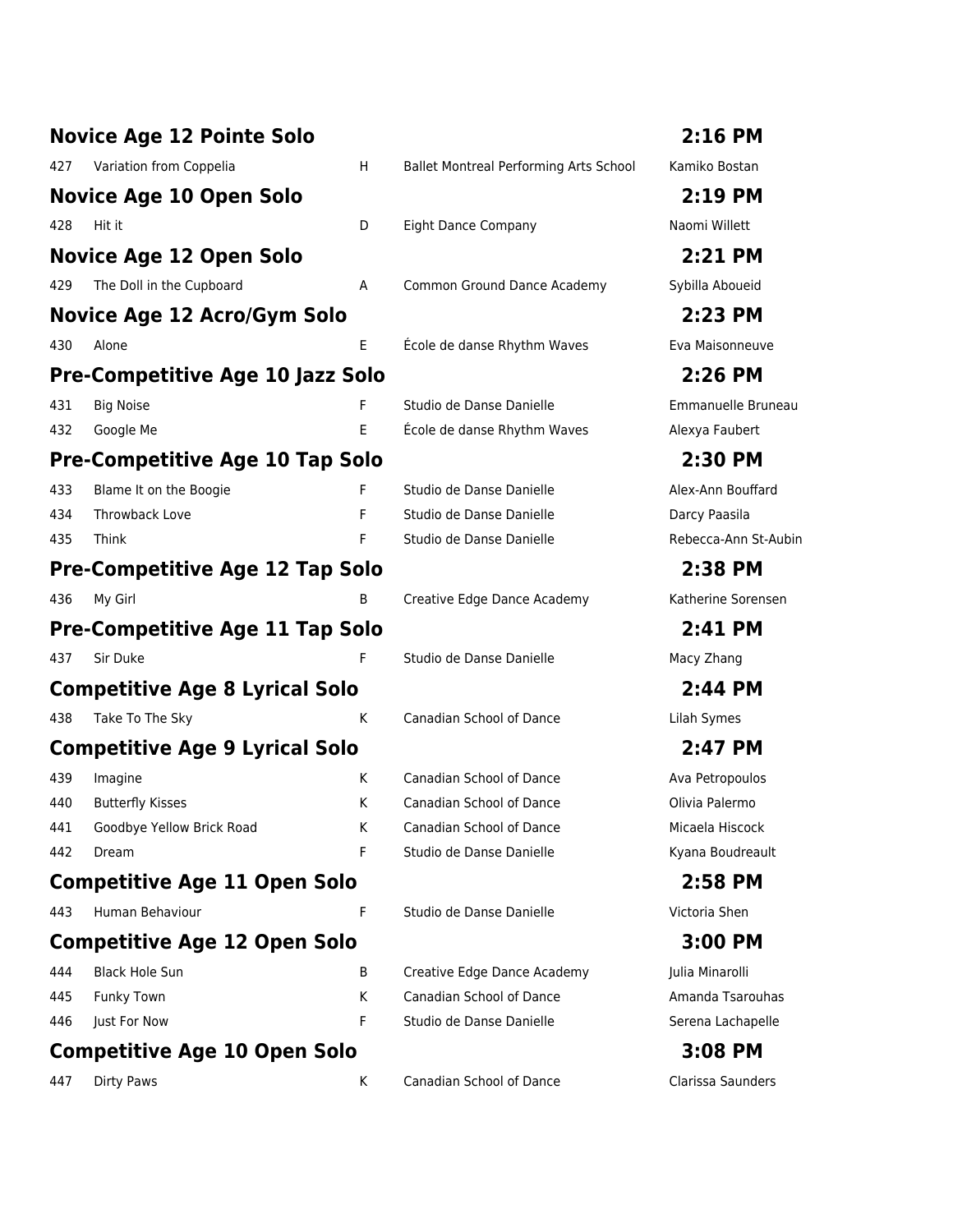### Judges Break

### **Competitive Age 12 Open Solo 3:21 PM** 448 Rule The World B Creative Edge Dance Academy Julia Minarolli **Pre-Competitive Age 11 Lyrical Solo 3:24 PM** 449 Build it Up **F** Studio de Danse Danielle Rosalie Doire **Novice Age 12 Ballet Solo 3:26 PM** 450 Kitri's Enterence **A** Common Ground Dance Academy **Zuri Hoffmann Pre-Competitive Age 10 Acro/Gym Solo 3:28 PM** 451 Nebula E École de danse Rhythm Waves Alexya Faubert **Competitive Age 11 Tap Solo 3:31 PM** 452 Sugar Pie Honey Bunch B Creative Edge Dance Academy Emma Yu 453 Darling Market Canadian School of Dance Ashley Hash 454 Airmail Special C Greta Leeming Studio of Dance Lacey Im 455 Halo K Canadian School of Dance Vivienne Hamel **Competitive Age 10 Tap Solo 3:41 PM** 456 Let's Rock **G** Elite Dance Studio **G** Alexander Clymont 457 Sunny Side of the Street C Greta Leeming Studio of Dance Cassie Pettit 458 Brown Eyed Girl K Canadian School of Dance Emiko Fukumoto 459 Blackbird F Studio de Danse Danielle Savanna Roy 460 They Just Keep Moving The Line K Canadian School of Dance Kaylie Lepage **Competitive Age 12 Tap Solo 3:55 PM** 461 Joshua Tree K Canadian School of Dance Paulina Marulanda-Cabrero 462 Waterfalls **K** Canadian School of Dance Taya Flood 463 Sweet Georgia C Greta Leeming Studio of Dance Gabriella Goldmaker 464 Honeysuckle Rose F Studio de Danse Danielle Finnegan Tremblay 465 Clumsy **A** Common Ground Dance Academy Annabelle Lévesque 466 Hooray For Hollywood C Greta Leeming Studio of Dance Emmy Hardie 467 Homebird K Canadian School of Dance Vivian Wang 468 Goody Goody C Greta Leeming Studio of Dance Giuseppina Giorgio

### **Competitive Age 9 Contemporary Solo 4:16 PM**

469 Rescue I Capital City Dance Olivia Buccino

### Starting Back: 3:21 pm

### 3:11 PM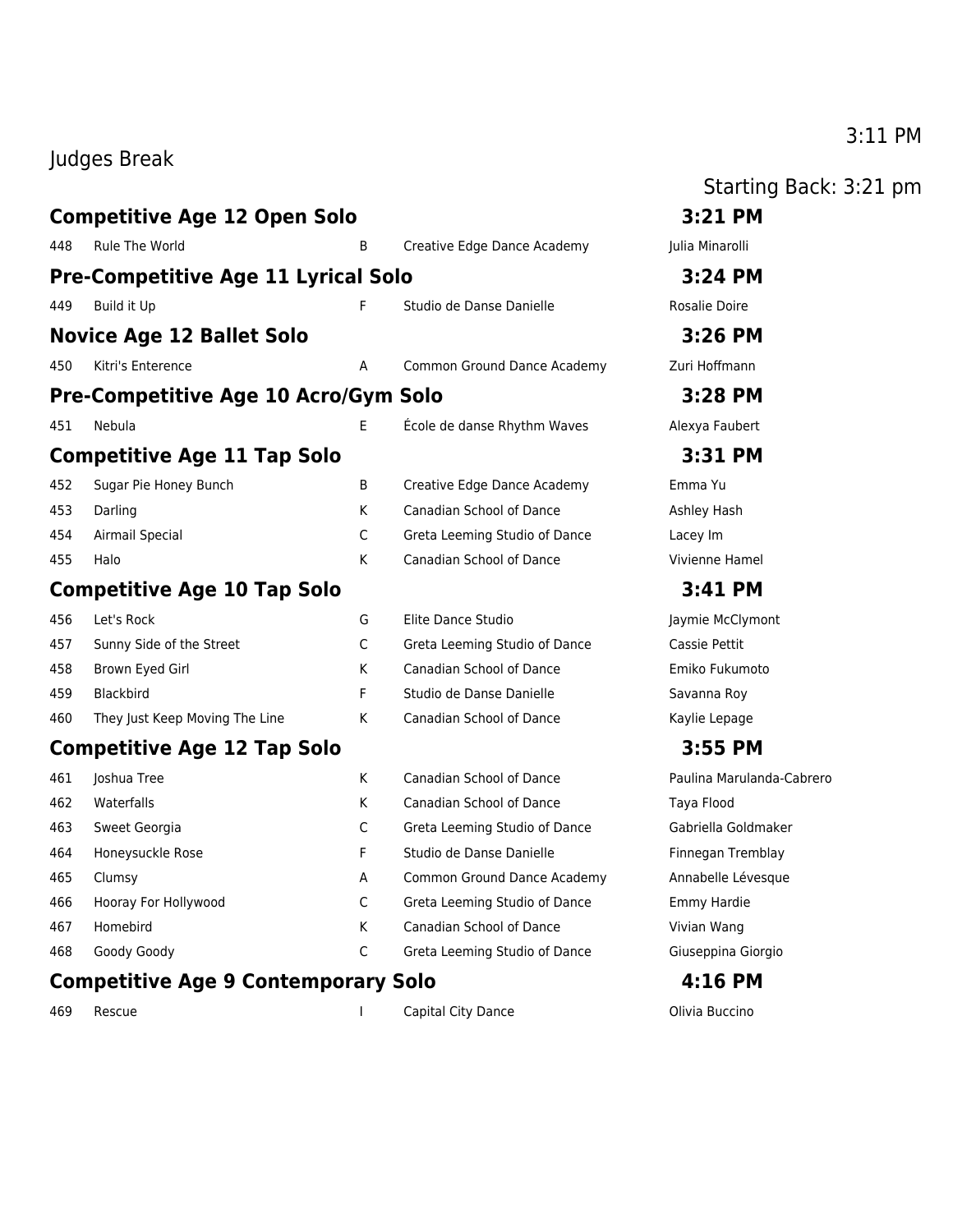### **Competitive Age 11 Contemporary Solo 4:19 PM**

| 470 | Hyperballad                 | G  | Elite Dance Studio                            | Clara Di Pao   |
|-----|-----------------------------|----|-----------------------------------------------|----------------|
| 471 | Always Remember Us This Way |    | Canadian School of Dance                      | Ashley Hash    |
| 472 | Silhouettes                 | к  | Canadian School of Dance                      | Vivienne Ha    |
| 473 | Pale Yellow                 | H. | <b>Ballet Montreal Performing Arts School</b> | Melia Cotie    |
| 474 | Eerie                       |    | Capital City Dance                            | Tilly Pilarski |

### **Competitive Age 12 Contemporary Solo 4:33 PM**

| 475 | Hands Tied         |   | Capital City Dance            | Priya Ghun  |
|-----|--------------------|---|-------------------------------|-------------|
| 476 | Covered In Chaos   | G | Elite Dance Studio            | Cole Blyth  |
| 477 | Flowers in May     |   | Capital City Dance            | Charlotte N |
| 478 | Arrow              | A | Common Ground Dance Academy   | Makayla Ba  |
| 479 | Fly Me to the Moon |   | Capital City Dance            | Olivia DiSa |
| 480 | Moonlight          | К | Canadian School of Dance      | Taya Flood  |
| 481 | Another Lifetime   | К | Canadian School of Dance      | Paulina Ma  |
| 482 | Angel by the Wings | C | Greta Leeming Studio of Dance | Gabriella G |
| 483 | Unravel            | F | Studio de Danse Danielle      | Serena Lac  |
|     |                    |   |                               |             |

### **Competitive Age 10 Contemporary Solo 4:57 PM**

| <b>Turning Page</b>                    | F. | Studio de Danse Danielle      | Savanna Roy     |  |  |  |  |
|----------------------------------------|----|-------------------------------|-----------------|--|--|--|--|
| Careless With This Love                | F  | Studio de Danse Danielle      | Camille Otis    |  |  |  |  |
| <b>Competitive Age 10 Lyrical Solo</b> |    |                               |                 |  |  |  |  |
| Ambedo                                 | K  | Canadian School of Dance      | Vivian Guo      |  |  |  |  |
| Old Friends                            |    | Capital City Dance            | Lilly Ghuman    |  |  |  |  |
| <b>Competitive Age 11 Lyrical Solo</b> |    |                               |                 |  |  |  |  |
| <b>Flying Solo</b>                     | C  | Greta Leeming Studio of Dance | Mikayla Stewart |  |  |  |  |
| Water From the Moon                    | K  | Canadian School of Dance      | Hinata Lee      |  |  |  |  |
| What a Feeling                         | B  | Creative Edge Dance Academy   | Esmie Co        |  |  |  |  |
| Rapture                                | G  | Elite Dance Studio            | Clara Di Paolo  |  |  |  |  |
|                                        |    |                               |                 |  |  |  |  |

### 492 Smile C Greta Leeming Studio of Dance Lacey Im

Clara Di Paolo Vivienne Hamel Tilly Pilarski

Priya Ghuman Charlotte Nearing Makayla Bartlett Olivia DiSalvo Paulina Marulanda-Cabrero Gabriella Goldmaker Serena Lachapelle

e Mikayla Stewart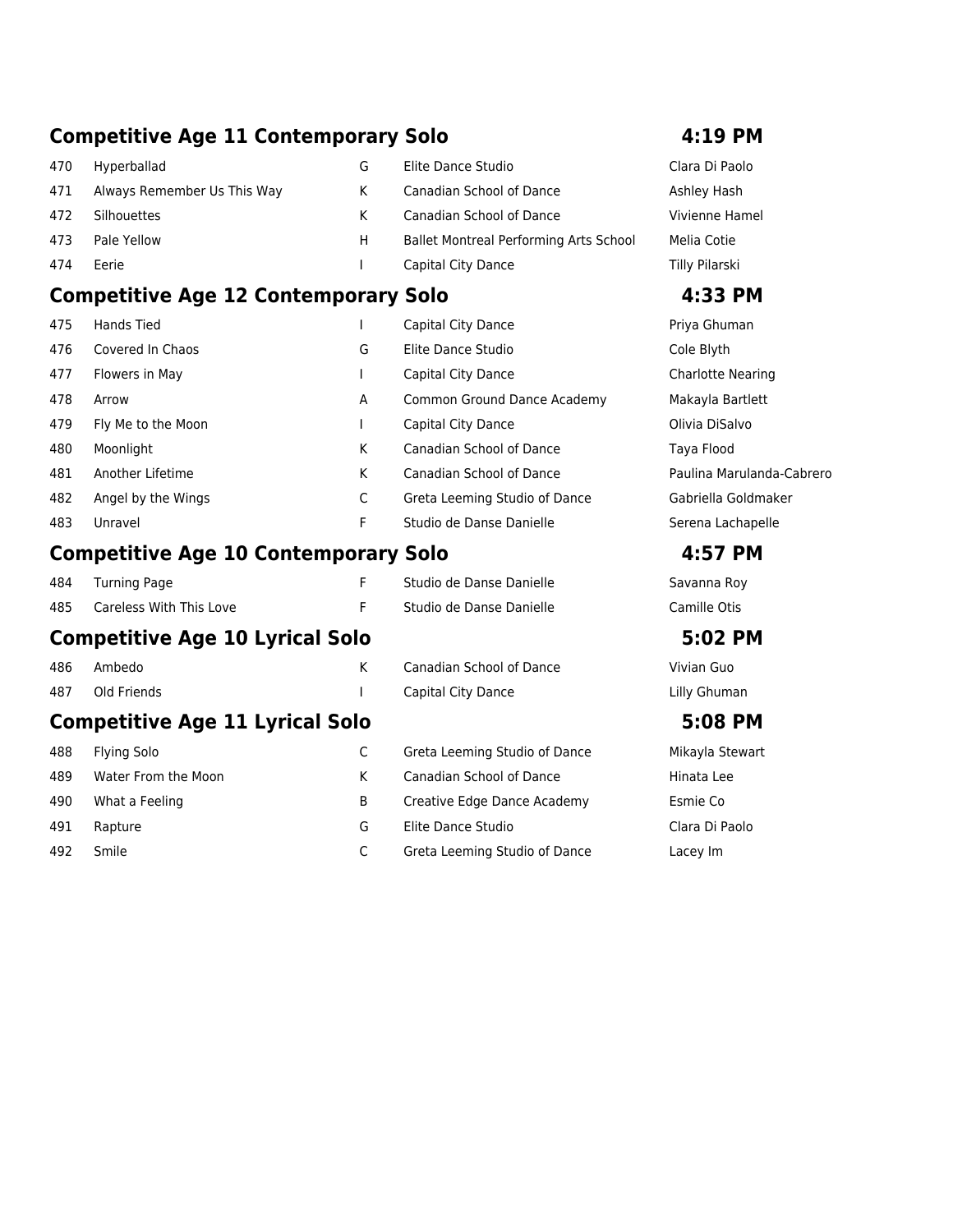### **Competitive Age 12 Lyrical Solo 5:21 PM**

| 493 | Too Late         |
|-----|------------------|
| 494 | Alice            |
| 495 | It's Ok          |
| 496 | As You Go        |
| 497 | Not About Angels |
| 498 | Little Voice     |
| 499 | Vanishing Act    |
| 500 | Killing Me       |
| 501 | No Day But Today |
| 502 | What Is Love     |
| 503 | In My Blood      |
|     |                  |

### AWARDS/Dinner Break

### **Competitive Age 10 Ballet Solo 6:31 PM**

| 504 | Patience and Pride                                 | K            | <b>Canadian School of Dance</b> | Kaylie Lepage   |
|-----|----------------------------------------------------|--------------|---------------------------------|-----------------|
|     | <b>Competitive Age 11 Ballet Solo</b>              |              |                                 | 6:34 PM         |
| 505 | Legato                                             | C            | Greta Leeming Studio of Dance   | Mikayla Stewart |
| 506 | Mazurka                                            | C            | Greta Leeming Studio of Dance   | Dahlia Alexande |
| 507 | Little Serenade                                    | C            | Greta Leeming Studio of Dance   | Madeleine Frano |
| 508 | Singing in the Rain                                | $\mathbf{I}$ | Capital City Dance              | Katarina Kujack |
| 509 | Theme From a Summer Place                          |              | Capital City Dance              | Tilly Pilarski  |
|     | <b>Competitive Age 12 Ballet Solo</b>              |              |                                 | 6:48 PM         |
| 510 | Dawn                                               | A            | Common Ground Dance Academy     | Stella Bedford  |
| 511 | Cruelty of Masters                                 | K            | Canadian School of Dance        | Alice Tang      |
| 512 | Marigold                                           | C            | Greta Leeming Studio of Dance   | Emmy Hardie     |
| 513 | <b>Egyptian Princess</b>                           |              | Capital City Dance              | Elessa Thompso  |
|     | <b>Competitive Age 11 Contemporary Ballet Solo</b> |              |                                 | 6:58 PM         |
| 514 | <b>Worn Out Promises</b>                           | K            | <b>Canadian School of Dance</b> | Hinata Lee      |
|     | <b>Competitive Age 11 Hip Hop Solo</b>             |              |                                 | 7:01 PM         |
| 515 | Get it Gurl                                        | B            | Creative Edge Dance Academy     | Addyson Rivingt |
|     | <b>Competitive Age 11 Acro/Gym Solo</b>            |              |                                 | 7:04 PM         |
| 516 | 99 Red Balloons                                    |              | Leeming Danceworks              | Payton Carter   |

K Canadian School of Dance Amanda Tsarouhas A Common Ground Dance Academy Annabelle Lévesque E École de danse Rhythm Waves Maria Savoie B Creative Edge Dance Academy Robyn Blazsek 497 Not About Angels G Elite Dance Studio Scarlett Bienek K Canadian School of Dance Alice Tang K Canadian School of Dance Taya Flood K Canadian School of Dance Paulina Marulanda-Cabrero 1 Capital City Dance **Elessa Thompson** 1 Capital City Dance **Constant Is Love I Capital City Dance** Jacinda Mazzarello 1 Capital City Dance **Capital City Dance Capital City Dance Capital City Dance** Olivia DiSalvo

5:51 PM

# Starting Back: 6:31 pm

lia Alexander-Pardhan eleine Francoeur

sa Thompson

yson Rivington

517 Hallelujah F Studio de Danse Danielle Victoria Shen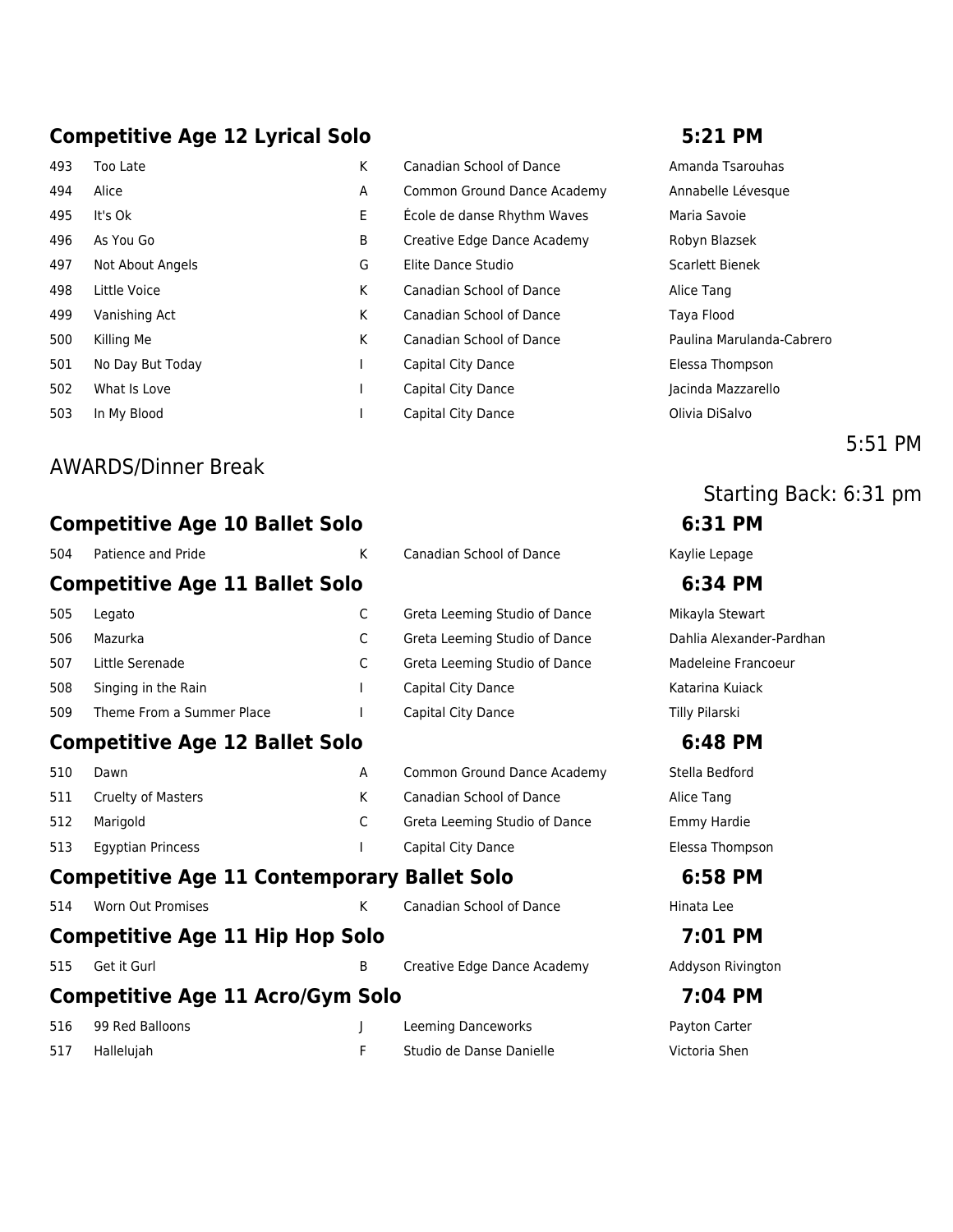|     | <b>Pre-Competitive Junior Acro/Gym Duo/Trio</b> | 7:09 PM |                                 |                                                       |
|-----|-------------------------------------------------|---------|---------------------------------|-------------------------------------------------------|
| 518 | Back to Me                                      | E       | École de danse Rhythm Waves     | Alexya Faubert, Eva Maisonneuve                       |
|     | <b>Competitive Age 12 Musical Theatre Solo</b>  |         | 7:12 PM                         |                                                       |
| 519 | Satan's Little Lamb                             | K       | <b>Canadian School of Dance</b> | Amanda Tsarouhas                                      |
|     | <b>Novice Junior Ballet Duo/Trio</b>            |         |                                 | 7:15 PM                                               |
| 520 | Sound of Stars                                  | B       | Creative Edge Dance Academy     | Julia Betts, Lilly Hobbins, Katherine<br>Sorensen     |
|     | <b>Novice Junior Jazz Duo/Trio</b>              |         |                                 | 7:18 PM                                               |
| 521 | Snap Clap                                       | F.      | Studio de Danse Danielle        | Rosalie Doire, Samalie Inapo                          |
|     | <b>Competitive Junior Lyrical Duo/Trio</b>      |         | 7:21 PM                         |                                                       |
| 522 | Rescue                                          | А       | Common Ground Dance Academy     | Makayla Bartlett, Annabelle Hardy                     |
|     | <b>Competitive Junior Ballet Duo/Trio</b>       |         |                                 | 7:23 PM                                               |
| 523 | Sound of Music                                  |         | Capital City Dance              | Isabelle Cummings, Katarina Kuiack                    |
| 524 | <b>Sacred Moment</b>                            | K       | Canadian School of Dance        | Abbygael Cardinal, Vivienne Hamel,<br>Vivian Wang     |
| 525 | Ragtime Waltz                                   |         | Capital City Dance              | Charlotte Nearing, Tilly Pilarski, Elessa<br>Thompson |
|     | <b>Competitive Junior Hip Hop Duo/Trio</b>      |         |                                 | 7:32 PM                                               |
| 526 | <b>Triple Play</b>                              | B       | Creative Edge Dance Academy     | Maeve Carroll, Mya Verran, Olivia Xie                 |
|     | <b>Competitive Junior Tap Duo/Trio</b>          |         |                                 | 7:35 PM                                               |
| 527 | Stuck in the Middle With You                    | F.      | Studio de Danse Danielle        | Aurora Allaby Deziel, Finnegan Tremblay               |
|     | <b>Pre-Competitive Junior Tap Duo/Trio</b>      |         |                                 | 7:38 PM                                               |
| 528 | Sing                                            | E       | École de danse Rhythm Waves     | Alexya Faubert, Noemie Paquet                         |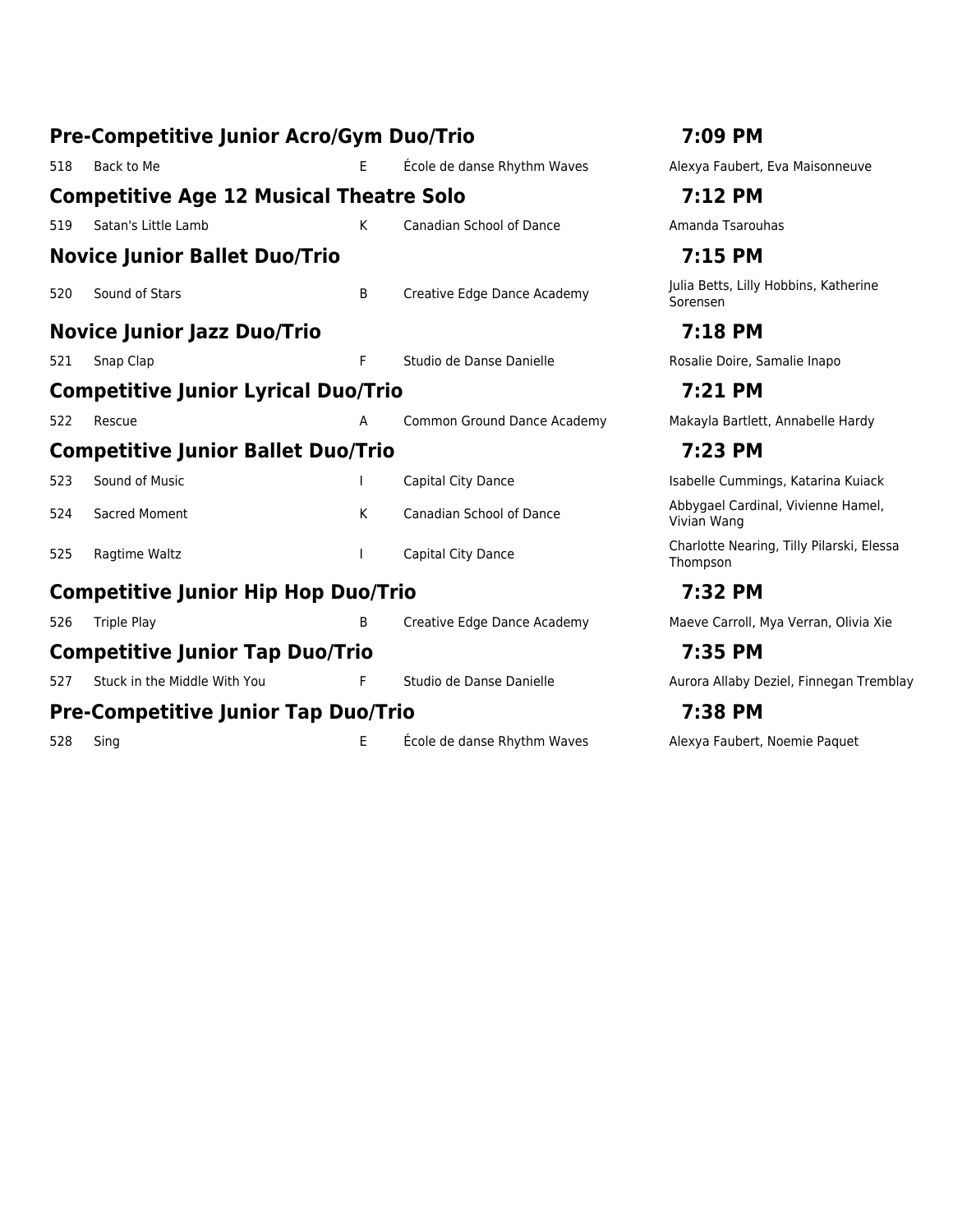### **Competitive Junior Jazz Duo/Trio 7:40 PM**

| 529 | Me And My Shadow                                    | G  | Elite Dance Studio                     | Ella Chu, Clara Di Paolo, Koyuki Montcalm                |
|-----|-----------------------------------------------------|----|----------------------------------------|----------------------------------------------------------|
| 530 | Single Ladies                                       |    | Capital City Dance                     | Olivia DiSalvo, Jacinda Mazzarello                       |
| 531 | Fun                                                 |    | Capital City Dance                     | Tavia Campbell-Doidge, Chiara Frangione,<br>Priya Ghuman |
| 532 | Mama Knows Best                                     | H  | Ballet Montreal Performing Arts School | Céline Duan, Brynn Tramley                               |
| 533 | Me and My Shadow                                    | C  | Greta Leeming Studio of Dance          | Lacey Im, Camden Im                                      |
| 534 | Do My Thing                                         |    | Capital City Dance                     | Olivia Buccino, Isabelle Cummings                        |
| 535 | Can You Do This                                     |    | Capital City Dance                     | Lilly Ghuman, Ker Greenough, Acacia<br>Hanvelt           |
| 536 | Dream Girls                                         | G  | Elite Dance Studio                     | Kennedy Curley, Riley Moher, Kiara Zaki                  |
| 537 | Rhythm of the Night                                 | B  | Creative Edge Dance Academy            | Olivia Xie, Emma Yu                                      |
| 538 | New York New York                                   | K  | <b>Canadian School of Dance</b>        | Ashley Hash, Paulina Marulanda-Cabrero                   |
| 539 | Do Your Thing                                       | B  | Creative Edge Dance Academy            | Robyn Blazsek, Esmie Co, Olivia Larose                   |
| 540 | <b>Steam Heat</b>                                   |    | Capital City Dance                     | Charlotte Nearing, Tilly Pilarski, Kayla<br>Spence       |
| 541 | Grown women                                         | E. | École de danse Rhythm Waves            | Noemie Paquet, Maria Savoie                              |
|     | <b>Pre-Competitive Junior Contemporary Duo/Trio</b> |    |                                        | 8:19 PM                                                  |
| 542 | Eyes Closed and Travelling                          | F  | Studio de Danse Danielle               | Finnegan Tremblay, Brooklyn Young                        |
|     | <b>Competitive Junior Tap Duo/Trio</b>              |    |                                        | 8:21 PM                                                  |
| 543 | <b>Big Finish</b>                                   | K. | <b>Canadian School of Dance</b>        | Vivienne Hamel, Vivian Wang                              |
| 544 | Ring a Ding Ding                                    |    | Capital City Dance                     | Troy Durocher, Fionn Piper                               |
| 545 | Cute!                                               |    | Capital City Dance                     | Isabelle Cummings, Chloe Dupuis                          |
|     | <b>Competitive Junior Contemporary Duo/Trio</b>     |    |                                        | 8:30 PM                                                  |
| 546 | Klavierwerke                                        |    | Capital City Dance                     | Olivia DiSalvo, Jacinda Mazzarello, Elessa<br>Thompson   |

| Ella Chu, Clara Di Paolo, Koyuki Montcalm                |
|----------------------------------------------------------|
| Olivia DiSalvo, Jacinda Mazzarello                       |
| Tavia Campbell-Doidge, Chiara Frangione,<br>Priya Ghuman |
| Céline Duan, Brynn Tramley                               |
| Lacey Im, Camden Im                                      |
| Olivia Buccino, Isabelle Cummings                        |
| Lilly Ghuman, Ker Greenough, Acacia<br>Hanvelt           |
| Kennedy Curley, Riley Moher, Kiara Zaki                  |
| Olivia Xie, Emma Yu                                      |
| Ashley Hash, Paulina Marulanda-Cabrero                   |
| Robyn Blazsek, Esmie Co, Olivia Larose                   |
| Charlotte Nearing, Tilly Pilarski, Kayla<br>Spence       |
| Noemie Paquet, Maria Savoie                              |
| 0.10 DM                                                  |

### **Competitive Junior Contemporary Duo/Trio 8:30 PM**

Tsarouhas

Olivia DiSalvo, Jacinda Mazzarello, Elessa Thompson 547 Tightrope **Martias Canadian School of Dance** Paulina Marulanda-Cabrero, Amanda

AWARDS 8:36 PM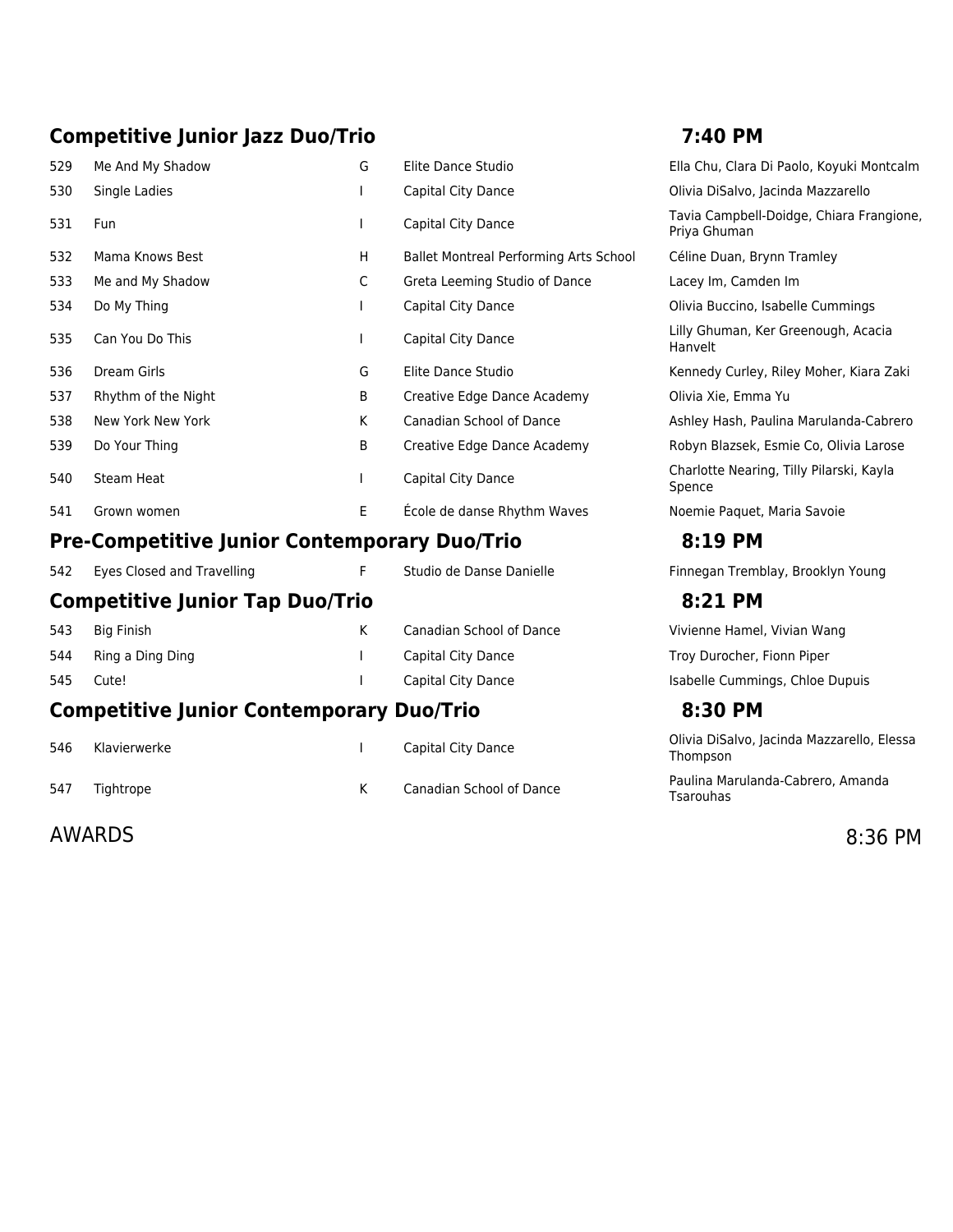

### CANADIAN DANCE AWARDS Thursday April 7<sup>th</sup> - Sunday April 10<sup>th</sup>, 2022 OTTAWA, ONTARIO NEPEAN SPORTSPLEX

### Sunday April 10<sup>th</sup>, 2022 Start Time: 9:00am

### **Competitive Junior Tap Small Group 9:00 AM**

556 Trolley Song Communication Communication Communication Communication Communication Communication Communication Communication Communication Communication Communication Communication Communication Communication Communica

| 548 | That's A Plenty                                       | C | Greta Leeming Studio of Dance                 | Lily Cameron, Xander Dolcine, Giuseppina<br>Giorgio, Gabriella Goldmaker, Emmy<br>Hardie, Lacey Im, Amira Smaili, Mikayla<br><b>Stewart</b> |  |  |  |
|-----|-------------------------------------------------------|---|-----------------------------------------------|---------------------------------------------------------------------------------------------------------------------------------------------|--|--|--|
| 549 | Get Up Offa' That Thing                               | B | Creative Edge Dance Academy                   | Esmie Co, Olivia Larose, Katherine<br>Sorensen, Selina Wang, Emma Yu                                                                        |  |  |  |
| 550 | In the Mood                                           |   | Capital City Dance                            | Gabriella Briscoe, Isabelle Cummings,<br>Chloe Dupuis, Lilly Ghuman, Ker<br>Greenough                                                       |  |  |  |
| 551 | Cloudburst                                            |   | Capital City Dance                            | Tavia Campbell-Doidge, Chiara Frangione,<br>Sydney Laliberte, Kaitlyn Leutert, Jacinda<br>Mazzarello                                        |  |  |  |
| 552 | Sing Sing Sing                                        | F | Studio de Danse Danielle                      | Kyana Boudreault, Rosalie Doire,<br>Elizabeth Gagnon, Alexandrine Joseph,<br>Camille Otis, Savanna Roy, Alyssa Sakai-<br>Deruga, Macy Zhang |  |  |  |
|     | <b>Novice Young Ballet Small Group</b>                |   |                                               | $9:17$ AM                                                                                                                                   |  |  |  |
| 553 | Dance of the Mirlitons                                | H | <b>Ballet Montreal Performing Arts School</b> | Nate Bourdages, Liana Cotie, Sheshanti<br>Kurera, Auriane Theriault                                                                         |  |  |  |
|     | <b>Novice Young Jazz Small Group</b>                  |   |                                               | 9:20 AM                                                                                                                                     |  |  |  |
| 554 | Move it Like This                                     | B | Creative Edge Dance Academy                   | Claire Giffen, Reyna Miller, Lily Quart, Mila<br>Ricciuto                                                                                   |  |  |  |
|     | <b>Competitive Young Hip Hop Small Group</b>          |   |                                               | $9:23$ AM                                                                                                                                   |  |  |  |
| 555 | Li'l Ballerz                                          | K | Canadian School of Dance                      | Neve Alves, Emiko Fukumoto, Micaela<br>Hiscock, Aviana Lawson, Kaylie Lepage,<br>Olivia Palermo, Ava Petropoulos, Clarissa<br>Saunders      |  |  |  |
|     | <b>Competitive Young Tap Large Group</b><br>$9:27$ AM |   |                                               |                                                                                                                                             |  |  |  |
|     |                                                       |   |                                               | Taylor Campbell, Charlotte Dinardo, Jenna<br>Gordon, Camden Im, Keelan James.                                                               |  |  |  |

Gordon, Camden Im, Keelan James, Dimitra Jones, Charlotte Lewis, Juliette Morin, Angelica O'Creen, Cassie Pettit, Caelan Pottinger, Emma Provost, Aylin Shean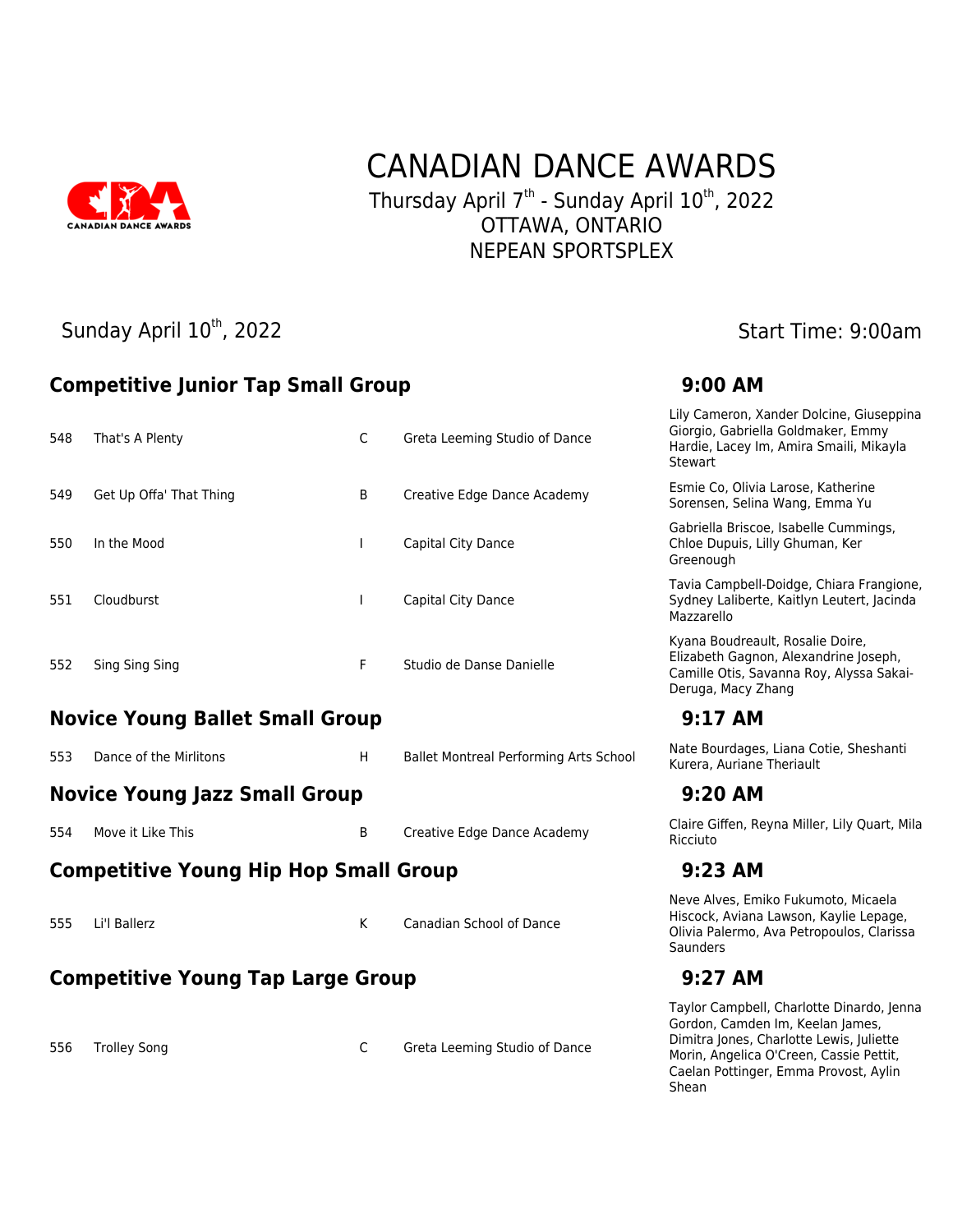|     | <b>Competitive Junior Lyrical Large Group</b>      |              | 9:30 AM                         |                                                                                                                                                                                                                                                  |
|-----|----------------------------------------------------|--------------|---------------------------------|--------------------------------------------------------------------------------------------------------------------------------------------------------------------------------------------------------------------------------------------------|
| 557 | A Million Dreams                                   | C            | Greta Leeming Studio of Dance   | Dahlia Alexander-Pardhan, Madyson<br>Bosse, Lily Cameron, Valentina El-Haibi,<br>Madeleine Francoeur, Natalia Giannetti,<br>Giuseppina Giorgio, Gabriella Goldmaker,<br>Emmy Hardie, Lacey Im, Bronwyn<br>Shannon, Amira Smaili, Mikayla Stewart |
|     | <b>Pre-Competitive Junior Acro/Gym Small Group</b> |              |                                 | 9:33 AM                                                                                                                                                                                                                                          |
| 558 | Up                                                 | Е            | École de danse Rhythm Waves     | Renee Bennet, Alexya Faubert, Léa Kyer,<br>Milyka Leblanc, Malicxia Leblanc, Eva<br>Maisonneuve, Alexia Renaud                                                                                                                                   |
|     | <b>Competitive Junior Contemporary Large Group</b> |              |                                 | 9:36 AM                                                                                                                                                                                                                                          |
| 559 | Heroes                                             | $\mathbf{I}$ | Capital City Dance              | Avery Blundon, Tavia Campbell-Doidge,<br>Olivia DiSalvo, Chiara Frangione, Priya<br>Ghuman, Sasha LeFrancois deBeer,<br>Charlotte Nearing, Tilly Pilarski, Nicole<br>Schulte, Kayla Spence, Elessa Thompson                                      |
|     | <b>Competitive Junior Open Small Group</b>         |              |                                 | 9:39 AM                                                                                                                                                                                                                                          |
| 560 | I'll Live Forever                                  | K            | Canadian School of Dance        | Abbygael Cardinal, Vivienne Hamel, Alice<br>Tang, Vivian Wang                                                                                                                                                                                    |
| 561 | All That I Am                                      | F.           | Studio de Danse Danielle        | Elizabeth Gagnon, Alexandrine Joseph,<br>Camille Otis, Savanna Roy, Alyssa Sakai-<br>Deruga, Victoria Shen                                                                                                                                       |
|     | <b>Competitive Junior Hip Hop Small Group</b>      |              |                                 | 9:46 AM                                                                                                                                                                                                                                          |
| 562 | Powered Up                                         | B            | Creative Edge Dance Academy     | Maeve Carroll, Esmie Co, Julia Minarolli,<br>Mya Verran, Selina Wang, Olivia Xie,<br>Emma Yu                                                                                                                                                     |
| 563 | Wild Wild West                                     | $\mathbf{I}$ | Capital City Dance              | Isabelle Cummings, Chloe Dupuis, Lilly<br>Ghuman, Ker Greenough, Acacia Hanvelt,<br>Jillian Johns, Katarina Kuiack                                                                                                                               |
|     | <b>Pre-Competitive Junior Tap Small Group</b>      |              |                                 | $9:53$ AM                                                                                                                                                                                                                                        |
| 564 | Testify                                            | F            | Studio de Danse Danielle        | Kyana Boudreault, Alex-Ann Bouffard,<br>Emmanuelle Bruneau, Marissa Gunnell,<br>Samalie Inapo, Darcy Paasila, Rebecca-<br>Ann St-Aubin                                                                                                           |
|     | <b>Novice Junior Jazz Small Group</b>              |              |                                 | 9:56 AM                                                                                                                                                                                                                                          |
| 565 | Move                                               | B            | Creative Edge Dance Academy     | Ava-Louise Barry, Julia Betts, Lilly<br>Hobbins, Jier Qiu, Katherine Sorensen                                                                                                                                                                    |
|     | <b>Competitive Young Lyrical Small Group</b>       |              |                                 | 10:00 AM                                                                                                                                                                                                                                         |
| 566 | Being Green                                        | K            | <b>Canadian School of Dance</b> | Vivian Guo, Micaela Hiscock, Olivia<br>Palermo, Ava Petropoulos                                                                                                                                                                                  |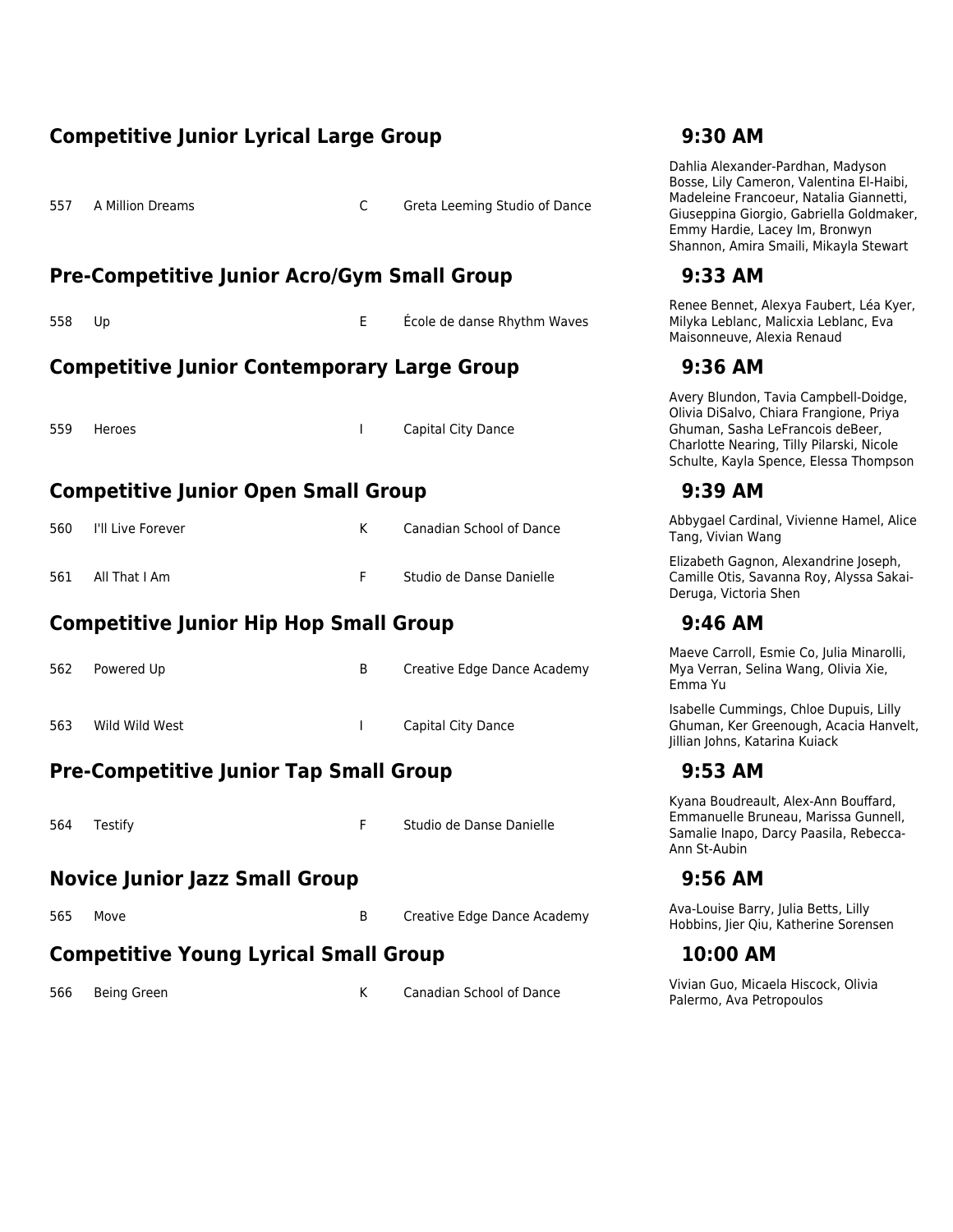### **Competitive Junior Tap Class 10:03 AM**

567 Hot Shoe Shuffle C Greta Leeming Studio of Dance

### **Competitive Junior Contemporary Small Group 10:07 AM**

| 568 | After The Storm | K  | Canadian School of Dance                      | $1.100000$ , $1.000000$ , $1.000000$ , $1.000000$<br>Paulina Marulanda-Cabrero, Amanda<br><b>Tsarouhas</b> |
|-----|-----------------|----|-----------------------------------------------|------------------------------------------------------------------------------------------------------------|
| 569 | Trouble         |    | Capital City Dance                            | Olivia DiSalvo, Priya Ghuman, Jacinda<br>Mazzarello, Tilly Pilarski, Elessa Thompson                       |
| 570 | Grow            | B  | Creative Edge Dance Academy                   | Robyn Blazsek, Maeve Carroll, Esmie Co,<br>Katie Fonseca, Miranda Wu, Olivia Xie,<br>Emma Yu               |
| 571 | Into Open Arms  | F. | Studio de Danse Danielle                      | Elizabeth Gagnon, Alexandrine Joseph,<br>Camille Otis, Savanna Roy, Alyssa Sakai-<br>Deruga, Victoria Shen |
| 572 | Run Me Out      |    | Capital City Dance                            | Tavia Campbell-Doidge, Chiara Frangione,<br>Sydney Laliberte, Charlotte Nearing,<br>Kayla Spence           |
| 573 | Then and Now    | H  | <b>Ballet Montreal Performing Arts School</b> | Miriam Al-Kazzaz, Kamiko Bostan, Melia<br>Cotie, Céline Duan, Brynn Tramley,<br>Madyson Trichas            |
| 574 | Snowing         | B  | Creative Edge Dance Academy                   | Julia Minarolli, Addison Rivington, Julia<br>Rossignol, Kate Shilson, Jordan Todd,<br>Selina Wang          |

### **Competitive 6 & Under Jazz Small Group 10:30 AM**

| Zoom Zoom Zoom, We're Going To The<br>575<br>Moon | <b>Canadian School of Dance</b> |
|---------------------------------------------------|---------------------------------|
|---------------------------------------------------|---------------------------------|

### **Novice 6 & Under Tap Small Group <b>10:34 AM**

Anneliese Hamel, Mila Kujawski, Audrey Lamoureux, Camilla Saunders, Emilie Ste-Marie, Lilah Symes

576 Walking on Sunshine The Studio de Danse Danielle Corrine Bruneau, Charlotte Garant, Sophia Langfield, Madelyn Pasch

Sarah Adair, Dahlia Alexander-Pardhan, Madyson Bosse, Lily Cameron, Siobhan Corner, Noah De Mel, Charlotte Dinardo, Xander Dolcine, Valentina El-Haibi, Daniella Falsetto, Genevieve Francoeur, Madeleine Francoeur, Natalia Giannetti, Giuseppina Giorgio, Kayla Goldmaker, Gabriella Goldmaker, Emmy Hardie, Ella Hardie, Lacey Im, Camden Im, Morgan Keen, Charlotte Lewis, Ava Maiorino, Giuliana Pecora, Lidia Pecora, Caelan Pottinger, Emma Provost, Natasha Prystasz, Kira Roger, Bronwyn Shannon, Amira Smaili, Mikayla Stewart

Taya Flood, Ashley Hash, Hinata Lee,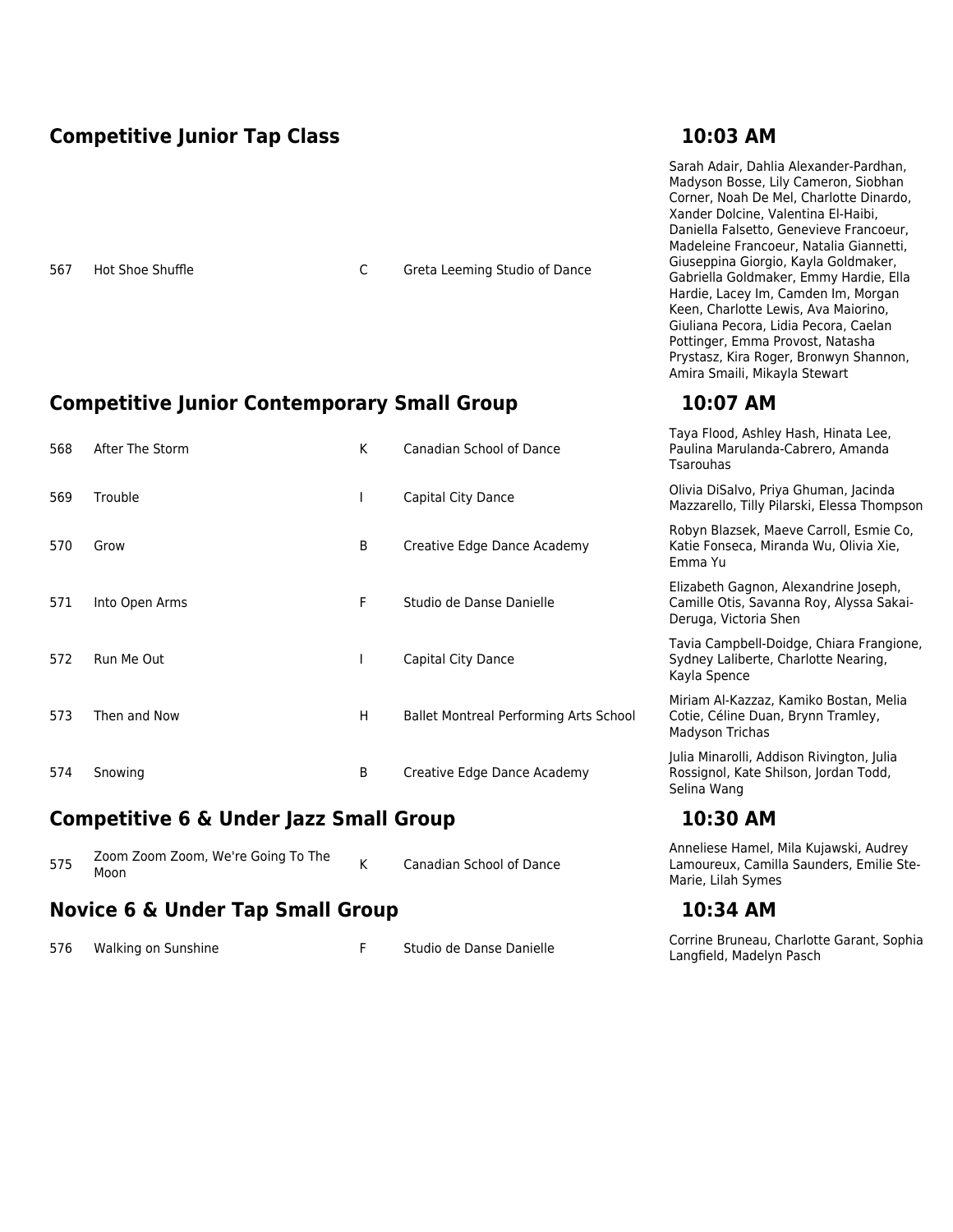### **Competitive Junior Jazz Large Group 10:37 AM**

| 577 | I Can't Stand The Rain | K | Canadian School of Dance      |
|-----|------------------------|---|-------------------------------|
|     |                        |   |                               |
| 578 | <b>River Deep</b>      | C | Greta Leeming Studio of Dance |
|     |                        |   |                               |
|     |                        |   |                               |
| 579 | I Like It Like That    | I | Capital City Dance            |

### **Competitive Junior Lyrical Large Group 10:48 AM**

| 580 One More Day |  | <b>Common Ground Dance Academy</b> |
|------------------|--|------------------------------------|
|                  |  |                                    |

### **Competitive Young Jazz Large Group 10:51 AM**

| 581 | Eany Meany  | K | Canadian School of Dance      |
|-----|-------------|---|-------------------------------|
| 582 | No Bad News | C | Greta Leeming Studio of Dance |

### **Competitive Junior Acro/Gym Large Group 10:58 AM**

583 Mirage F Studio de Danse Danielle

Taya Flood, Mackenzie Hao, Scarlett Hash, Ashley Hash, Olivia Lalondenovales, Hinata Lee, Makayla Mainville, Paulina Marulanda-Cabrero, Alyssa Roy, Alice Tang, Anna Tsarouhas, Amanda Tsarouhas, Noah Vidal Madyson Bosse, Lily Cameron, Xander Dolcine, Valentina El-Haibi, Madeleine Francoeur, Natalia Giannetti, Giuseppina Giorgio, Gabriella Goldmaker, Emmy Hardie, Lacey Im, Camden Im, Bronwyn Shannon, Amira Smaili, Mikayla Stewart Olivia Buccino, Tavia Campbell-Doidge, Isabelle Cummings, Olivia DiSalvo, Chloe Dupuis, Chiara Frangione, Priya Ghuman, Sydney Laliberte, Sasha LeFrancois deBeer, Jacinda Mazzarello, Charlotte Nearing, Tilly Pilarski, Nicole Schulte, Kayla Spence, Elessa Thompson, Alexis Zakaib

Sybilla Aboueid, Makayla Bartlett, Stella Bedford, Annabelle Hardy, Charlotte Hartwell, Zuri Hoffmann, Malena Lauzon, Annabelle Lévesque, Yasmine Mahmoud, Annnalisa Schimizzi

Neve Alves, Emiko Fukumoto, Vivian Guo, Micaela Hiscock, Aviana Lawson, Kaylie Lepage, Ella Moulton, Olivia Palermo, Ava Petropoulos, Clarissa Saunders

Taylor Campbell, Charlotte Dinardo, Jenna Gordon, Keelan James, Dimitra Jones, Morgan Keen, Charlotte Lewis, Juliette Morin, Angelica O'Creen, Cassie Pettit, Caelan Pottinger, Emma Provost, Aylin Shean

Jasmine Andre, Kyana Boudreault, Malaurie Bouffard, Camille Otis, Alyssa Sakai-Deruga, Victoria Shen, Jade Verdon, Brooklyn Young, Macy Zhang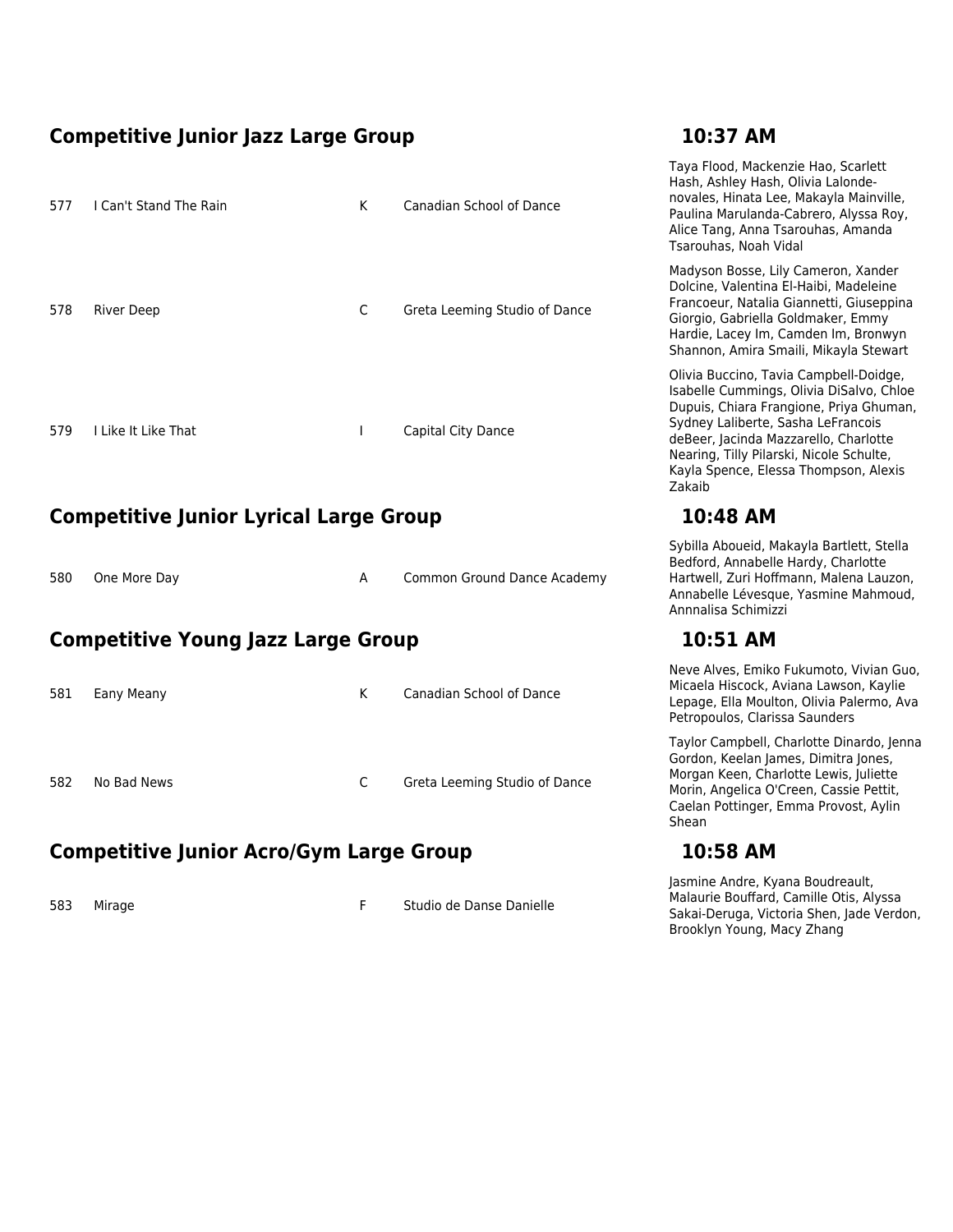### **Competitive Junior Tap Large Group 11:01 AM**

| 584 | The Simple Life     | К | Canadian School of Dance |
|-----|---------------------|---|--------------------------|
| 585 | Sunglasses at Night |   | Capital City Dance       |

### judges break

### **Competitive Junior Open Production 11:18 AM**

586 Wonderland **B** Creative Edge Dance Academy

### **Competitive Junior Ballet Large Group 11:28 AM**

587 The Entertainer C Greta Leeming Studio of Dance

### **Competitive Junior Hip Hop Large Group 11:32 AM**

588 Royalty **K** Canadian School of Dance

589 Zoom I Capital City Dance

Taya Flood, Mackenzie Hao, Ashley Hash, Hinata Lee, Makayla Mainville, Paulina Marulanda-Cabrero, Alyssa Roy, Alice Tang, Amanda Tsarouhas, Vivian Wang

Olivia DiSalvo, Troy Durocher, Sophia Ibrahim, Sydney Laliberte, Kaitlyn Leutert, Fionn Piper, Kayla Spence, Sam Thorne, Alexis Zakaib

11:08 AM

# Starting Back: 11:18 am

Lydia Barry, Ava-Louise Barry, April Beaulieu, Julia Betts, Robyn Blazsek, Maeve Carroll, Esmie Co, Alyssa Croucher, Halle Doxsee, Mary Ellsworth, Portia Ferguson, Katie Fonseca, Lauren Fulton, Ashlyn Fulton, Kaily Gauthier, Claire Giffen, Madelyn Guthrie, Lilly Hobbins, Olivia Holm, Olivia Larose, Kaitlyn Lowry, Saedee McGill, Reyna Miller, Julia Minarolli, Jier Qiu, Lily Quart, Mila Ricciuto, Addison Rivington, Julia Rossignol, Maya Schmidt, Cindy Shi, Nicole Shi, Kate Shilson, Devon Shock, Katherine Sorensen, Julia Soutar, Matylda Spelliscy, Emma St-Amour, Madelyn Stewart, Jordan Todd, Mackenzie Todd, Mya Verran, Madelyn Verran, Selina Wang, Miranda Wu, Olivia Xie, Cynthia Yu, Emma Yu

Dahlia Alexander-Pardhan, Madyson Bosse, Lily Cameron, Xander Dolcine, Valentina El-Haibi, Madeleine Francoeur, Natalia Giannetti, Giuseppina Giorgio, Gabriella Goldmaker, Emmy Hardie, Lacey Im, Bronwyn Shannon, Amira Smaili, Mikayla Stewart

Abbygael Cardinal, Taya Flood, Vivienne Hamel, Scarlett Hash, Ashley Hash, Olivia Lalonde-novales, Hinata Lee, Paulina Marulanda-Cabrero, Alyssa Roy, Alice Tang, Noah Vidal

Tavia Campbell-Doidge, Olivia DiSalvo, Troy Durocher, Chiara Frangione, Sydney Laliberte, Jacinda Mazzarello, Tilly Pilarski, Kayla Spence, Elessa Thompson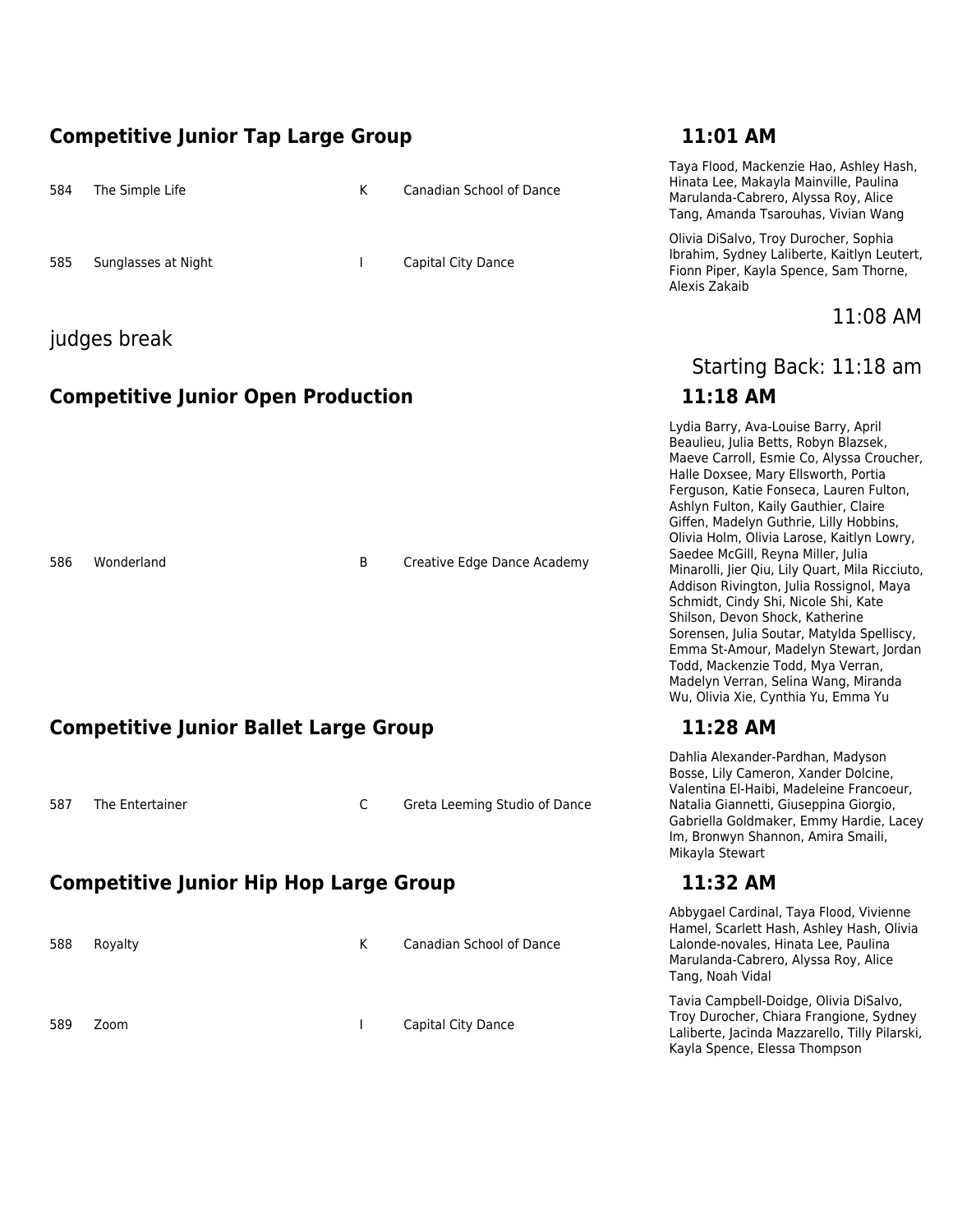|     | <b>Pre-Competitive Junior Contemporary Small Group</b><br>11:38 AM |   |                                 |                                                                                                                                                                  |  |  |  |  |
|-----|--------------------------------------------------------------------|---|---------------------------------|------------------------------------------------------------------------------------------------------------------------------------------------------------------|--|--|--|--|
| 590 | The downfall                                                       | E | École de danse Rhythm Waves     | Alexya Faubert, Milyka Leblanc, Noemie<br>Paquet, Maria Savoie                                                                                                   |  |  |  |  |
| 591 | All That You Need Is Time                                          | F | Studio de Danse Danielle        | Kyana Boudreault, Rachelle Clément,<br>Rosalie Doire, Samalie Inapo, Jade Verdon                                                                                 |  |  |  |  |
|     | <b>Novice 6 &amp; Under Jazz Small Group</b>                       |   |                                 | 11:44 AM                                                                                                                                                         |  |  |  |  |
| 592 | I Want Candy                                                       | F | Studio de Danse Danielle        | Corrine Bruneau, Mylene Charlebois,<br>Charlotte Garant, Arianne Kangni, Sophia<br>Langfield, Hayley Lanouette, Madelyn<br>Pasch, Camie Secours                  |  |  |  |  |
|     | <b>Competitive 6 &amp; Under Tap Small Group</b>                   |   |                                 | 11:48 AM                                                                                                                                                         |  |  |  |  |
| 593 | Hello, Dolly!                                                      | K | Canadian School of Dance        | Theodore Fukumoto, Anneliese Hamel,<br>Mila Kujawski, Audrey Lamoureux, Camilla<br>Saunders, Lilah Symes                                                         |  |  |  |  |
|     | <b>Competitive Young Ballet Large Group</b>                        |   |                                 | 11:51 AM                                                                                                                                                         |  |  |  |  |
| 594 | Tarantella                                                         | C | Greta Leeming Studio of Dance   | Charlotte Dinardo, Keelan James, Dimitra<br>Jones, Morgan Keen, Charlotte Lewis,<br>Juliette Morin, Cassie Pettit, Caelan<br>Pottinger, Emma Provost             |  |  |  |  |
| 595 | New Beginnings                                                     | K | <b>Canadian School of Dance</b> | Neve Alves, Emiko Fukumoto, Vivian Guo,<br>Micaela Hiscock, Aviana Lawson, Kaylie<br>Lepage, Ella Moulton, Olivia Palermo, Ava<br>Petropoulos, Clarissa Saunders |  |  |  |  |
|     | <b>Competitive Junior Ballet Small Group</b>                       |   |                                 | 11:58 AM                                                                                                                                                         |  |  |  |  |
| 596 | Sunflower                                                          | B | Creative Edge Dance Academy     | Maeve Carroll, Lauren Fulton, Olivia<br>Larose, Jordan Todd, Mya Verran, Selina<br>Wang, Miranda Wu, Olivia Xie                                                  |  |  |  |  |
| 597 | Nessun Dorma                                                       | K | Canadian School of Dance        | Taya Flood, Ashley Hash, Hinata Lee,<br>Paulina Marulanda-Cabrero, Alice Tang,<br>Amanda Tsarouhas                                                               |  |  |  |  |
| 598 | <b>Beethovens Secret</b>                                           | C | Greta Leeming Studio of Dance   | Xander Dolcine, Genevieve Francoeur,<br>Madeleine Francoeur, Emmy Hardie, Ava<br>Maiorino, Giuliana Pecora, Amira Smaili,<br>Mikayla Stewart                     |  |  |  |  |
|     | <b>Competitive Junior Hip Hop Large Group</b><br>12:09 PM          |   |                                 |                                                                                                                                                                  |  |  |  |  |

599 The Squad Same Capital City Dance

Avery Blundon, Tavia Campbell-Doidge, Isabelle Cummings, Olivia DiSalvo, Troy Durocher, Chiara Frangione, Priya Ghuman, Katarina Kuiack, Sydney Laliberte, Jacinda Mazzarello, Charlotte Nearing, Tilly Pilarski, Nicole Schulte, Kayla Spence, Elessa Thompson, Alexis Zakaib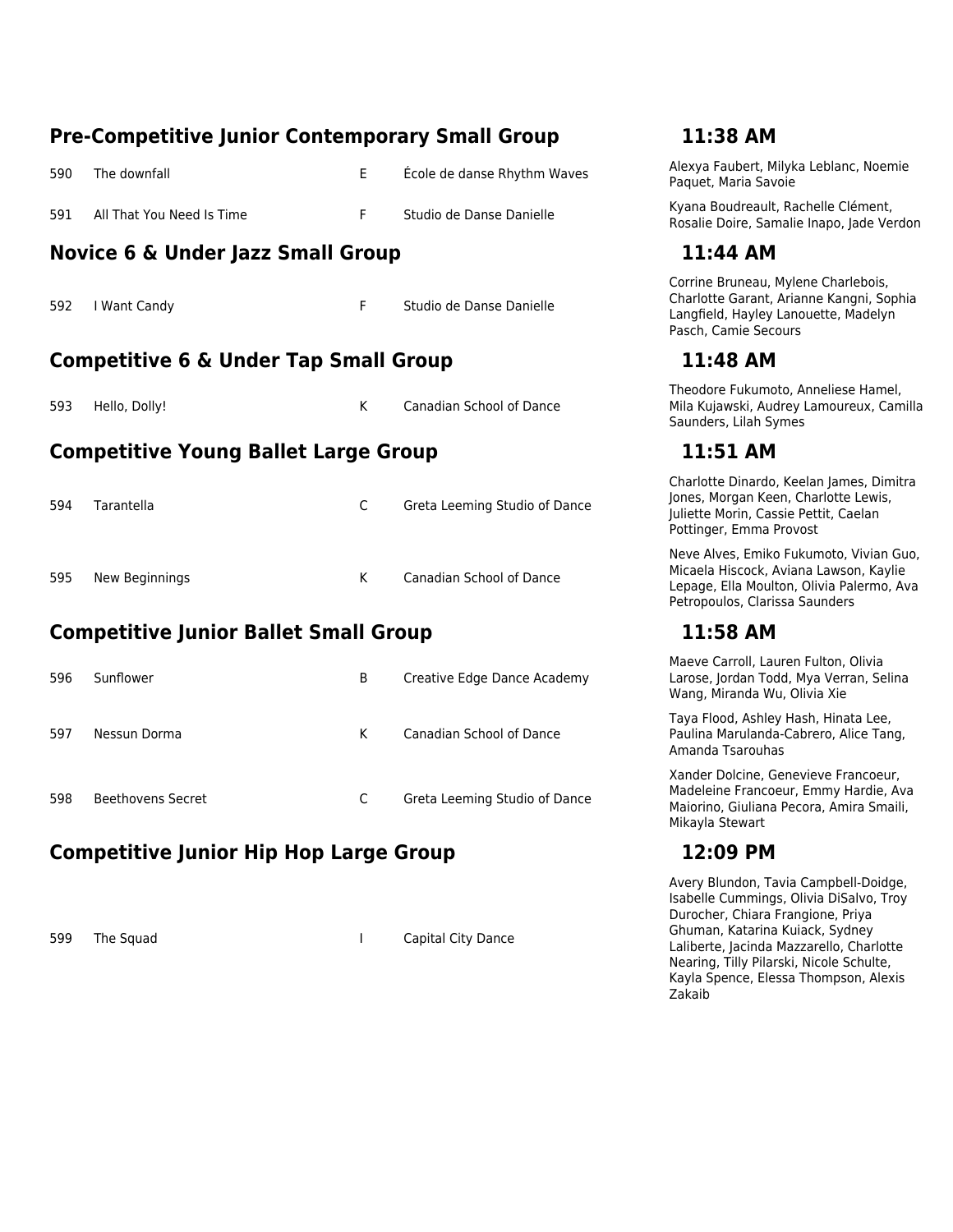### **Pre-Competitive Junior Jazz Small Group 12:12 PM**

| 600 | Instruction                                | F            | Studio de Danse Danielle               | Alex-Ann Bouffard, Emmanuelle Bruneau,<br>Marissa Gunnell, Juliet Kiraly, Mya<br>Latouche, Darcy Paasila, Rebecca-Ann St-<br>Aubin    |
|-----|--------------------------------------------|--------------|----------------------------------------|---------------------------------------------------------------------------------------------------------------------------------------|
| 601 | Play that Sax                              | E.           | École de danse Rhythm Waves            | Elaelle Bernard, Alexya Faubert, Eva<br>Maisonneuve, Cora Norante, Noemie<br>Paquet, Maria Savoie                                     |
| 602 | In Love with a Monster                     | F            | Studio de Danse Danielle               | Kyana Boudreault, Rachelle Clément,<br>Rosalie Doire, Samalie Inapo, Jade Verdon                                                      |
|     | <b>Competitive Junior Jazz Small Group</b> |              |                                        | 12:21 PM                                                                                                                              |
| 603 | Girls                                      | F            | Studio de Danse Danielle               | Elizabeth Gagnon, Alexandrine Joseph,<br>Camille Otis, Savanna Roy, Alyssa Sakai-<br>Deruga, Victoria Shen                            |
| 604 | <b>Destination Moon</b>                    | B            | Creative Edge Dance Academy            | Maeve Carroll, Esmie Co, Olivia Larose,<br>Mya Verran, Miranda Wu, Olivia Xie,<br>Emma Yu                                             |
| 605 | Devil in a Blue Dress                      | $\mathbf{I}$ | Capital City Dance                     | Olivia Buccino, Isabelle Cummings, Chloe<br>Dupuis, Lilly Ghuman, Ker Greenough,<br>Acacia Hanvelt, Jillian Johns, Katarina<br>Kuiack |
| 606 | The Man                                    | A            | Common Ground Dance Academy            | Stella Bedford, Annabelle Hardy, Zuri<br>Hoffmann, Malena Lauzon, Annabelle<br>Lévesque, Yasmine Mahmoud, Annnalisa<br>Schimizzi      |
| 607 | Where have you been                        | H            | Ballet Montreal Performing Arts School | Lauren Alleyne, Kamiko Bostan, Melia<br>Cotie, Céline Duan, Brynn Tramley,<br>Madyson Trichas                                         |
| 608 | Dem Beats                                  | B            | Creative Edge Dance Academy            | Katie Fonseca, Lauren Fulton, Julia<br>Minarolli, Addison Rivington, Julia<br>Rossignol, Kate Shilson, Jordan Todd                    |
| 609 | Blackbird                                  | $\mathbf{I}$ | Capital City Dance                     | Avery Blundon, Chiara Frangione, Sydney<br>Laliberte, Charlotte Nearing, Tilly Pilarski,<br>Kayla Spence                              |
| 610 | Another One Bites the Dust                 | $\mathbf{I}$ | Capital City Dance                     | Tavia Campbell-Doidge, Olivia DiSalvo,<br>Priya Ghuman, Jacinda Mazzarello, Elessa<br>Thompson                                        |
|     | <b>Competitive Young Tap Small Group</b>   |              |                                        | 12:49 PM                                                                                                                              |
| 611 | I Love Rock N' Roll                        | K.           | <b>Canadian School of Dance</b>        | Neve Alves, Emiko Fukumoto, Vivian Guo,<br>Aviana Lawson, Kaylie Lepage, Ella<br>Moulton, Olivia Palermo, Ava Petropoulos             |

### **Competitive Junior Open Large Group 12:52 PM**

612 Friend Like Me C Greta Leeming Studio of Dance

Genevieve Francoeur, Giuseppina Giorgio,

Gabriella Goldmaker, Lacey Im, Camden Im, Ava Maiorino, Giuliana Pecora, Amira Smaili, Mikayla Stewart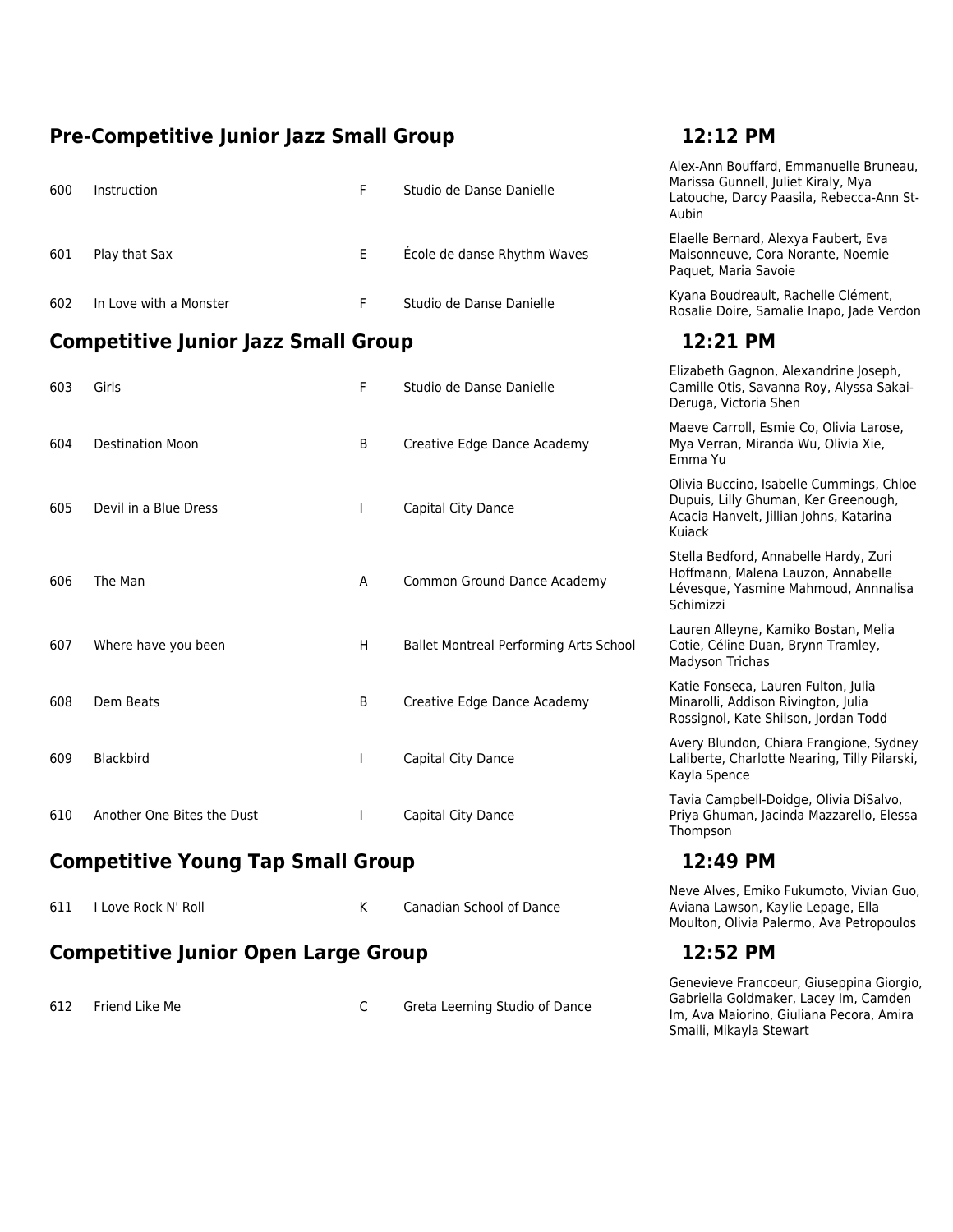### **Competitive Junior Jazz Class 12:56 PM**

613 Nicest Kids in Town C Greta Leeming Studio of Dance

### AWARDS & 12 & UNDER OVERALLS/ LUNCH BREAK

### **Competitive Teen Jazz Large Group 1:59 PM**

| 614 | I Love Rock and Roll | I | Capital City Dance          |
|-----|----------------------|---|-----------------------------|
| 615 | Tension              | В | Creative Edge Dance Academy |
| 616 | You and I            |   | Capital City Dance          |

### **Competitive Teen Contemporary Ballet Extended 2:10 PM**

617 One Moment, to the Next K Canadian School of Dance

### **Competitive Adult Ballet Duo/Trio 2:16 PM**

### **Competitive Teen Tap Large Group 2:19 PM**

619 Faster, Stronger C Greta Leeming Studio of Dance

Dahlia Alexander-Pardhan, Madyson Bosse, Lily Cameron, Taylor Campbell, Charlotte Dinardo, Xander Dolcine, Valentina El-Haibi, Madeleine Francoeur, Natalia Giannetti, Jenna Gordon, Emmy Hardie, Keelan James, Dimitra Jones, Charlotte Lewis, Juliette Morin, Angelica O'Creen, Cassie Pettit, Caelan Pottinger, Emma Provost, Bronwyn Shannon, Aylin Shean

12:59 PM

## Starting Back: 1:59 pm

Hope Bekkers, Alison Carley, Petra Kuiack, Myranda MacPherson, Sophie McDougall, Eliana Mitzmacher, Avery Nordman, Jada Pinnock, Annaka Stork, Kyla Tolentino, Addison Yamazaki

Alyssa Croucher, Halle Doxsee, Portia Ferguson, Madelyn Guthrie, Olivia Holm, Kaitlyn Lowry, Saedee McGill, Julianne Roche, Cindy Shi, Nicole Shi, Matylda Spelliscy, Madelyn Stewart, Mackenzie Todd, Cynthia Yu

Samantha Benes, Ellie Hodges, Sophia Ibrahim, Makenna Leclair, Kaitlyn Leutert, Liliana Matteucci, Sydney Nguyen, Matisse Steiner, Sam Thorne

Nigel Clifford, Taya Flood, Skye Gill, Mackenzie Hao, Scarlett Hash, Ashley Hash, Samantha Keneford, Georgia Kontogiannis, Hinata Lee, Paulina Marulanda-Cabrero, Alyssa Roy, Alice Tang, Bryn True-Mcmanus, Anna Tsarouhas, Amanda Tsarouhas, Eleni Tsiolas, Noah Vidal, Taya Vidal

618 Pas de Esclave Manuel China Ballet Montreal Performing Arts School Louis-Philippe Laurendeau, Jacqueline Van Aelst

Sarah Adair, Siobhan Corner, Noah De Mel, Daniella Falsetto, Genevieve Francoeur, Kayla Goldmaker, Ella Hardie, Ava Maiorino, Giuliana Pecora, Lidia Pecora, Natasha Prystasz, Kira Roger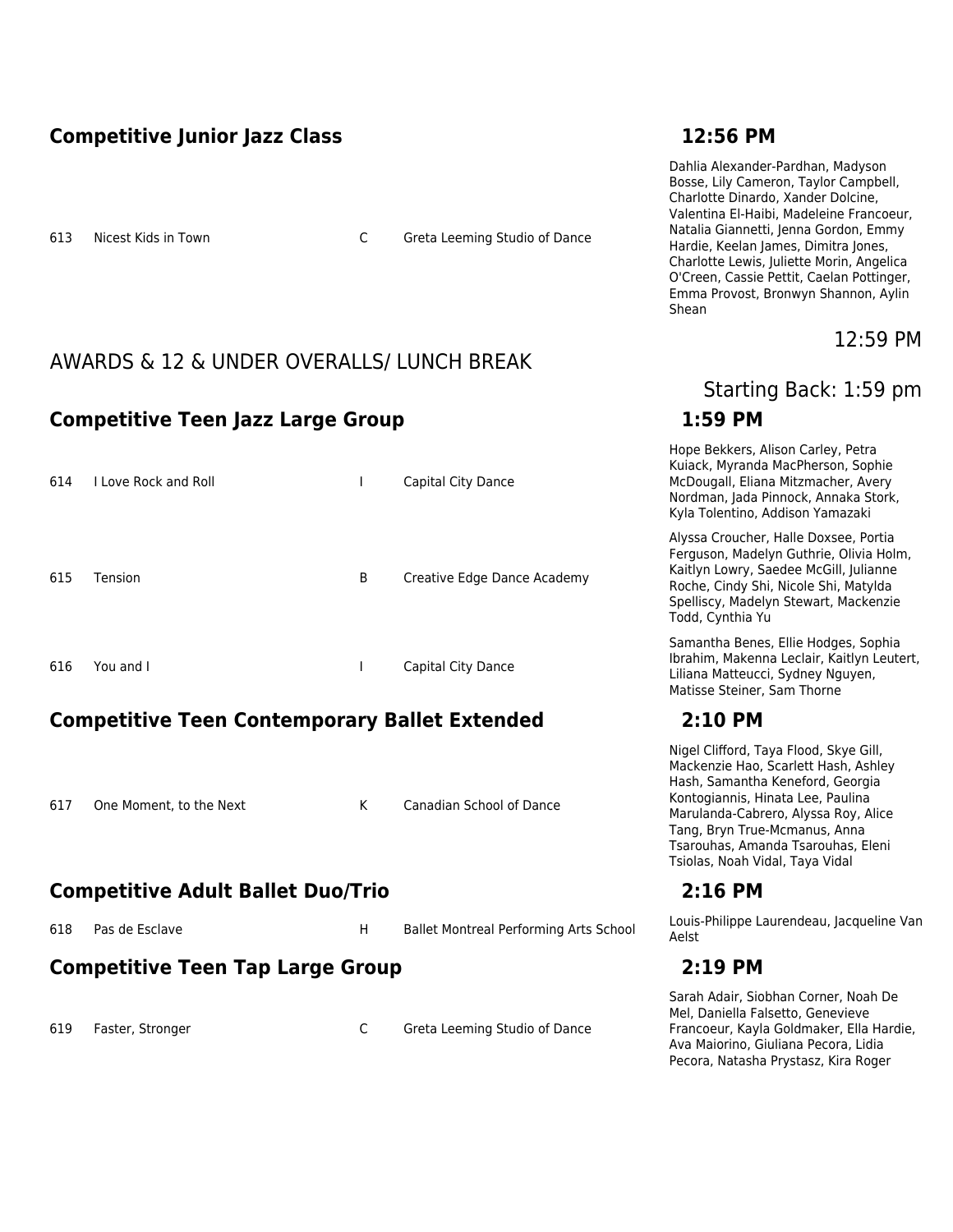### **Competitive Teen Hip Hop Large Group 2:22 PM**

| 620 | Water  | $\mathbf{L}$ | Capital City Dance          |
|-----|--------|--------------|-----------------------------|
| 621 | Hustle | B            | Creative Edge Dance Academy |

### **Pre-Competitive Teen Open Small Group 2:29 PM**

| 622 Lost Without You |  | École de danse Rhythm Wave: |
|----------------------|--|-----------------------------|
|----------------------|--|-----------------------------|

### **Competitive Teen Open Small Group 2:33 PM**

| 623 | Fix You                           | Studio de Danse Danielle | Guertin, Serena<br>Rakotonirina, Is<br>Sakai-Deruga |  |
|-----|-----------------------------------|--------------------------|-----------------------------------------------------|--|
|     | <b>Competitive Teen Tap Class</b> |                          | 2:36 PM                                             |  |
|     |                                   |                          | Nigel Clifford, T                                   |  |

| Drift Away    | K | Canadian School of Dance |
|---------------|---|--------------------------|
|               |   |                          |
|               |   |                          |
|               |   |                          |
|               |   |                          |
|               |   |                          |
| Rhythm Nation |   | Capital City Dance       |
|               |   |                          |
|               |   |                          |
|               |   |                          |
|               |   | $\mathbf{L}$             |

judges break

Megan Alarie, Alison Carley, Kieran Carlisle, Anthony Krikonis, Sophie McDougall, Jada Pinnock, Trinity Pond-Pieroway, Brittany Smiley, Addison Yamazaki

Alyssa Croucher, Portia Ferguson, Madelyn Guthrie, Olivia Holm, Kaitlyn Lowry, Morgan McCarthy, Saedee McGill, Cindy Shi, Nicole Shi, Matylda Spelliscy, Madelyn Stewart, Mackenzie Todd, Cynthia Yu

e Ecole Maé Bernard, Alexie Laperriere, Malicxia Leblanc, Alexia Renaud

Emma Cooper, Maélie Côté, Emma Guertin, Serena Lachapelle, Karen Rakotonirina, Isabella Restagno, Liana Sakai-Deruga

Nigel Clifford, Taya Flood, Skye Gill, Scarlett Hash, Ashley Hash, Samantha Keneford, Georgia Kontogiannis, Olivia Lalonde-novales, Hinata Lee, Makayla Mainville, Paulina Marulanda-Cabrero, Alyssa Roy, Bryn True-Mcmanus, Anna Tsarouhas, Amanda Tsarouhas, Eleni Tsiolas, Noah Vidal, Taya Vidal

Megan Alarie, Tavia Campbell-Doidge, Alison Carley, Isabelle Cummings, Troy Durocher, Chiara Frangione, Sophia Ibrahim, Anthony Krikonis, Sydney Laliberte, Ava Lawrence, Makenna Leclair, Kaitlyn Leutert, Liliana Matteucci, Jacinda Mazzarello, Sophie McDougall, Eliana Mitzmacher, Charlotte Nearing, Sydney Nguyen, Jada Pinnock, Trinity Pond-Pieroway, Brittany Smiley, Kayla Spence, Annaka Stork, Sam Thorne, Meirav Wolfish, Addison Yamazaki, Alexis Zakaib

2:43 PM

Starting Back: 2:53 pm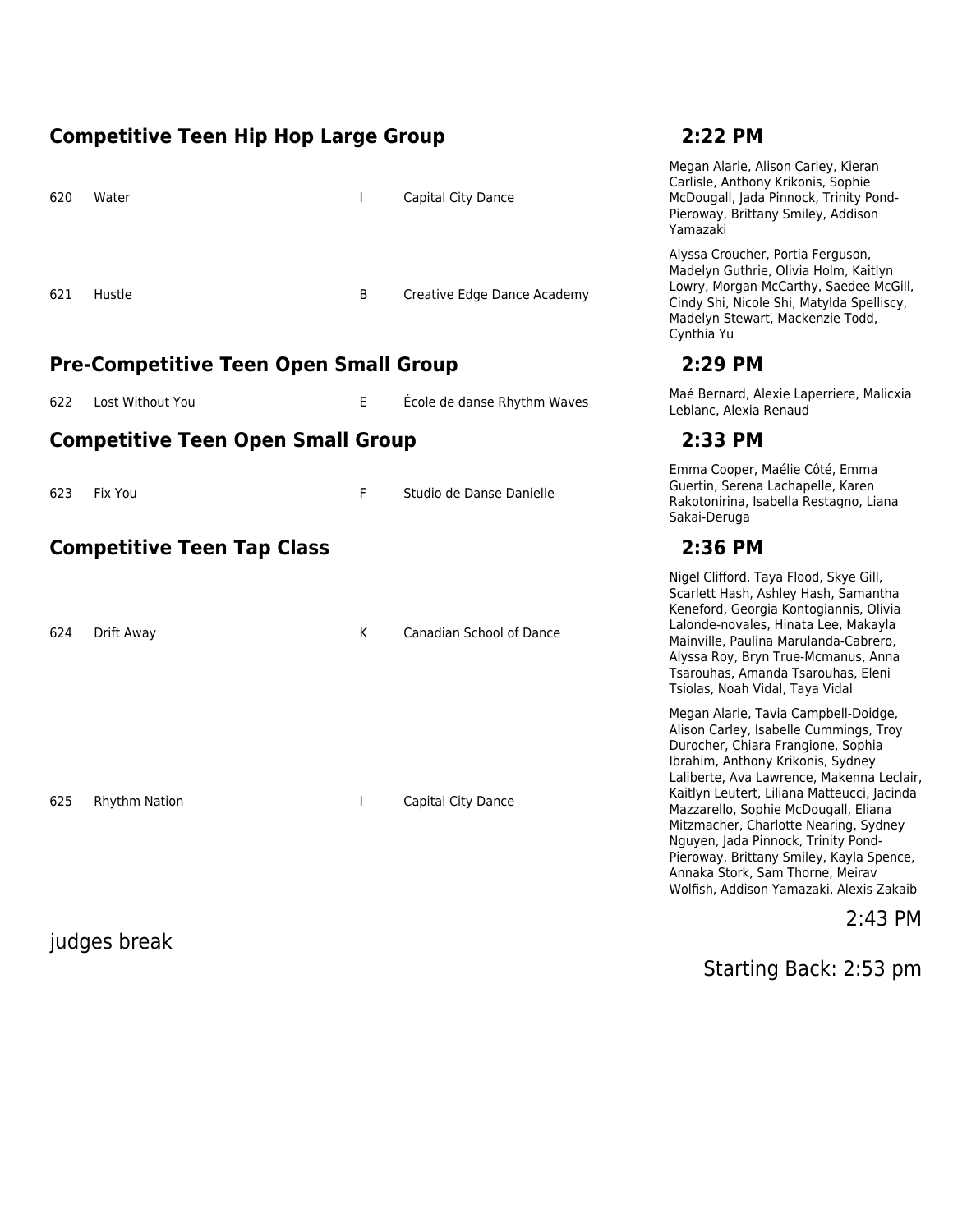### **Competitive Teen Contemporary Large Group 2:53 PM**

### 626 To Share and Not Distribute **B** Creative Edge Dance Academy Alyssa Croucher, Halle Doxsee, Portia Ferguson, Madelyn Guthrie, Olivia Holm, Kaitlyn Lowry, Morgan McCarthy, Saedee McGill, Matylda Spelliscy, Madelyn Stewart, Mackenzie Todd 627 Creep **I** Capital City Dance Hope Bekkers, Alison Carley, Kieran Carlisle, Petra Kuiack, Myranda MacPherson, Eliana Mitzmacher, Annaka Stork, Kyla Tolentino, Addison Yamazaki 628 Vanishing Act **F** Studio de Danse Danielle Emma Cooper, Maélie Côté, Emma Guertin, Isabelle Kennedy, Serena Lachapelle, Mélisande Lalonde, Gabrielle Marchand-Ryan, Kelsey Normandeau, Karen Rakotonirina, Isabella Restagno, Liana Sakai-Deruga, Savannah Tupaz 629 For My Help C Greta Leeming Studio of Dance Sarah Adair, Sabrina Armstrong, Noah De Mel, Daniella Falsetto, Genevieve Francoeur, Kayla Goldmaker, Ava Maiorino, Giuliana Pecora, Lidia Pecora, Natasha Prystasz, Kira Roger 630 White Lies **I Capital City Dance** Samantha Benes, Sophia Ibrahim, Makenna Leclair, Liliana Matteucci, Sophie McDougall, Maytal Mitzmacher, Sydney Nguyen, Madeleine Schulte, Matisse Steiner, Sam Thorne 631 The Mask **K** Canadian School of Dance Nigel Clifford, Taya Flood, Skye Gill, Scarlett Hash, Ashley Hash, Samantha Keneford, Georgia Kontogiannis, Olivia Lalonde-novales, Hinata Lee, Paulina Marulanda-Cabrero, Bryn True-Mcmanus, Anna Tsarouhas, Amanda Tsarouhas, Eleni Tsiolas

### **Pre-Competitive Teen Lyrical Small Group 3:14 PM**

632 Make You Feel My Love **B** Creative Edge Dance Academy **April Beaulieu, Kaily Gauthier, Maya** 

### **Pre-Competitive Senior Lyrical Small Group 3:17 PM**

- 633 Chasing a Feeling E École de danse Rhythm Waves **Competitive Teen Hip Hop Small Group 3:20 PM** 634 Trauma **B** Creative Edge Dance Academy
- 635 The Future **I** Capital City Dance

Schmidt, Devon Shock

Laurence Bourdages, Nadia Courville, Mélina Courville, Meggie Paquet, Ariane **Sigouin** 

Alyssa Croucher, Portia Ferguson, Madelyn Guthrie, Morgan McCarthy, Madelyn Stewart

Liliana Matteucci, Mia McCutcheon, Sophie McDougall, Sydney Nguyen, Matisse Steiner, Sam Thorne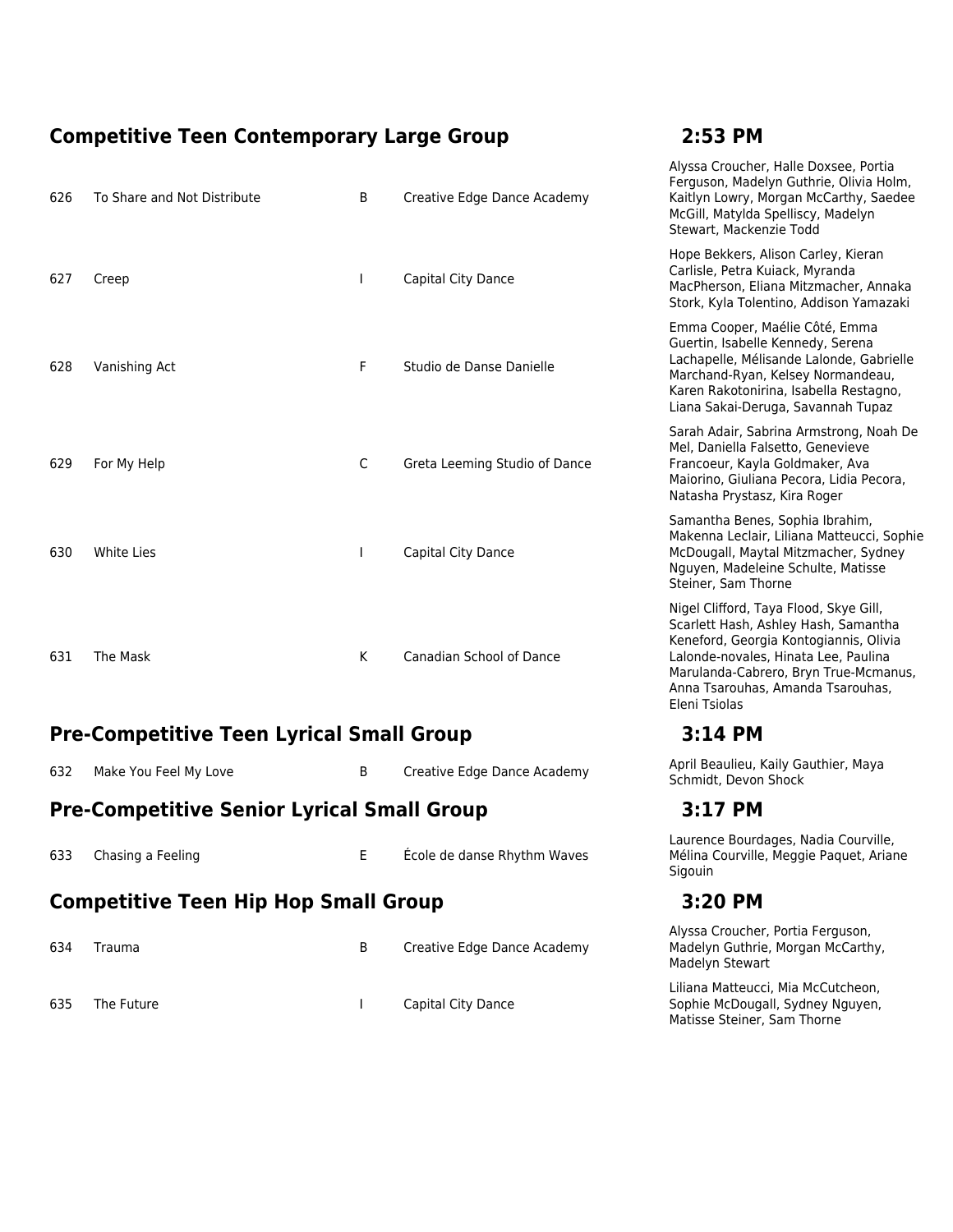### **Competitive Teen Contemporary Large Group 3:27 PM**

636 A Long, Lonely Time **I Capital City Dance** 

### **Pre-Competitive Teen Jazz Small Group 3:30 PM**

637 Black and Gold **B** Creative Edge Dance Academy

### **Competitive Teen Contemporary Ballet Small Group 3:34 PM**

| 638 From the Ground Up | Canadian School of Dance |
|------------------------|--------------------------|
|                        |                          |

### **Competitive Senior Contemporary Ballet Small Group 3:37 PM**

| 639   Cannot Stay |  | Canadian School of Dance |
|-------------------|--|--------------------------|
|                   |  |                          |

### **Competitive Senior Ballet Small Group 3:41 PM**

| 640 | Inertia | Greta Leeming Studio of Dance |  |
|-----|---------|-------------------------------|--|
|-----|---------|-------------------------------|--|

### **Competitive Teen Ballet Large Group 3:44 PM**

641 At the Square in Barcelona **H** Ballet Montreal Performing Arts School

### **Pre-Competitive Senior Contemporary Small Group 3:47 PM**

642 In this shirt E École de danse Rhythm Waves

### **Competitive Teen Lyrical Small Group 3:49 PM**

643 What a Mess I'm In Sand Creative Edge Dance Academy

Megan Alarie, Hope Bekkers, Alison Carley, Kieran Carlisle, Anthony Krikonis, Petra Kuiack, Ava Lawrence, Myranda MacPherson, Eliana Mitzmacher, Avery Nordman, Jada Pinnock, Brittany Smiley, Annaka Stork, Kyla Tolentino, Addison Yamazaki

April Beaulieu, Mary Ellsworth, Ashlyn Fulton, Kaily Gauthier, Maya Schmidt, Devon Shock, Julia Soutar

Mackenzie Hao, Scarlett Hash, Olivia Lalonde-novales, Makayla Mainville, Alyssa Roy, Anna Tsarouhas, Noah Vidal

Nigel Clifford, Skye Gill, Samantha Keneford, Bryn True-Mcmanus, Eleni Tsiolas

Sarah Adair, Sabrina Armstrong, Noah De Mel, Kayla Goldmaker, Lidia Pecora, Natasha Prystasz, Kira Roger

Miriam Al-Kazzaz, Lauren Alleyne, Kamiko Bostan, Melia Cotie, Céline Duan, Deanna Fiorini, Jaya Kakkar, Olivia Palucci, Brynn Rigarlsford, Irene Rodriguez Moya, Maya Rollansky, Iliana Strippa, Brynn Tramley, Madyson Trichas

Catherine Archambault, Laurence Bourdages, Nadia Courville, Mélina Courville, Meggie Paquet, Ariane Sigouin

Alyssa Croucher, Saedee McGill, Matylda Spelliscy, Madelyn Stewart, Mackenzie Todd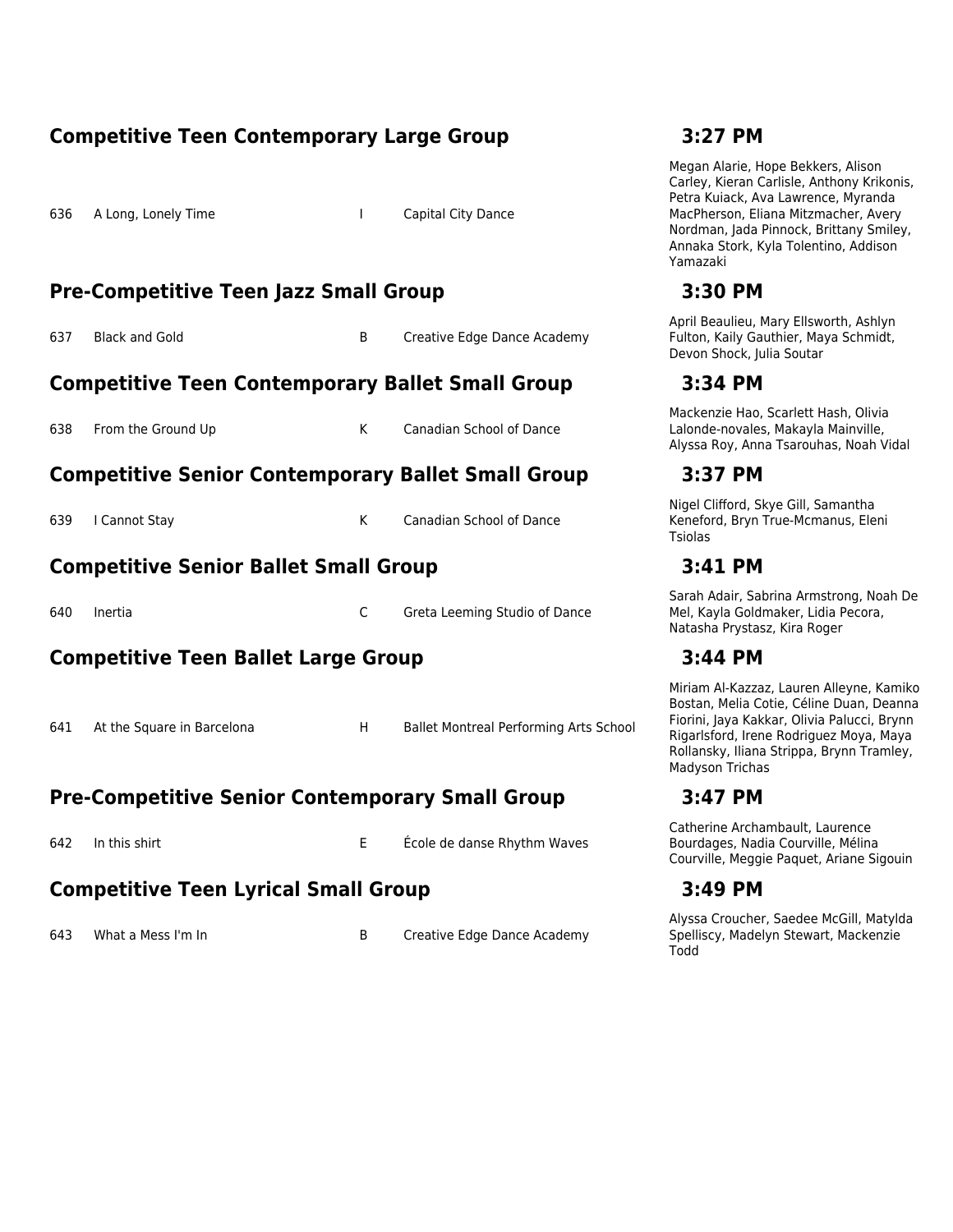### **Competitive Senior Lyrical Small Group 3:53 PM**

| 644 | The Leaving Song         | K. | Canadian School of Dance      |
|-----|--------------------------|----|-------------------------------|
| 645 | This Woman's Work        | C. | Greta Leeming Studio of Dance |
| 646 | Mama, This One's For You | B  | Creative Edge Dance Academy   |

### **Competitive Teen Lyrical Small Group 4:03 PM**

647 Amen G Elite Dance Studio

### **Competitive Teen Lyrical Large Group 4:07 PM**

| 648 | Golden Slumbers    |   | Capital City Dance              |
|-----|--------------------|---|---------------------------------|
| 649 | Nothing to Forgive | K | <b>Canadian School of Dance</b> |

### **Competitive Senior Open Small Group 4:14 PM**

| 650 | All I Need | F. | Studio de Danse Danielle    |
|-----|------------|----|-----------------------------|
| 651 | Even You   | B  | Creative Edge Dance Academy |

### **Pre-Competitive Teen Musical Theatre Small Group 4:21 PM**

652 The History of Wrong Guys B Creative Edge Dance Academy

Skye Gill, Samantha Keneford, Georgia Kontogiannis, Bryn True-Mcmanus, Eleni Tsiolas, Taya Vidal

Sarah Adair, Daniella Falsetto, Kayla Goldmaker, Emma Leitch-Blais, Natasha Prystasz, Kira Roger

Halle Doxsee, Portia Ferguson, Madelyn Guthrie, Olivia Holm, Kaitlyn Lowry

Victoria Caminiti, Zaria Fontaine, Jordana Karam, Alia Karam, Fiona Kwok, Noella Price

Alison Carley, Olivia DiSalvo, Priya Ghuman, Petra Kuiack, Makenna Leclair, Liliana Matteucci, Jacinda Mazzarello, Sophie McDougall, Eliana Mitzmacher, Sydney Nguyen, Avery Nordman, Tilly Pilarski, Jada Pinnock, Matisse Steiner, Annaka Stork, Elessa Thompson

Nigel Clifford, Taya Flood, Skye Gill, Mackenzie Hao, Scarlett Hash, Ashley Hash, Samantha Keneford, Georgia Kontogiannis, Olivia Lalonde-novales, Hinata Lee, Paulina Marulanda-Cabrero, Bryn True-Mcmanus, Anna Tsarouhas, Amanda Tsarouhas, Eleni Tsiolas, Noah Vidal, Taya Vidal

Emma Cooper, Mélisande Lalonde, Gabrielle Marchand-Ryan, Kelsey Normandeau, Karen Rakotonirina, Isabella Restagno, Savannah Tupaz, Justin Verreault

Halle Doxsee, Portia Ferguson, Madelyn Guthrie, Olivia Holm, Kaitlyn Lowry, Nicole Shi

April Beaulieu, Mary Ellsworth, Kaily Gauthier, Maya Schmidt, Devon Shock, Julia Soutar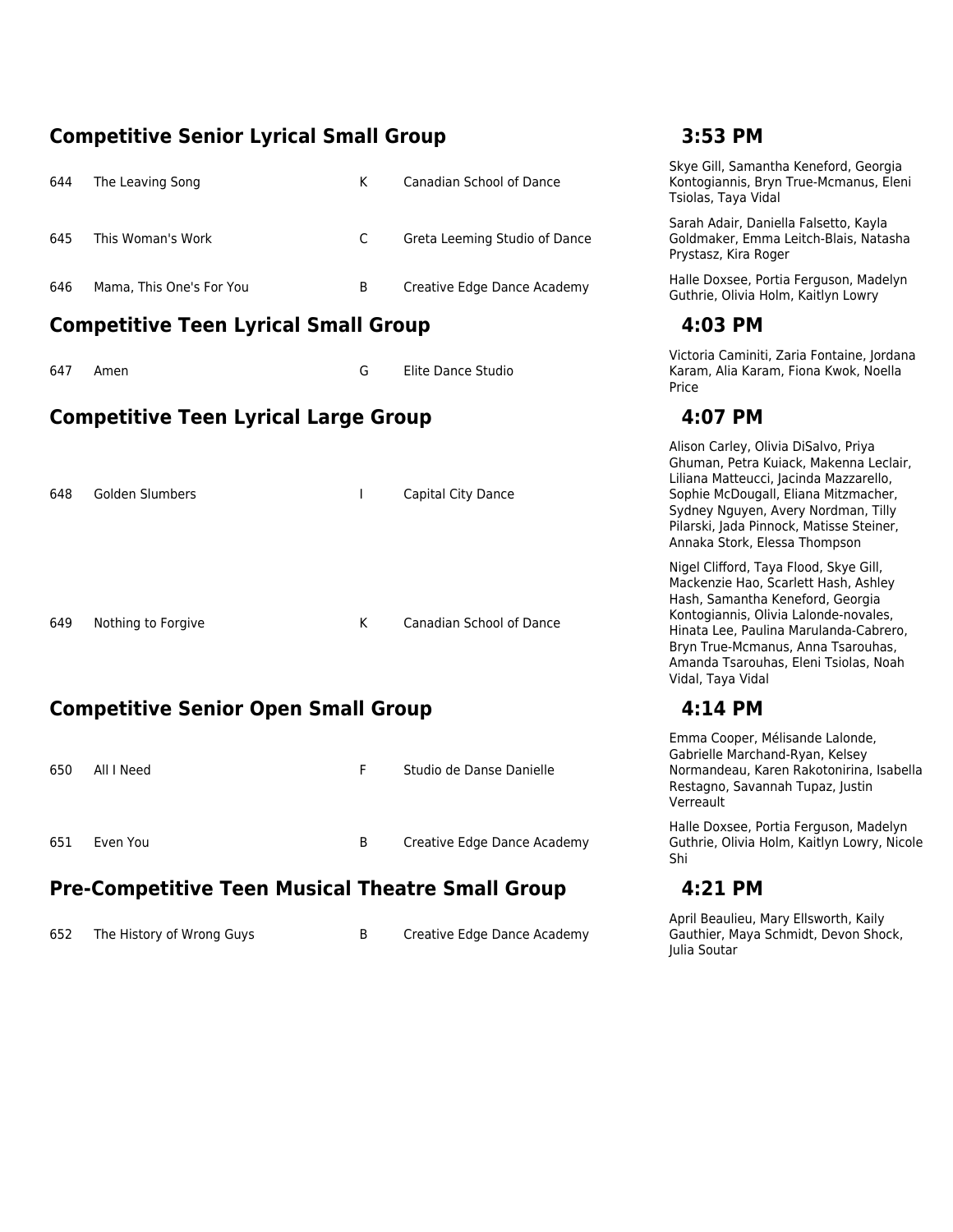### **Competitive Senior Tap Small Group 4:24 PM**

|                                          |                                   |    |                               | auren Alleyne, Java Kakkar, Olivia                                                                                                           |
|------------------------------------------|-----------------------------------|----|-------------------------------|----------------------------------------------------------------------------------------------------------------------------------------------|
| <b>Competitive Teen Jazz Small Group</b> |                                   |    |                               | 4:35 PM                                                                                                                                      |
| 655                                      | Unchained                         | K. | Canadian School of Dance      | Nigel Clifford, Skye Gill, Samantha<br>Keneford, Georgia Kontogiannis, Bryn<br>True-Mcmanus, Eleni Tsiolas, Taya Vidal                       |
| 654                                      | Funkier Than a Mosquito's Tweeter |    | Capital City Dance            | Megan Alarie, Alison Carley, Anthony<br>Krikonis, Ava Lawrence, Jada Pinnock,<br>Trinity Pond-Pieroway, Brittany Smiley,<br>Addison Yamazaki |
| 653                                      | Beggin'                           |    | Greta Leeming Studio of Dance | Noah De Mel, Daniella Falsetto, Kayla<br>Goldmaker, Emma Leitch-Blais, Kira Roger                                                            |

| 656 | Gotcha            | н  | <b>Ballet Montreal Performing Arts School</b> | i diucci, bi yıllı myulislerd, licilc<br>Rodriguez Moya, Maya Rollansky, Ili<br>Strippa                         |
|-----|-------------------|----|-----------------------------------------------|-----------------------------------------------------------------------------------------------------------------|
| 657 | Not My Lover      | B  | Creative Edge Dance Academy                   | Alyssa Croucher, Saedee McGill, Cir<br>Shi, Matylda Spelliscy, Madelyn Ster<br>Mackenzie Todd, Cynthia Yu       |
| 658 | 100% Pure Love    |    | Capital City Dance                            | Makenna Leclair, Liliana Matteucci,<br>Sydney Nguyen, Avery Nordman, M<br>Steiner                               |
| 659 | Son of a Preacher | F. | Studio de Danse Danielle                      | Maélie Côté, Emma Guertin, Serena<br>Lachapelle, Liana Sakai-Deruga                                             |
| 660 | Rich Man's Frug   | G  | Elite Dance Studio                            | Victoria Caminiti, Sofia Constantakis<br>Zaria Fontaine, Jordana Karam, Alia<br>Karam, Fiona Kwok, Noella Price |
| 661 | Dangerous         |    | Capital City Dance                            | Hope Bekkers, Alison Carley, Kieran<br>Carlisle, Petra Kuiack, Myranda<br>MacPherson, Kyla Tolentino, Addiso    |

### Judge's Break

### **Competitive Teen Ballet Large Group 5:10 PM**

662 Paso Doble C Greta Leeming Studio of Dance

### **Competitive Teen Tap Small Group 5:14 PM**

663 Somewhere Down The Crazy River K Canadian School of Dance

|                                | Addison Yamazaki                                                                                                              |
|--------------------------------|-------------------------------------------------------------------------------------------------------------------------------|
| n School of Dance              | Nigel Clifford, Skye Gill, Samantha<br>Keneford, Georgia Kontogiannis, Bryn<br>True-Mcmanus, Eleni Tsiolas, Taya Vidal        |
|                                | 4:35 PM                                                                                                                       |
| ontreal Performing Arts School | Lauren Alleyne, Jaya Kakkar, Olivia<br>Palucci, Brynn Rigarlsford, Irene<br>Rodriguez Moya, Maya Rollansky, Iliana<br>Strippa |
| Edge Dance Academy             | Alyssa Croucher, Saedee McGill, Cindy<br>Shi, Matylda Spelliscy, Madelyn Stewart,<br>Mackenzie Todd, Cynthia Yu               |
| City Dance                     | Makenna Leclair, Liliana Matteucci,<br>Sydney Nguyen, Avery Nordman, Matisse<br>Steiner                                       |
| e Danse Danielle               | Maélie Côté, Emma Guertin, Serena<br>Lachapelle, Liana Sakai-Deruga                                                           |
| าce Studio                     | Victoria Caminiti, Sofia Constantakis,<br>Zaria Fontaine, Jordana Karam, Alia<br>Karam, Fiona Kwok, Noella Price              |
| City Dance                     | Hope Bekkers, Alison Carley, Kieran<br>Carlisle, Petra Kuiack, Myranda<br>MacPherson, Kyla Tolentino, Addison<br>Yamazaki     |

### 4:55 PM

# Starting Back: 5:10 pm

Sarah Adair, Sabrina Armstrong, Siobhan Corner, Noah De Mel, Genevieve Francoeur, Kayla Goldmaker, Ava Maiorino, Giuliana Pecora, Lidia Pecora, Natasha Prystasz, Kira Roger

Scarlett Hash, Olivia Lalonde-novales, Makayla Mainville, Alyssa Roy, Anna Tsarouhas, Noah Vidal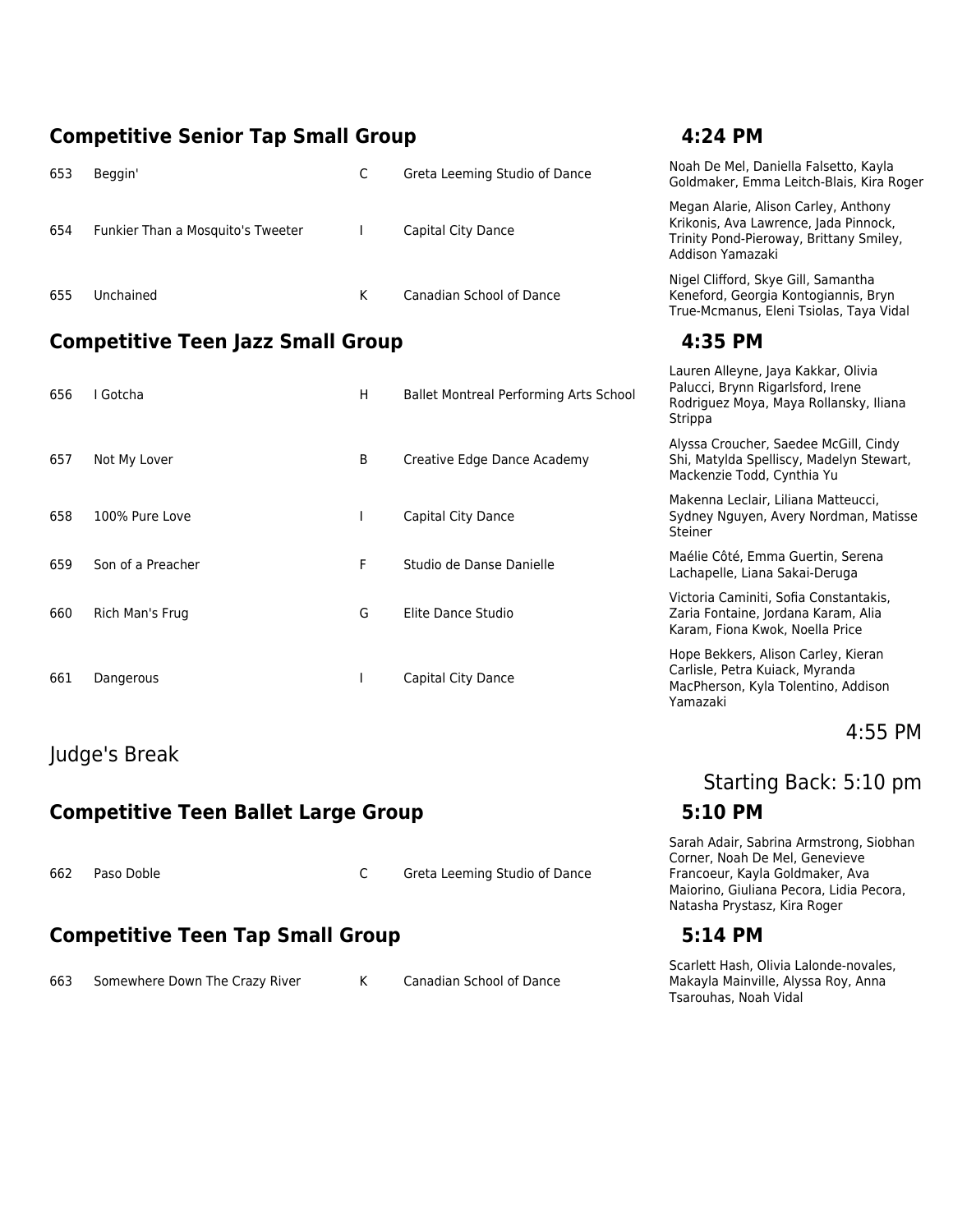### **Competitive Teen Hip Hop Class 5:17 PM**

664 Busta I Capital City Dance

### **Pre-Competitive Senior Jazz Small Group 5:21 PM**

665 Break the ice **E** Ecole de danse Rhythm Waves

### **Competitive Senior Contemporary Small Group 5:23 PM**

| 666 | What Are We Gonna Do     | F | Studio de Danse Danielle                    |
|-----|--------------------------|---|---------------------------------------------|
| 667 | Succession               | н | <b>Ballet Montreal Performing Arts Scho</b> |
| 668 | Dreamland                | К | Canadian School of Dance                    |
| 669 | Not Enough, Never Enough | B | Creative Edge Dance Academy                 |
| 670 | Constraint               | C | Greta Leeming Studio of Dance               |

### **Competitive Teen Contemporary Small Group 5:40 PM**

671 Wolves In Sheep's Clothing G Elite Dance Studio

### **Pre-Competitive Teen Contemporary Small Group 5:43 PM**

672 Je te laisserai des mots E École de danse Rhythm Waves

### **Competitive Teen Hip Hop Large Group 5:45 PM**

673 No Limit **I Capital City Dance** 

### **Competitive Teen Acro/Gym Small Group 5:48 PM**

674 Greed **B** Creative Edge Dance Academy

Megan Alarie, Alison Carley, Kieran Carlisle, Ellie Hodges, Sophia Ibrahim, Anthony Krikonis, Petra Kuiack, Ava Lawrence, Liliana Matteucci, Mia McCutcheon, Sophie McDougall, Eliana Mitzmacher, Maytal Mitzmacher, Sydney Nguyen, Avery Nordman, Jada Pinnock, Trinity Pond-Pieroway, Brittany Smiley, Matisse Steiner, Sam Thorne

Laurence Bourdages, Nadia Courville, Mélina Courville, Meggie Paquet, Ariane Sigouin

Emma Cooper, Mélisande Lalonde, Gabrielle Marchand-Ryan, Karen Rakotonirina, Isabella Restagno, Savannah Tupaz, Justin Verreault

666 Succession Lauren Alleyne, Juliette Bienvenu, Laurence Potvin, Jacqueline Van Aelst

> Nigel Clifford, Skye Gill, Samantha Keneford, Georgia Kontogiannis, Bryn True-Mcmanus, Eleni Tsiolas, Taya Vidal

> Halle Doxsee, Portia Ferguson, Madelyn Guthrie, Olivia Holm, Kaitlyn Lowry

> Sarah Adair, Daniella Falsetto, Kayla Goldmaker, Emma Leitch-Blais, Natasha Prystasz, Kira Roger

Victoria Caminiti, Sofia Constantakis, Zaria Fontaine, Jordana Karam, Alia Karam, Fiona Kwok, Noella Price

Gabriella Anagana, Juliane Anagana, Myriam Landry, Alexie Laperriere, Maélie Leblanc, Noemie Legros

Megan Alarie, Alison Carley, Kieran Carlisle, Anthony Krikonis, Ava Lawrence, Eliana Mitzmacher, Jada Pinnock, Trinity Pond-Pieroway, Brittany Smiley, Annaka Stork, Kyla Tolentino, Addison Yamazaki

Lauren Fulton, Kaily Gauthier, Olivia Larose, Julia Minarolli, Julia Rossignol, Kate Shilson